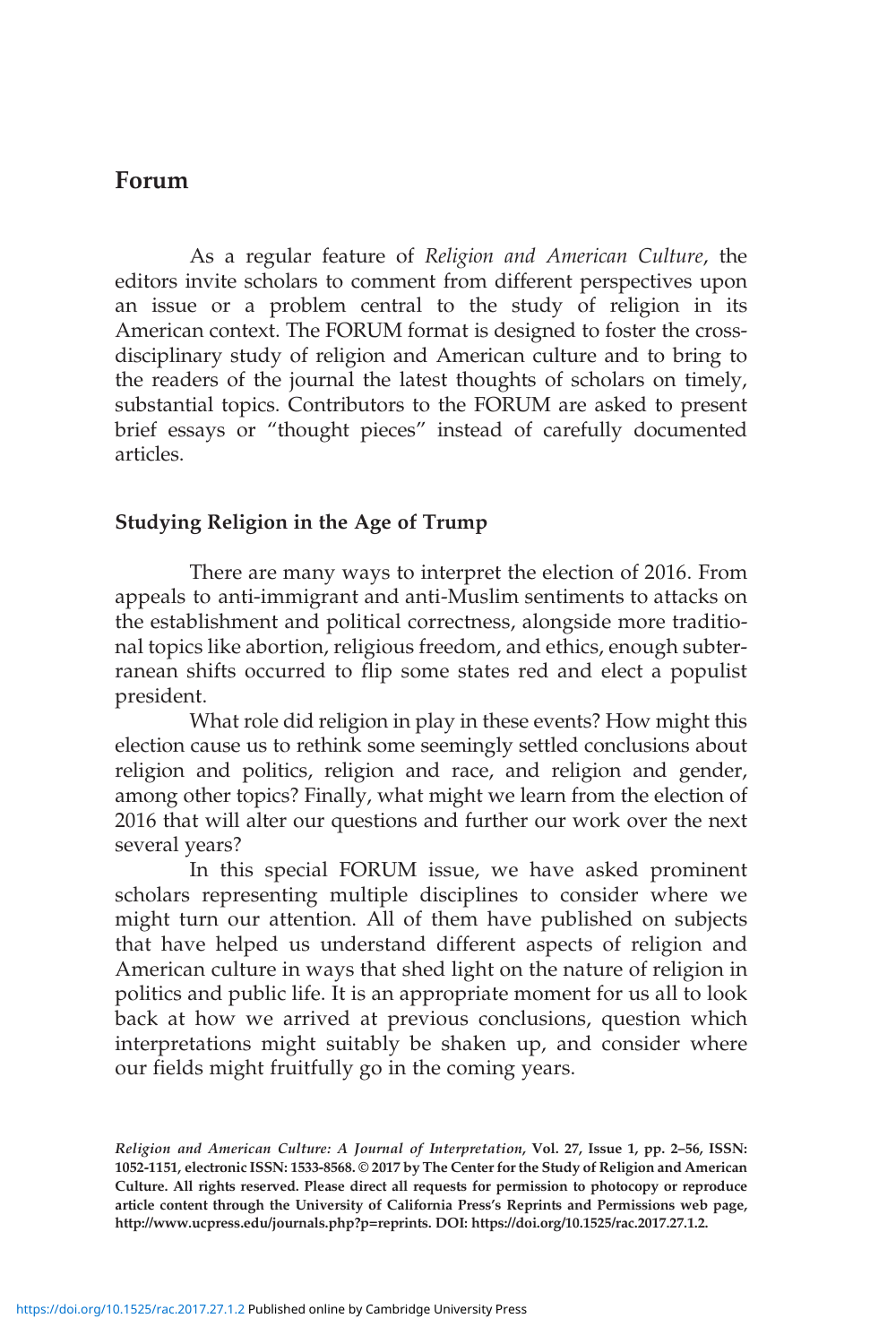# Randall Balmer

Exit polls from the election just past suggest that as many as 81 percent of voters who identify as evangelicals in the United States cast their ballots for the Republican nominee, Donald J. Trump. Beginning in the late 1970s, this constituency of politically conservative evangelicals, known collectively as the Religious Right, has contributed mightily to the transformation of the American political landscape by providing the Republican party with its most reliable constituency, much the way that labor unions once served as the backbone of the Democratic party. For much of the past three decades, until the 2016 election, leaders of the Religious Right emphasized the importance of "family values," which entailed opposition to divorce, equal rights for women, homosexuality, same-sex marriage, sex trafficking, and abortion.

The embrace of Trump, therefore, seems anomalous. Twice divorced and thrice married (as were two of his principal surrogates during the campaign, Rudy Guiliani and Newt Gingrich), Trump would seem an unlikely oracle for family values. Add to that, his opposition to abortion, which the Religious Right claims as its signature issue, was inconsistent at best.

Why, then, would evangelicals flock to Trump in the 2016 presidential election? Surely the longstanding animus toward the Democratic nominee, Hillary Rodham Clinton, stoked relentlessly over the decades by leaders of the Religious Right, played a role, but that explanation is inadequate. If leaders of the Religious Right were truly serious about promoting family values, they could never in good conscience support a vulgar candidate with little evident piety, a welldocumented history of disparaging comments and predatory behavior toward women, and a checkered marital past, which included boasting about his infidelities.

On the face of it, therefore, the evangelical embrace of Trump utterly defies reason. To justify their support for such a manifestly flawed candidate, evangelicals would need to set aside everything they have affirmed for the last three-plus decades. But the defect in this line of interpretation lies in viewing evangelical political activism since the late 1970s as principled engagement rather than what it was: naked partisan loyalty with roots in racism.

#### The Abortion Myth

When writing his autobiography, Jerry Falwell, pastor of Thomas Road Baptist Church in Lynchburg, Virginia, and one of the founders of the Religious Right, recalled his consternation at reading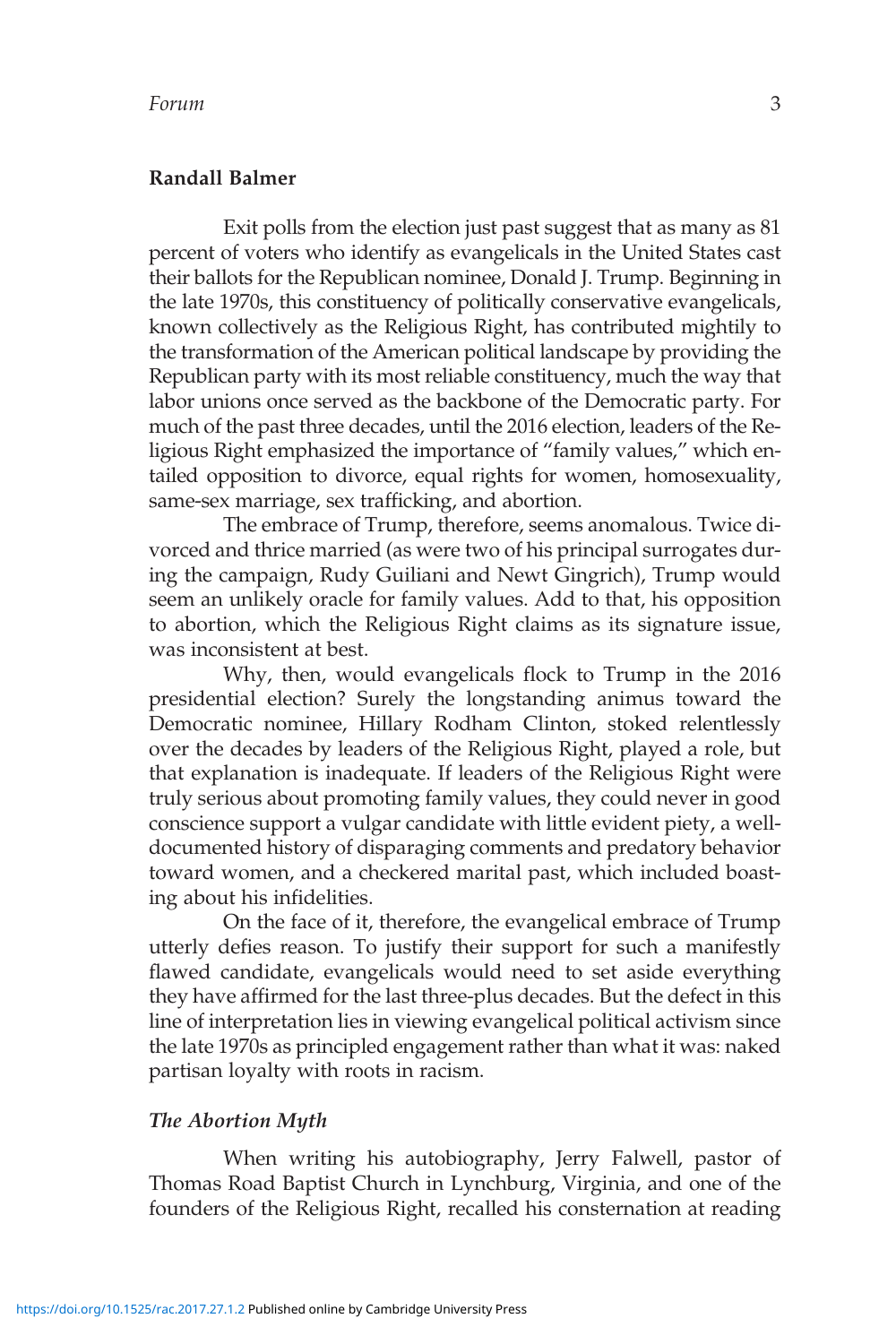about the Supreme Court's Roe v. Wade decision of 1973. In Falwell's telling (admittedly fourteen years later), his immediate reaction was concern for all of the innocent lives that would be lost because of the Court's misguided ruling. His second response was rage and the determination to mobilize politically in order to reverse that decision—even though, by his own admission, Falwell did not preach an antiabortion sermon for another five years.

Similar accounts from other leaders of the Religious Right including Pat Robertson, James Dobson, and others—have burnished this narrative. Some evangelical leaders even claimed the moniker new abolitionist in order to align themselves with their evangelical forbears and their fight against the scourge of slavery.

The rhetoric about abortion being the catalyst for the rise of the Religious Right, however, collapses under scrutiny. Evangelicals considered abortion a "Catholic issue" for most of the 1970s. In 1968, the flagship evangelical magazine Christianity Today convened a conference with another evangelical organization, the Christian Medical Society, to discuss the ethics of abortion. After several days of deliberations, the participants issued a statement acknowledging that they could not agree on any one position, that the ambiguities of the issue allowed for many different approaches. "Whether the performance of an induced abortion is sinful we are not agreed," the statement read, "but about the necessity of it and permissibility for it under certain circumstances we are in accord." Meeting in St. Louis in 1971, the messengers (delegates) of the Southern Baptist Convention passed a resolution calling for the legalization of abortion. The Convention, hardly a bastion of liberalism, reaffirmed that position in 1974 (the year after Roe v. Wade) and again in 1976.

When the Roe decision was handed down, several prominent evangelicals, including the redoubtable W. A. Criswell, pastor of First Baptist Church in Dallas, hailed the ruling. W. Barry Garrett of Baptist Press wrote that "religious liberty, human equality and justice are advanced by the Supreme Court abortion decision."

### What Really Happened

In November 1990, I was invited to a closed-door conference in Washington, D.C., celebrating the ten-year anniversary of Ronald Reagan's election to the presidency. In addition to fellow historians George Marsden and Grant Wacker, I found myself in a room with such luminaries of the Religious Right as Donald Wildmon, Ralph Reed, Richard Land, Carl F. H. Henry, and Ed Dobson, one of Falwell's acolytes in the Moral Majority. The apparent purpose of the conference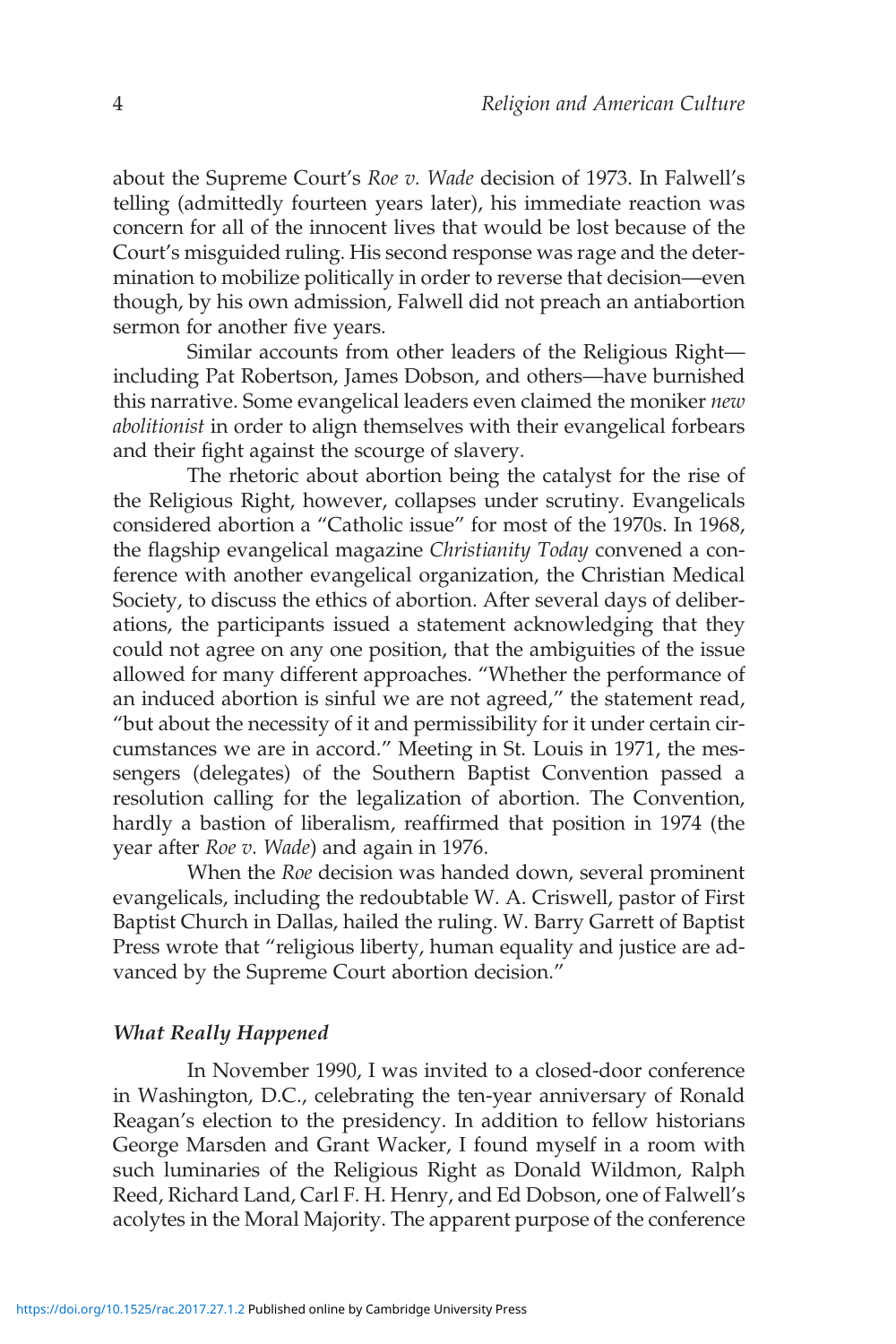was a ten-year retrospective on Reagan's election and presidency, and in the course of the first session, Paul Weyrich, arguably the principal architect of the Religious Right, embarked on an impassioned soliloquy in which he declared that abortion had nothing whatsoever to do with the rise of the Religious Right. Dobson agreed, and in the break immediately following the session, I sought out Weyrich to ensure that I had understood him correctly. He was emphatic. He had been trying since the Goldwater campaign in 1964 to mobilize evangelical voters, he said, by raising such issues as school prayer, pornography, the proposed Equal Rights Amendment, and abortion, but nothing galvanized evangelical leaders to action until the Internal Revenue Service began to challenge the tax-exempt status of racially segregated schools.

Indeed, the real catalyst for the Religious Right was a court decision, but it was not Roe v. Wade. It was a lower court ruling in the District Court for the District of Columbia in a case called Green v. Connally. On June 30, 1971, the court ruled that any organization that engaged in racial segregation or racial discrimination was not by definition a charitable institution, and therefore it had no claims on taxexempt status. The Supreme Court's Coit v. Green decision upheld the District Court, and the IRS then began making inquiries about the racial policies of so-called segregation academies as well as the fundamentalist school Bob Jones University, in Greenville, South Carolina, which boasted a long tradition of racial exclusion.

That is what caught the attention of evangelical leaders in the 1970s, including Falwell, who had opened his own segregation academy in 1967 to allow whites in the Lynchburg area to evade desegregation in the public schools. According to Weyrich—and corroborated by Ed Dobson, Richard Viguerie, Grover Nyquist, and my own research—the defense of tax exemption at Bob Jones University and at segregation academies is what persuaded evangelical leaders to become politically active in the 1970s. These institutions, moreover, had long argued that because they accepted no federal funds, they were immune to government strictures; the federal government could not tell them how to run their institutions—who to admit or not to admit, who to hire or fire.

Such casuistry, however, ignored a crucial fact: tax exemption is a form of public subsidy. The Supreme Court upheld the IRS and its denial of tax exemption in the Court's decision in the Bob Jones case in May 1983. (The sole dissenter in that ruling was William Rehnquist, whom Reagan later elevated to chief justice.)

How did abortion become part of the Religious Right's agenda? After mobilizing in opposition to the IRS, Weyrich and leaders of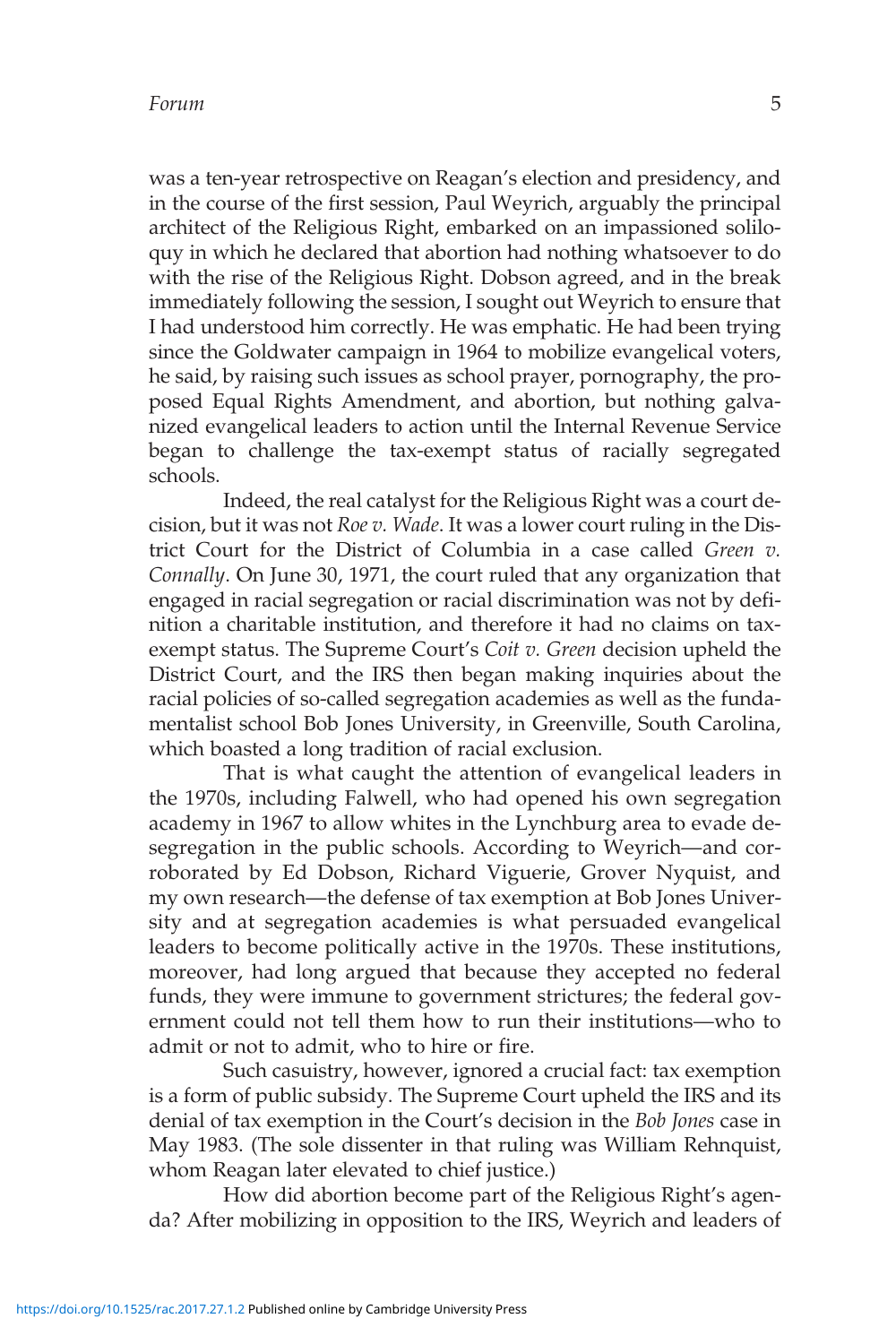the nascent Religious Right were savvy enough to recognize that they needed another issue to rally rank-and-file evangelicals to the voting booth. The mid-term elections in 1978, when pro-life Republicans defeated favored Democratic candidates in New Hampshire, Iowa, and Minnesota, persuaded Weyrich that opposition to abortion could work as a populist issue. In both Iowa and Minnesota, pro-life activists (principally Roman Catholics) leafleted church parking lots on the final weekend of the campaign; two days later, in a plebiscite with a very low turnout, the Democratic candidates lost. Two months later, Francis A. Schaeffer, considered by many the intellectual godfather of the Religious Right, and C. Everett Koop, a pediatric surgeon, began touring the country with an antiabortion film series, Whatever Happened to the Human Race? Many evangelicals became attuned to the issue. Even so, the Reagan-Bush campaign was still uncertain about whether or not abortion would work for them politically during the 1980 presidential campaign. As late as August 1980, when Reagan addressed more than ten thousand evangelicals at a rally in Dallas, his stem-winding speech railed against evolution and the IRS, but the Republican nominee did not mention abortion.

#### Why It Matters

A consideration of the history of the Religious Right makes it easier to understand why evangelicals voted so overwhelmingly for Donald Trump in 2016. Evangelical political activism in the late 1970s was never about the defense of biblical or family values. Instead, the Religious Right is rooted in the defense of racial segregation, and no amount of bluster or historical revisionism can alter that fact. In casting their lot with Weyrich and the far-right fringes of the Republican party, evangelicals not only defeated one of their own, Jimmy Carter, in the 1980 election, they also forfeited the prophetic voice that had been characteristic of evangelical political activism dating back to the nineteenth century, an activism that advocated for peace, adopted a critical posture toward unbridled capitalism, and more often than not took the part of those on the margins of society, especially women and people of color.

The Faustian bargain that Falwell and others struck with the Republican party gave them access to power in the 1980s and beyond – or at least the illusion of access. In exchange, however, the prophetic voice of evangelicalism was struck dumb. Leaders of the Religious Right offered nary a whimper of protest when the Reagan administration enacted tax cuts that overwhelmingly favored the affluent at the expense of those less prosperous. They stood by in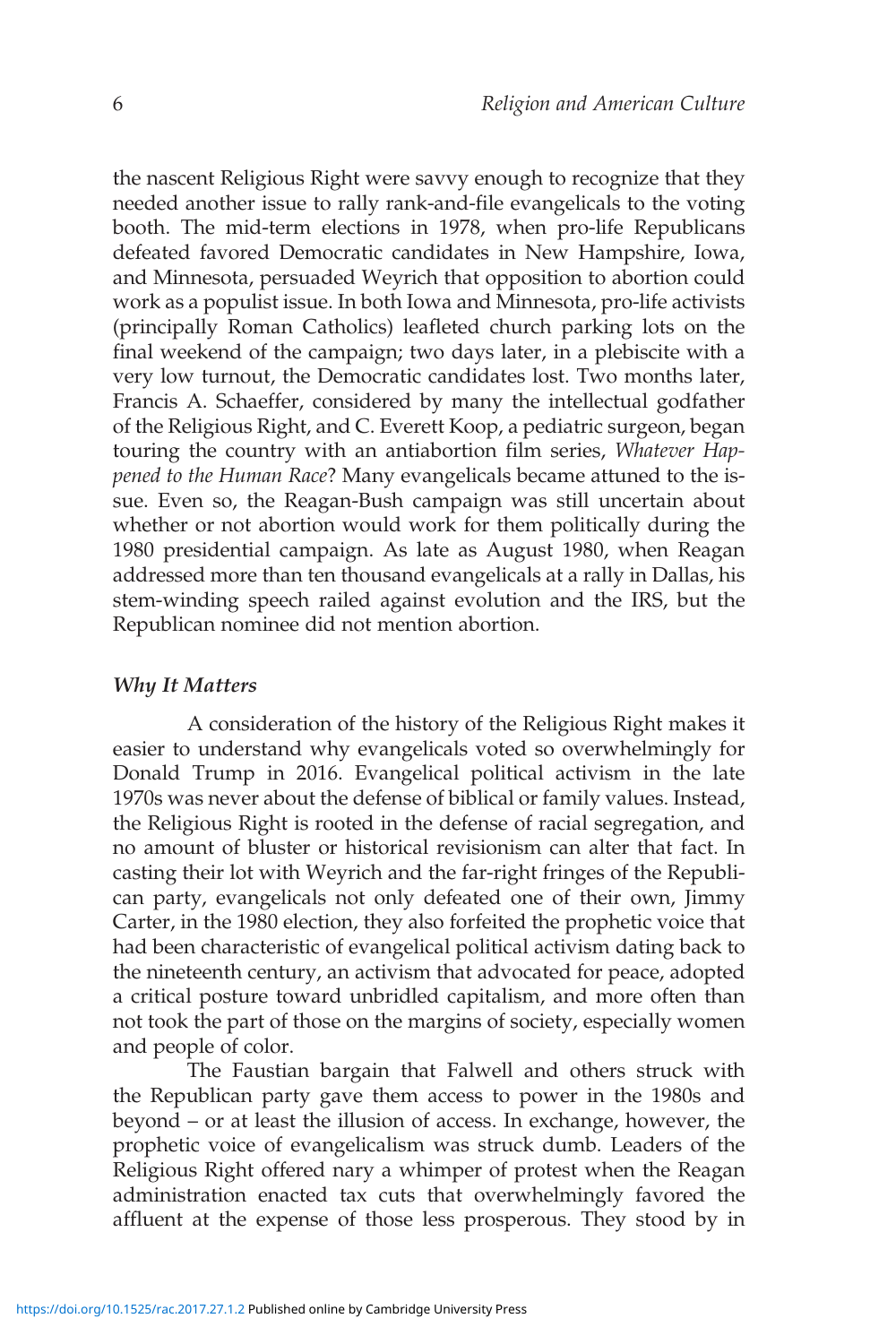silence when the Reagan administration flouted environmental protections and exploited natural resources. Similarly, they offered no protest when George W. Bush initiated military engagements that would not meet even the barest criteria for a just war. Time and again, the loyalties of the Religious Right have centered on the Republican party and Republican politicians rather than the New Testament or the noble traditions of evangelical social activism in the nineteenth and early twentieth centuries. Opposition to abortion and support for "family values," at least in the hands of cynical evangelical leaders, became effective, albeit transitory, bludgeons against anyone they regarded as a political adversary.

Then in 2016, when their preferred party nominated someone with a history of shifting positions on their supposed signature issue, someone with a patchy marital past, leaders of the Religious Right simply dropped the rhetoric of family values and retreated to the redoubt of racism that undergirded the formation of their political movement. Trump's race-baiting and his excoriation of immigrants, together with his party brand, were sufficient to retain the loyalty of Religious Right leaders; 81 percent of evangelical voters followed their lead.

### Kate Bowler

When I first wrote Blessed: A History of the American Prosperity Gospel, I thought that one of the most important tasks would be to explain why one of the most derided Christian movements in American history was not just a punchline but a full-orbed worldview. I wanted it to be "taken seriously," as we like to say, despite its reputation for being maudlin and smarmy. To be sure, I understood people's deep antipathy toward its preachers and its theology. I once saw a prosperity preacher transform a lovely little Christian theme park into her own image by bedazzling it with a fleet of golden lion statues and cardboard cutouts of her face. Nonetheless, I was deeply sympathetic—if almost defensive—of the movement and its ability to keep its finger on the pulse of people's deepest desires. The movement seemed to understand something profound about the American religious imagination that the wider culture was too quick to dismiss.

For all the riches gained from their bestsellers, twenty-four hour Christian programming, and packed megachurches, members of the prosperity movement coveted what they did not have. Politicians might court their churches, but not publicize their preachers' endorsements. City leaders wanted their cooperation, but not always their place on boards and councils. Universities did not clamor to give their preachers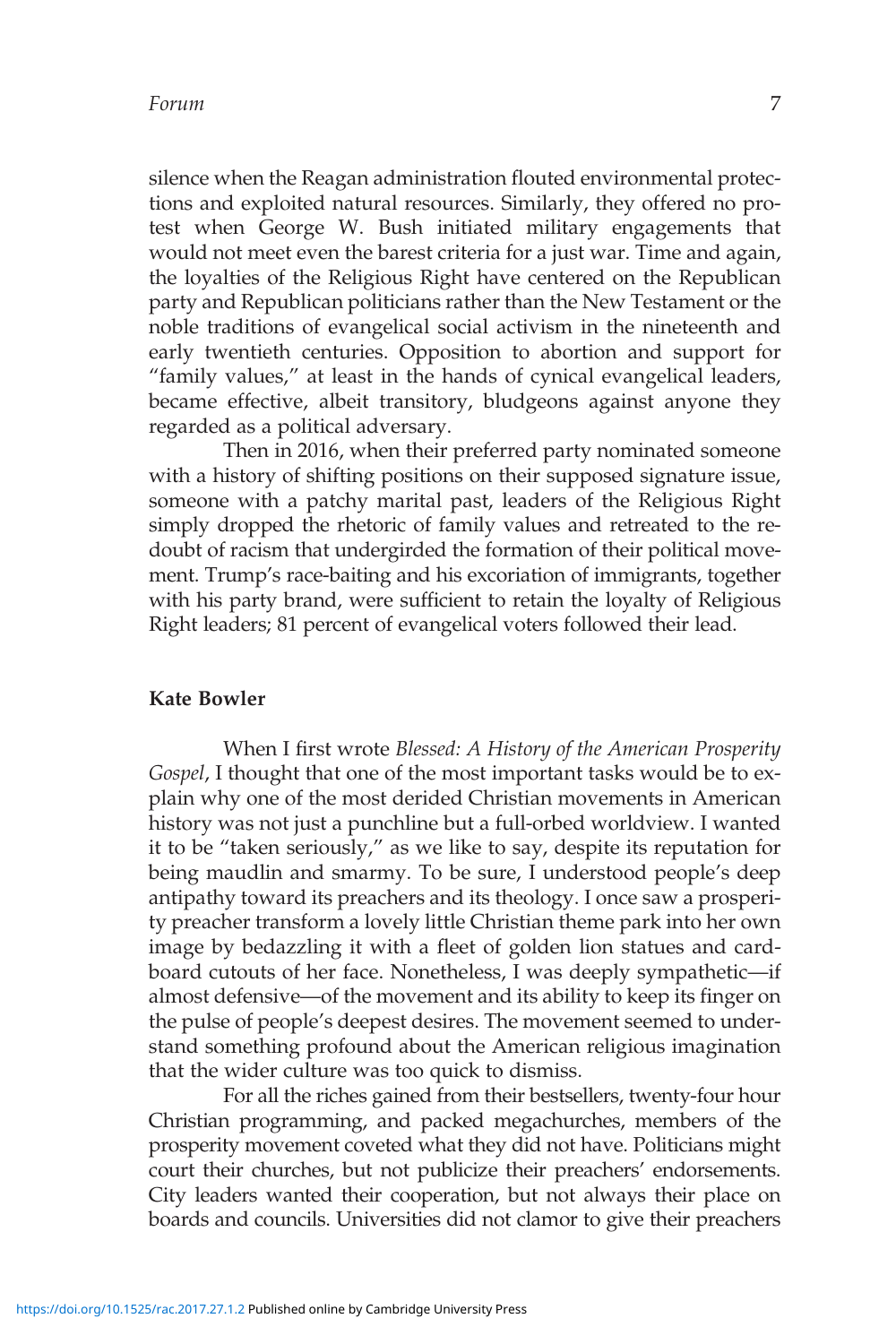an honorary Ph.D., or name a concert hall after them. If a stately figure died, no one wanted to host a somber memorial service in their halls. At best, prosperity preachers smelled like new money, but there was nothing terribly respectable about the movement's public image. No one championed their causes in the halls of power. Until now.

Donald Trump is the first American president whose only religious impulses arise from the American prosperity gospel. It is well known that the Trump family attended Marble Collegiate Church in New York City, a venerable Reformed Church in America pulpit whose entrepreneurial pastor, Norman Vincent Peale, preached a theology which also became his personal brand. Peale's runaway bestseller, The Power of Positive Thinking (1952), was a sunny mix of New Thought mind-power combined with the high anthropology of mainline Protestantism. The result was a simple recipe for successful living: "as you think, so shall you be." Or, in other words, "think positively ... and you set in motion positive forces which bring positive results to pass." The mind was a spiritual powerhouse that could achieve health, wealth, and all-around happiness, a high-flying optimism that seems to have shaped Trump's youthful outlook. When he was married the first time, it was the Reverend Norman Peale who performed the wedding ceremony in the hallowed birthplace of positive thinking.

Two other strands of the prosperity gospel are woven into Trump's sparse religious biography. The businessman who relentlessly promoted himself as a self-made man found spiritual solace in a young televangelist from Florida named Paula White, whose perky twist on the Pentecostal prosperity gospel had led to books with titles like Deal with It! and her own workout videos. She was the sexy embodiment of the supernatural bootstrapping of prosperity theology, a self-proclaimed "messed-up Mississippi girl" whose life, once marred with abuse and neglect, was reborn to success by living according to the divine laws of faith. Of the scores of prosperity preachers in the public eye, White was famous for being the queen of second chances, as she has remade her own ministry several times after living many lives as the former protégé of African American superstar T. D. Jakes, one-time televangelist (now online personality) and senior pastor of a megachurch whose fortunes rose and fell with hers. Along with the virtually unknown prosperity pastor Mark Burns, White became a cheerful stumper for Trump on the campaign trial and joined Texas televangelists Gloria and Kenneth Copeland on his religious board of advisors.

For the first time in American history, a president-elect instinctively turned first to prosperity thinkers to shape his religious thinking about what might "Make America Great Again." As Trump's connections to positive thinking and Pentecostal prosperity preaching are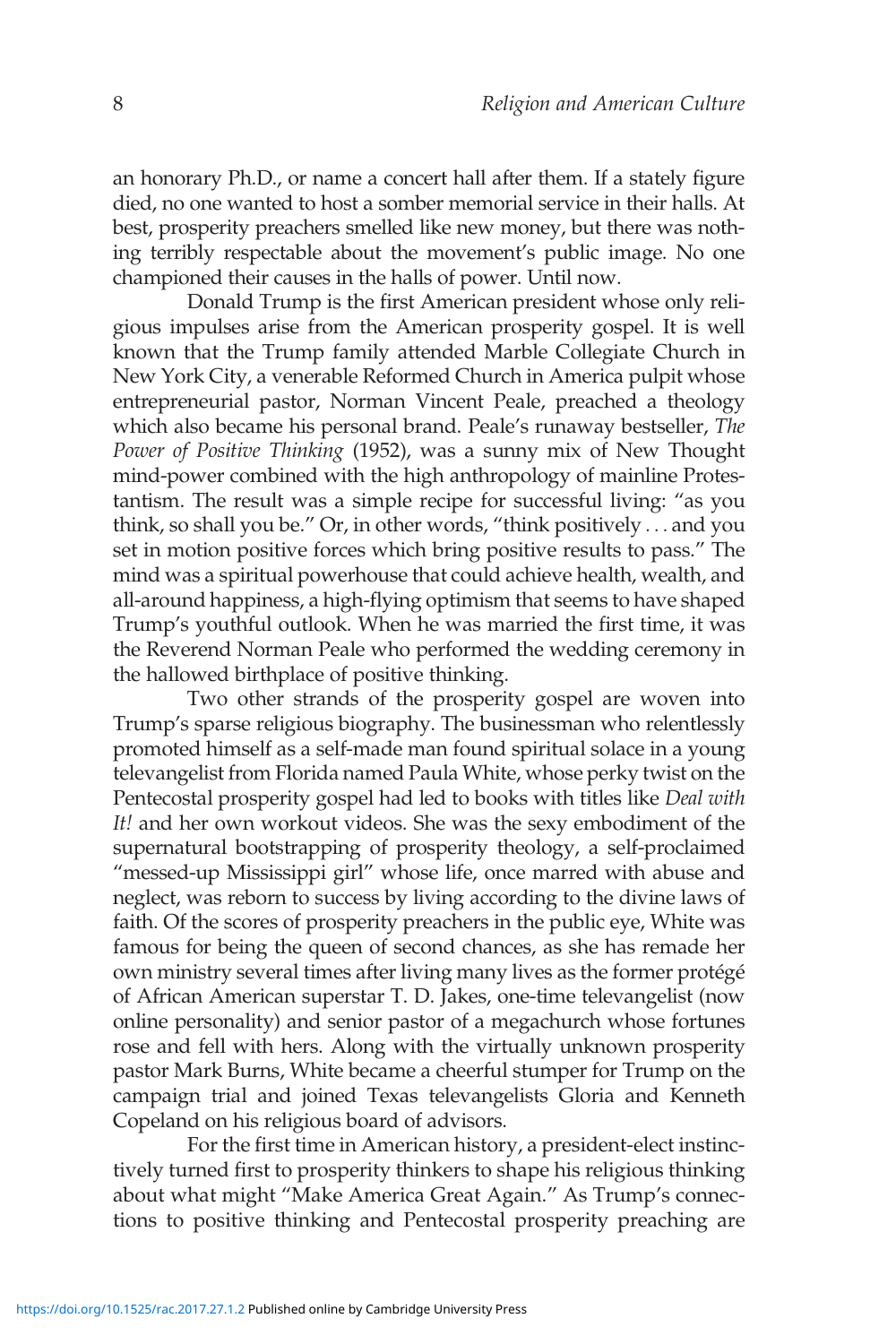combined with his blatant American exceptionalism, we can see that the three strands of what historically constitutes the prosperity gospel have been woven together. Trump is, in short, the prosperity gospel's religious trifecta.

Until this election season, it seemed entirely plausible that the arc of the American prosperity gospel would bend away from the political and toward the therapeutic. After all, the two most-watched Christian televangelists in the world are Joel Osteen and Joyce Meyer, prosperity preachers who built their ministerial empires on apolitical topics such as self-esteem and emotional management. In fact, it was this turn toward therapeutic paradigms that saved the prosperity gospel from disgrace when, in the late 1980s and early 1990s, hard-sell prosperity preachers like Jim Bakker made the movement a laughingstock. Bakker's much-publicized sexual and financial misdeeds seemed synonymous with the image of the slick televangelist weeping and begging crowds for cold cash, and so the televangelists that took his place adopted a gentler approach. In keeping with the darker, postmodern mood of the mid-1990s, they took up issues of psychological transformation, promising to sell audiences "tools" to improve their self-esteem rather than simply asking for donations. While Jim Bakker had once hosted flag-waving television specials and Tammy Faye crooned "America the Beautiful," giants of the 1990s like T. D. Jakes galvanized audiences with frank talk about sexual abuse with his Woman Thou Art Loosed! franchise. The message of divine health and wealth was still clear, but the therapeutic ministrations of what I call "soft prosperity" emphasized the spiritual and material benefits of a "renewed mind." The battle was interior, not exterior, to the self.

In the United States, the prosperity gospel's promise that rightthinking and right-speaking Christians triumphed over any obstacle has always made the role of politics rather ambivalent. Its heavily individualistic nature leans away from structural indictments or solutions, for the answer always lies within. As such, the prosperity gospel's end run around systems of oppression—whether those systems be failing markets or failing governments—dulls its political edge. When I tracked the Twitter responses of the nation's leading prosperity preachers to the Great Recession and the government shutdown, for instance, responses were characteristically optimistic and bland, urging people to turn to God, not Washington, for results. At times, apocalyptically minded prosperity preachers posited that there might be an "End Times Wealth Transfer" which would right the wrongs of Wall Street, but, even then, God would bulldoze a divine path.

There were, of course, exceptions to this paradigm. Depending on the racial and regional demographics, lesser-known megachurch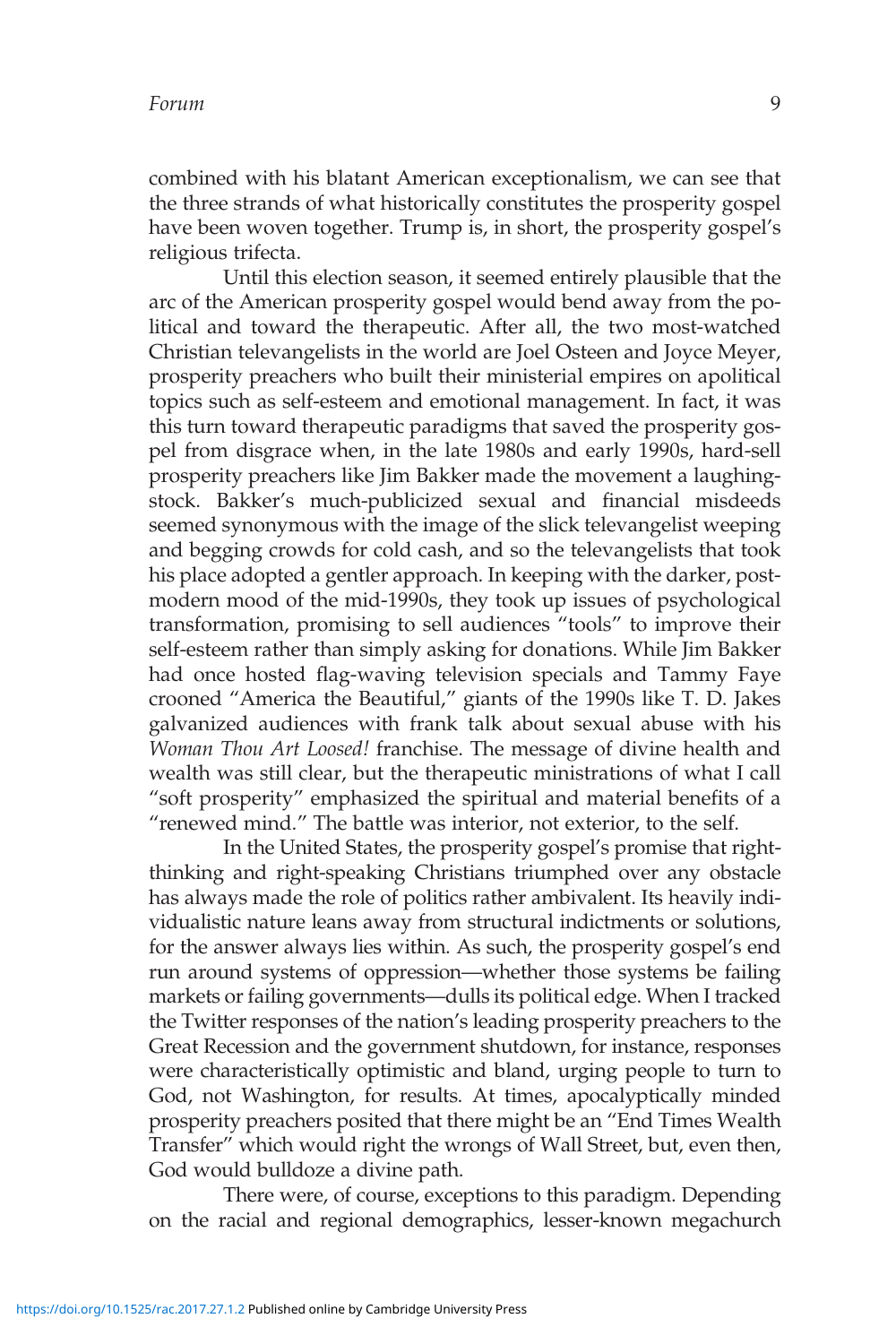pastors might take a side. African American prosperity preachers, if they had historic denominational ties, usually supported presidential candidates (sometimes Democratic, sometimes Republican) and maintained a presence in city politics. Latino prosperity preachers, particularly in Florida, were stalwart Republicans with favorite political candidates who might visit their megachurches now and again. And then, of course, there were holdouts from the 1980s heyday of the Religious Right. Pastors John Hagee, Rod Parsley, Kenneth and Gloria Copeland, and others, remained the bullhorns of "family values" espoused by political darlings who came and went. But most national figures in the prosperity movement were not seen as those with an axe to grind. Their wide appeal was owing, in part, to their deliberate silence come election season.

Are we seeing the evolution of the prosperity gospel in the era of Trump? Has the prosperity gospel now gained new political traction? Yes and no. Certainly, Donald Trump is a deeply ambivalent hero for any religious movement, since his only explicit religious beliefs seem to be impulses rather than a deeply held worldview and his spiritual loyalties seem malleable. Trump's rise likely says more about evangelical political sway and the persistence of the Religious Right's powerbrokers than it does about the prosperity movement as a whole. In the course of the campaign, Trump became the unlikely advocate for hot-button evangelical issues—a three-time married man fighting for "traditional families," a sexual braggart at the helm of a purityobsessed culture. But, in other ways, his individualistic vision of selfmade men, saddled with righteous causes, a smaller government, and a vision of Christian America, galvanized voters and offered Trump Washington allies forged in the fires of past evangelical culture wars.

In other respects, however, Trump is perhaps the most stunning example of the success of the prosperity gospel in casting a vision of the self-made American. The prosperity gospel is fundamentally a theology that explains away luck. It is a pragmatic, resultsbased, and therapeutic set of beliefs and practices that explain to believers why some people rise to the top and others plummet to the very bottom. But it is not simply a theodicy. These new religious conceptions of the self-constituting individual sprang up, in part, in response to late capitalism as a strategy for managing a new set of economic conditions. As countless histories of neoliberalism have documented, the privatization and reduction of social services characteristic of this age have forced people to turn toward the market as a source of choice and solution-oriented thinking. But its freedoms are also its burdens. A workforce promised flexibility is likely given fewer employee benefits and stable hours; risk and instability are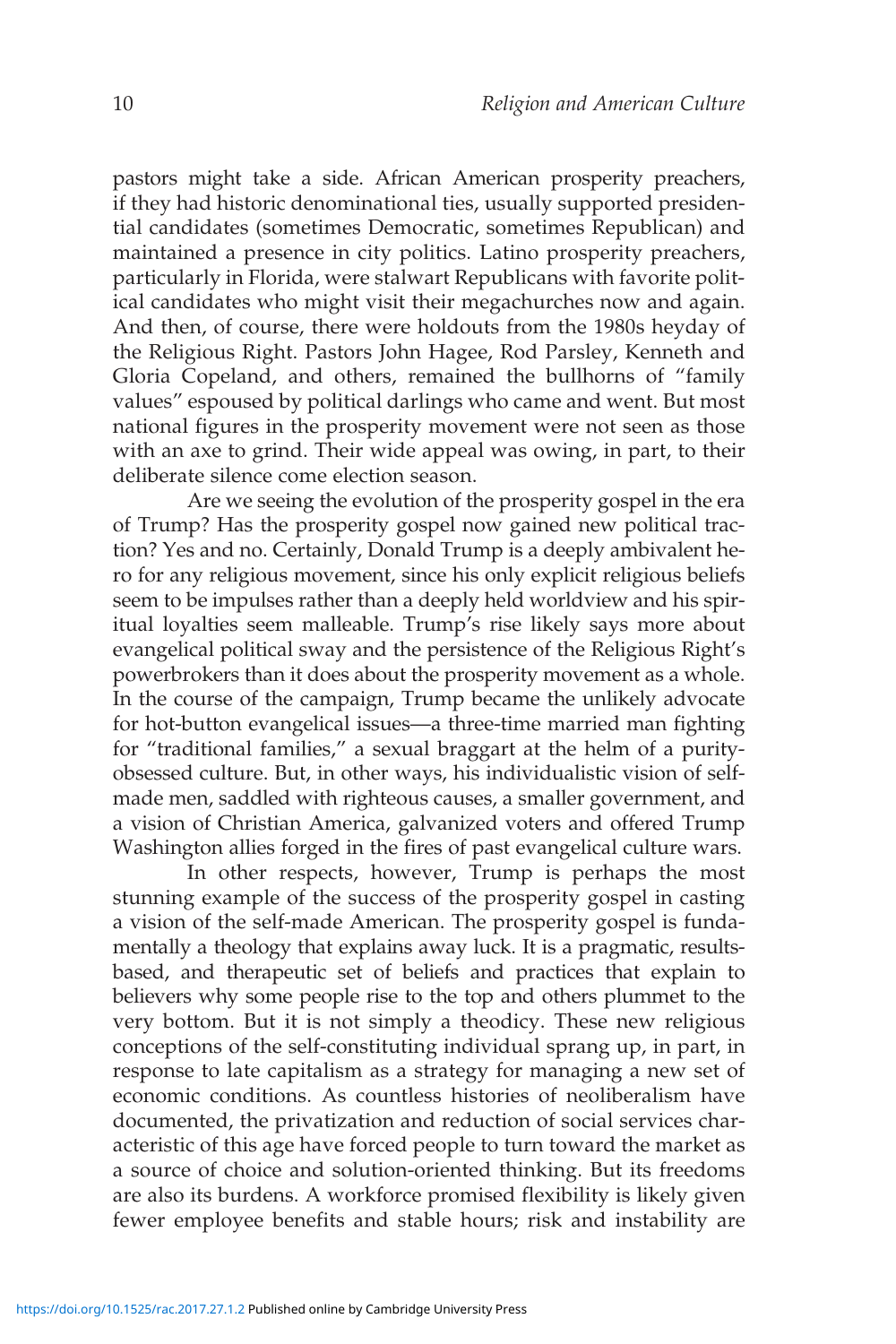woven into the fabric of the modern workplace. Prosperity believers know that the market is a fickle God, but they share its vision of the resourceful person who can persevere.

The prosperity gospel, in explaining how to succeed, is very deliberate in showing believers how to *account* for their faith, how to tabulate their efforts and count change in their lives. On the whole, believers do not typically experience the prosperity gospel as a random occurrence, like an unexpected miraculous healing or a mysterious envelope of cash found in a mailbox; rather, they learn a spiritual calculus that they use to weigh all actions as religious labor, from singing in church to smiling at work. I would argue that much of the theological effort of prosperity churches is directed toward cultivating an alternative imagination, teaching believers how to recast their spiritual lives as labor measurable in divine currency and redeemable for earthly rewards. This is the how of the prosperity gospel, the patterns and tools and imagination that believers acquire to set the prosperity gospel in motion. The prosperity gospel has popularized instruments by which to count change in an era of tremendous ambiguity around what constitutes paid work, and it has successfully promoted a vision of the Christian life lived inside overlapping cosmic and American economies.

Like Donald Trump's Think Big and Think Like a Champion, the economy of the American prosperity gospel was fueled by positivity, ambition, and steely resolve to stand alone if need be. It effectively explained away the role of chance, systemic obstacles, education, advantage, race, age, gender, generational wealth, and even skill in explaining why one worker thrived and another floundered. Believers imagined their workplace was governed by spiritual lessons and divine rewards. Instead of a faceless system, believers saw the invisible working of a God who never saw his children as just another cog in the machine.

In the past, when asked about the political future of the prosperity gospel, I have always said that the American prosperity gospel did not need politics. Unlike Brazil, Nigeria, or Guatemala, where iterations of the prosperity gospel have evolved into hungry political parties, the American prosperity gospel did not seem to require a collective partisan platform, well-suited as it was to a nation where people still believed that, with a little divine boost, they could make it on their own. But it appears that we are at the dawn of a new era of political respectability of the prosperity gospel, a time when a prophet of divine wealth might speak at the National Prayer Breakfast or eat a leisurely dinner at the White House. Just as Nigeria's broad 1980s Pentecostalism gave way to a 1990s prosperity gospel in the wake of major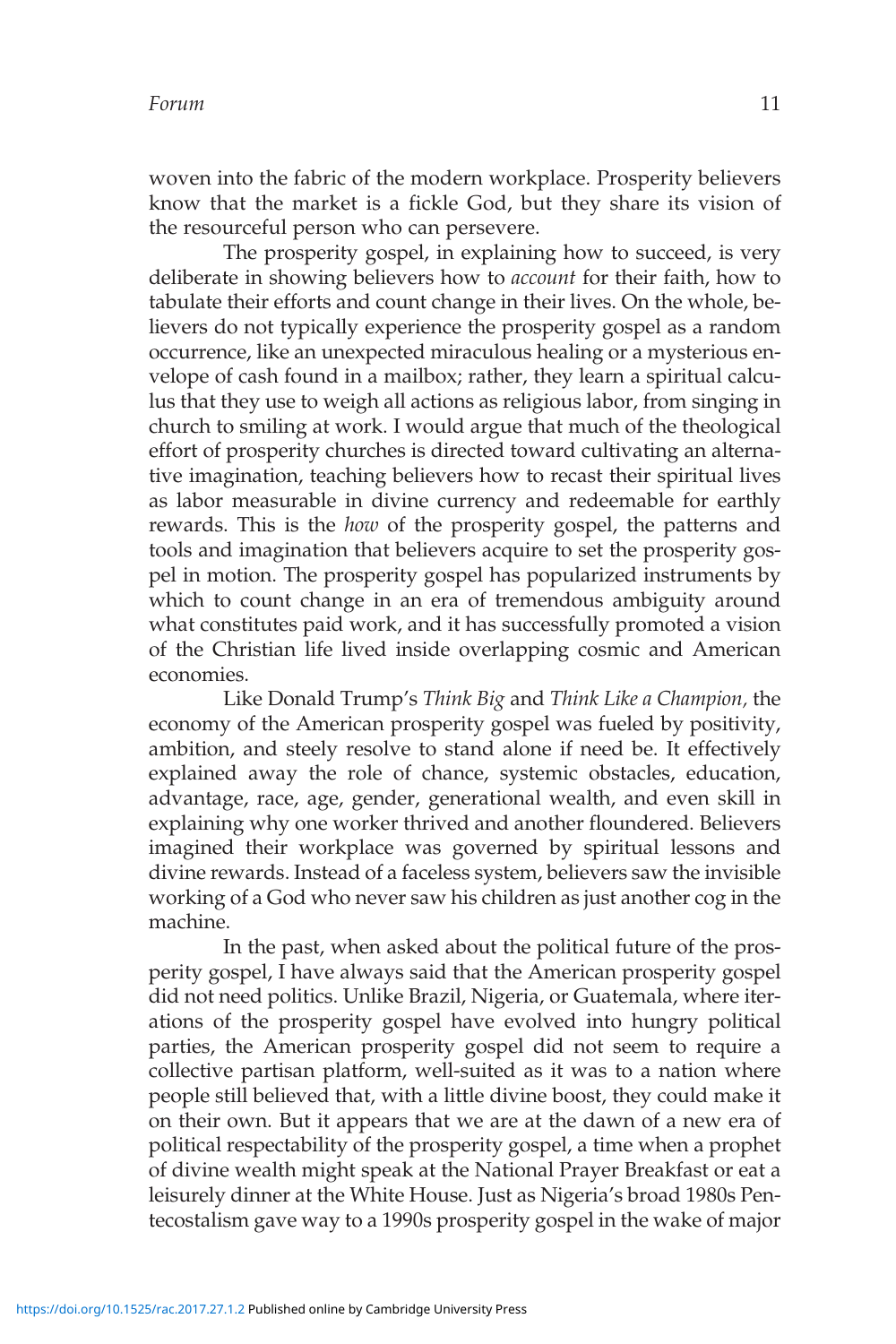privatization, perhaps the United States is simply adjusting its theological sails to the new economic winds. Though the prosperity gospel has never been directly tied to the markets in a simplistic way—faring as well in the economic boom years of the 1920s as it did during the lean 1930s—it has always been yoked to the American conception of the self.

The prosperity movement may not need a formal political party, but it has made a theological champion out of a New York businessman who has seemed impervious to risk and even failure itself. Every time Trump has fallen, he has gotten back up, somehow able to win in an unsteady world that wants to believe, with him, that there is no such thing as luck.

### Anthea Butler

I have been teaching a class on the Religious Right since 2005, and, for the most part, I always have a lively class with engaged students. They are there hoping to figure out a conservative relative, their religious upbringing, or why politicians in America are so God obsessed. In the course of the semester, I take them from Billy Graham's relationship to presidents since Eisenhower, Roe v. Wade, the Moral Majority and Ronald Reagan, all the way up to George W. Bush's compassionate conservatism, and the election of Barack Obama. To put a finer point on it, I teach the class from a predominately (but not entirely) white evangelical perspective, engaging why and how evangelicals hope to influence and engage American politics, and how effective that has or has not been religiously and politically. So much for that. The 2016 election cycle has shredded my previous methodology for the course. If I am completely honest, though, I have not taught the course exactly that way since 2008. Let me explain.

The election of Donald Trump to the presidency has destroyed my thinking about evangelicals and political action and has given credence to what I knew in my gut: that our definition of "evangelical" whether based in beliefs, politics, or behavior was wrong. The people who have elected Trump are not just evangelicals, but they are a variety of religious groups that we do not normally think of as evangelical: Pentecostals, third wave, prosperity gospel, and dominionists. These are the people who surrounded Donald Trump from the very beginning and who were instrumental in supporting him online, in print, and from their pulpits, and then evangelicals decided to vote for Trump, despite their qualms about his morality. In order to understand how that happened, we will need basically to scrap what we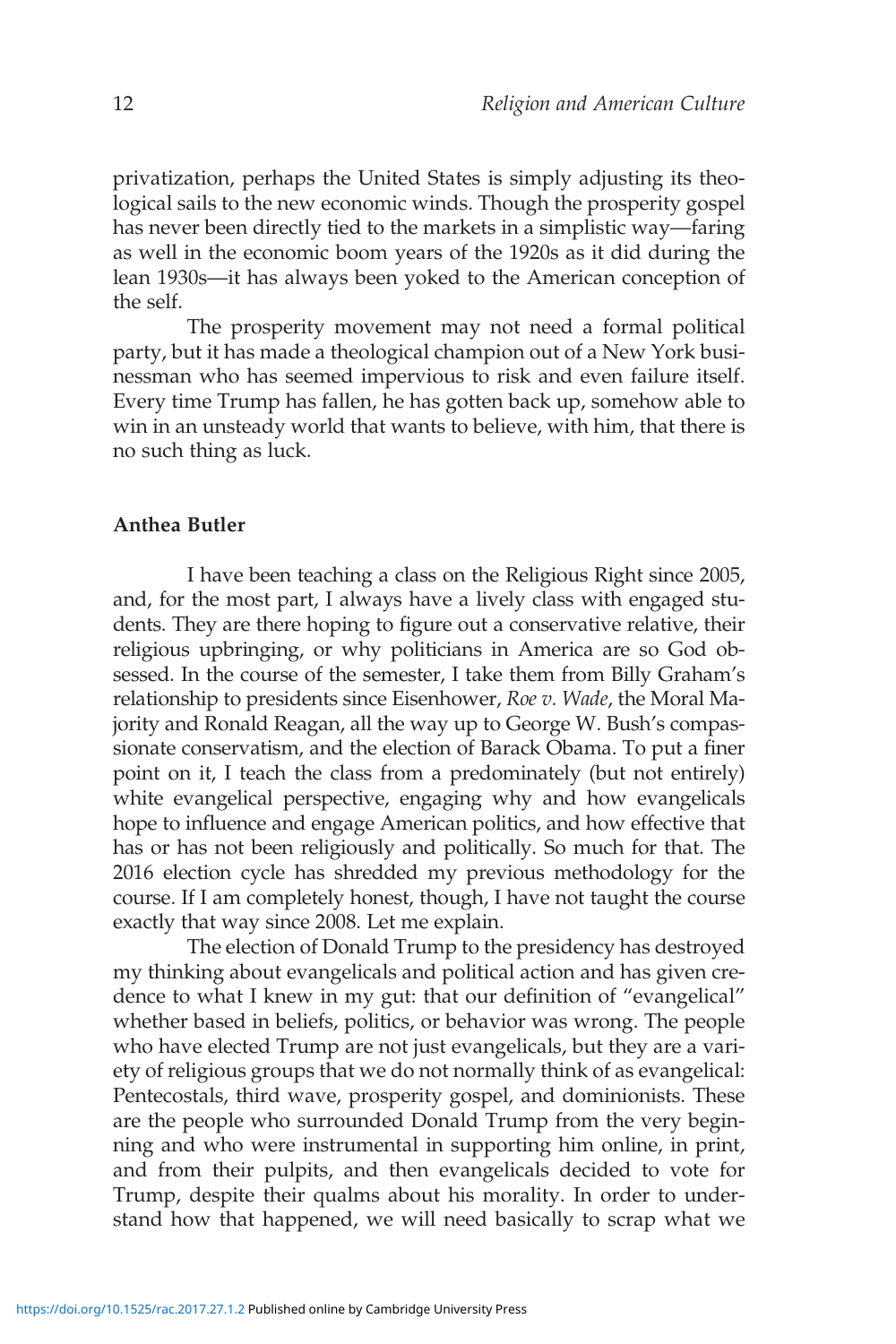think we know about the "culture wars" and deal with another trajectory altogether, one that takes seriously that the term "Religious Right" not only includes white evangelicals, but whites who come out of these other iterations of Pentecostal-like movements, including prosperity gospel. We will have to take seriously the issue of race and racism at the core of how evangelicalism is constructed, especially in twentieth-century America, and we have to deal with how capitalism fuels evangelicalism. In short, we have to start all over again. The fact that 3 percent more evangelicals voted for Trump in the 2016 election than voted for Mitt Romney in 2012 tells us all we need to know: it was not about the Bible and morality, after all.

Trump is not an aberration, but the eventual end of all evangelical political action: electing a white male candidate who reinforces biblical sexual and gender norms, is suspicious about immigrants and Islam, and, most importantly, believes in white America. Trump's "Make America Great Again" slogan appeals to what Robert Jones, the author of The End of White Christian America states: "Values Voters became Nostalgia Voters." Evangelicals especially want to bring back the good old days, but they also have changed demographically and in what is important to them. Losing same-sex marriage, Antonin Scalia, and the rise of religious freedom arguments with regard to the Affordable Care Act have all taken their toll.

In order to understand what happened this election cycle and why many people missed how Trump was able to triumph (at least in the electoral vote), I believe that many factors helped him, but one stands out: mainstream evangelicals left Ted Cruz and Marco Rubio for Trump not because he was the best candidate, but because they had been primed to leave them by events during the 2008 election cycle. Many evangelicals saw the McCain-Palin ticket as the antidote to Barack Obama and his charismatic campaign. That was a bit of revisionist history on the part of evangelicals because, of all the 2008 candidates, John McCain had an uphill battle with conservative Christian leaders. McCain, a United Methodist, had never worn his faith on his sleeve. He also did not suffer fools easily, especially religious ones. Back in 2001, McCain had called Jerry Falwell and Pat Robertson "agents of intolerance" for their proclamations after the 9/11 attack. McCain later retracted his statement against Falwell on Meet the Press in 2006 and, soon after, gave the commencement address at Liberty University.

In the 2008 election cycle, McCain's initial reticence to talk about culture war issues hurt him with evangelicals on the campaign trail. A major evangelical power broker, Dr. James Dobson, then head of Focus on the Family, stated bluntly that he would not vote for John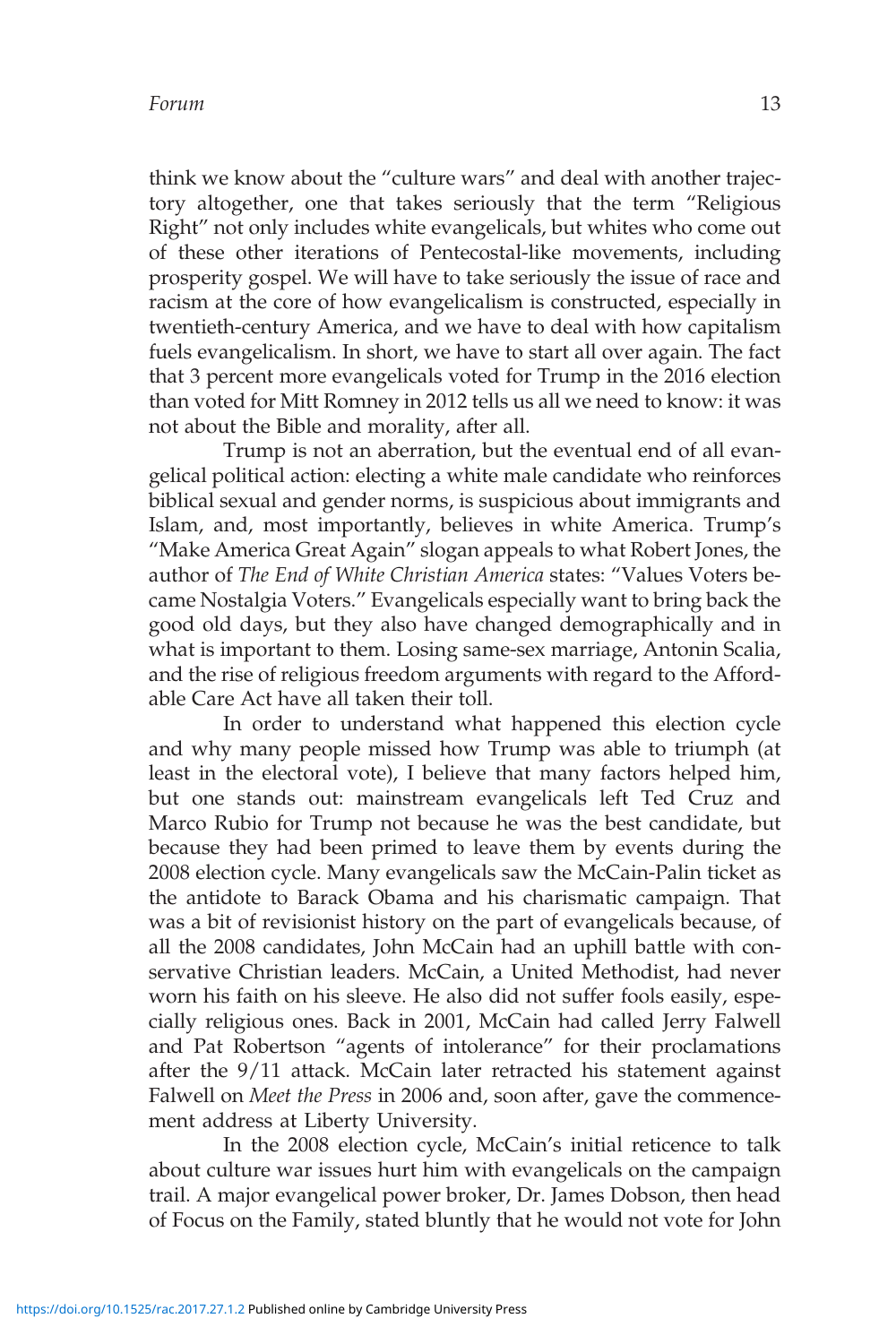McCain "under any circumstances" and would not vote in the 2008 presidential race. McCain's campaign strategists, meanwhile, realized they needed evangelical voters, but with Dobson's endorsement of Mike Huckabee and the lukewarm reception of other evangelical leaders, the campaign decided to try another route. Unlike other major Republican candidates, McCain's campaign focused on megachurch leaders who were affiliated with Pentecostalism, even if their churches were branded as "nondenominational." The distinction was, though the churches and leadership had no official denominational affiliation, they were Pentecostal in their beliefs and practices. Their statements and public presentation resembled other nondenominational evangelical churches. By courting Pentecostals, McCain could connect to a different circle of religious leaders who were as powerful as Dobson, especially in swing states like Ohio. The campaign then tapped into two powerhouses, John Hagee and Rod Parsley, in the hopes of bridging their evangelical gap. Both Hagee in Texas and Parsley in Ohio were strategic voting picks. However, they also came with baggage that McCain did not understand. Hagee and Parsley were both nondenominational Christians who believed in gifts of the spirit, demons, and dominionist theology, which each preached about regularly in sermons. McCain eventually repudiated both men because of sermons and beliefs they had promulgated.

In August 2008, John McCain settled on Sarah Palin, governor of Alaska, as his vice presidential running mate. At the time, the media called her an "evangelical." In fact, Palin was not an evangelical but was raised in an Assemblies of God church in Wasilla, Alaska, until she moved her membership to a nondenominational church right before becoming governor. Soon after the vice president announcement, Palin was shown in a video from a few years back having hands laid on her by Bishop Muthee, who was part of C. Peter Wagner's New Apostolic Reformation group. Evangelicals embraced her anyway, while pundits used her lack of knowledge about world affairs and made her a laughing stock among politicos. These events endeared Palin to the disgruntled masses.

At the same time, Palin had something those pundits did not understand—a way to articulate white identity politics under the guise of God, country, and guns. Palin, a white woman who could shoot, pray, and have babies into her forties, represented what she constantly talked about during and after the 2008 campaign was over: American exceptionalism. Many thought Palin's talk of American exceptionalism was generic, but it was not. It was really white identity politics cloaked in evangelicalism, capitalism, and an American flag. By othering Obama both before and after the 2008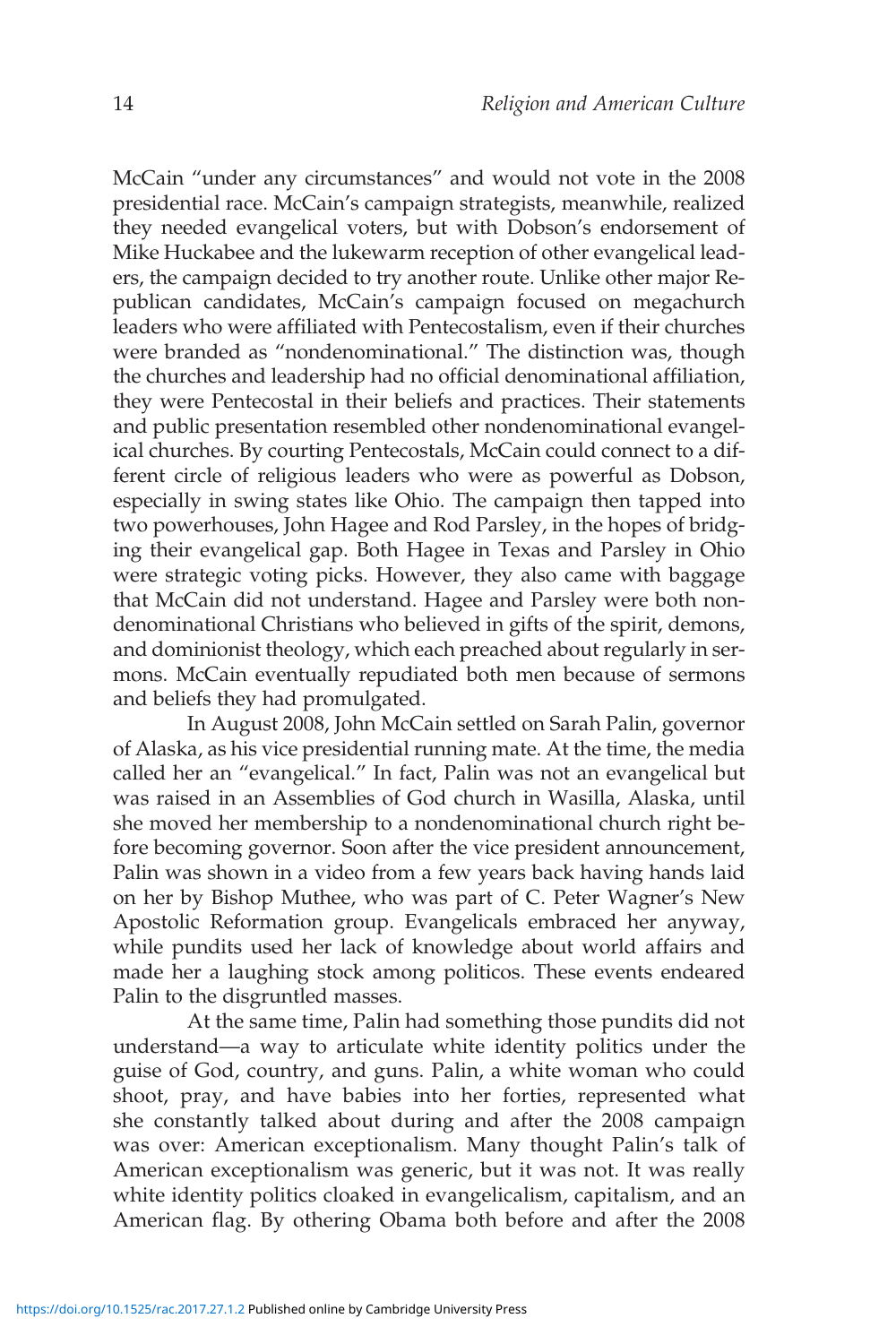election, Palin was able to capture the disgruntled white masses under the guise of God and country. She was also able to hone the racial animus that had been growing against Barack Obama. Additionally, by alluding that Obama was "palling around with terrorists" she successfully merged terrorism, Islam, and race together to fuel hate.

Palin was shrewder than many believed. Her language and actions paved the way for Donald Trump's MAGA—Make America Great Again—campaign in 2016. Palin was not an aberration in the 2008 election cycle; rather, she was the eventual end result for John McCain. The mistake that many made back in 2008 was lumping Palin in with regular evangelicals when it was clear that her associations were a combination of Pentecostals, dominionists, and evangelicals who all had aspirations for her to be in public office.

Since 2008, Palin has given voice to grievances about the government through the Tea Party movement and to how President Obama was changing the country with screeds like "death panels," "crony capitalism," and the like. While the mainstream media discounted her statements, right wing outlets, many of which conservative Christians listened to, promoted her statements alongside other conspiracy media outlets like Glenn Beck and Alex Jones. Palin channeled white working-class identity politics long before what is now referred to as the "Alt-Right." By coding her language with common sense conservatism—real, "small town Americans"—her language hearkened back to a simpler time when America was seen as predominantly white Anglo Saxon Protestant, with other ethnic groups aspiring to be WASPs or, as coded, Americans. By othering the first black president with a Muslim sounding name, Palin and the McCain campaign set a firm foundation for Trump to stand on in the 2016 election cycle.

The 2008 election inflected Trump's run in 2016 in various ways. First, it relied on support not from mainstream evangelical leaders, but from prosperity gospel leadership like Paula White and other D-list luminaries such as Mark Burns and Darren Scott. The emphasis on God's blessing through prosperity enabled Trump to reach a demographic not often thought of as evangelical. Prosperity gospel adherents believe much of what mainline evangelicals do with regards to abortion and same-sex marriage, yet they also embrace capitalism and wealth as signs of God's blessing. Trump, with his own brand of promoting prosperity, was an ideal candidate for attracting these voters. Evangelical voters went along for the ride because Trump pandered to their concerns on abortion and the very coveted Supreme Court nomination.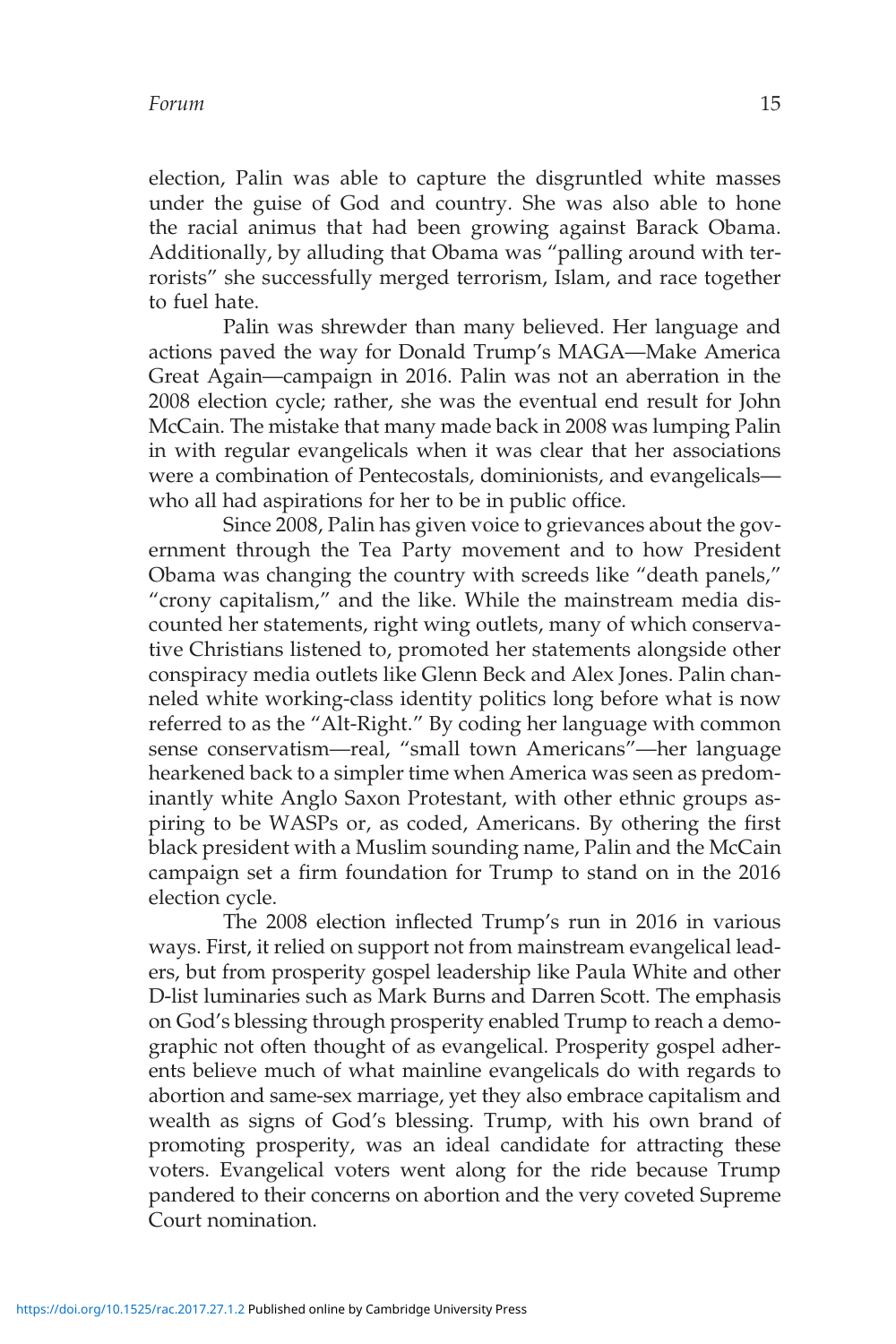Second, the politics of grievance and white identity, coupled with patriotism and American exceptionalism, became the core of Donald Trump's message. While Palin had energized parts of the populace with a similar yet scattered message, Trump's clear message to "Make America Great Again" plus a willingness to go beyond a dog whistle to a full on bullhorn, while crass in many ways, resonated with many evangelicals. To describe these evangelicals who had pinned their hopes on Sarah Palin back in 2008, David Brody coined the term, "Teavangelicals"—evangelicals who wanted limited government, limited spending, and better jobs, while desiring mainstream evangelical concerns to be addressed like abortion and same-sex marriage.

Finally, Trump's combination of reality show/televangelist persona made for a potent mix of camera-ready and media-savvy promotion. Evangelicals may have balked for a second at three wives, numerous crass statements, and gold-plated Trump properties, but, in the end, the combination of whiteness, prosperity gospel, televangelist fervor, and promises to "Make America Great Again" overshadowed any moral qualms. Besides, evangelicals know that God can use anyone—even Balaam's ass, right?—to proclaim the truth of God. In this case, however, the fallout may come back to bite them, even though Trump is appointing many people who are sympathetic to evangelical beliefs and causes.

In order to understand what happened with Trump, we will have to take a hard look at the historical narratives we have taught and written about regarding the rise of the Religious Right in America. As scholars, we took seriously what conservatives told us they believed about morality, abortion, homosexuality, and the like. With the election of Donald Trump and the myriad excuses evangelicals proffered about why they voted for him, it is time we take seriously their voting patterns, and not just their words. It is also up to scholars of American religion and politics to reassess our assumptions about who evangelicals actually are, including their political action beginnings, and look for a new narrative. Maybe the gap between Reagan and Trump is not so large after all.

#### Maura Jane Farrelly

During a recent conversation with a devoutly Catholic, Trump-supporting acquaintance, the name Jeremiah Wright came up. The person I was speaking with was critical of the people who protested Donald Trump's victory in the weeks that followed his election. "They stuck with Obama even though he attended the church of that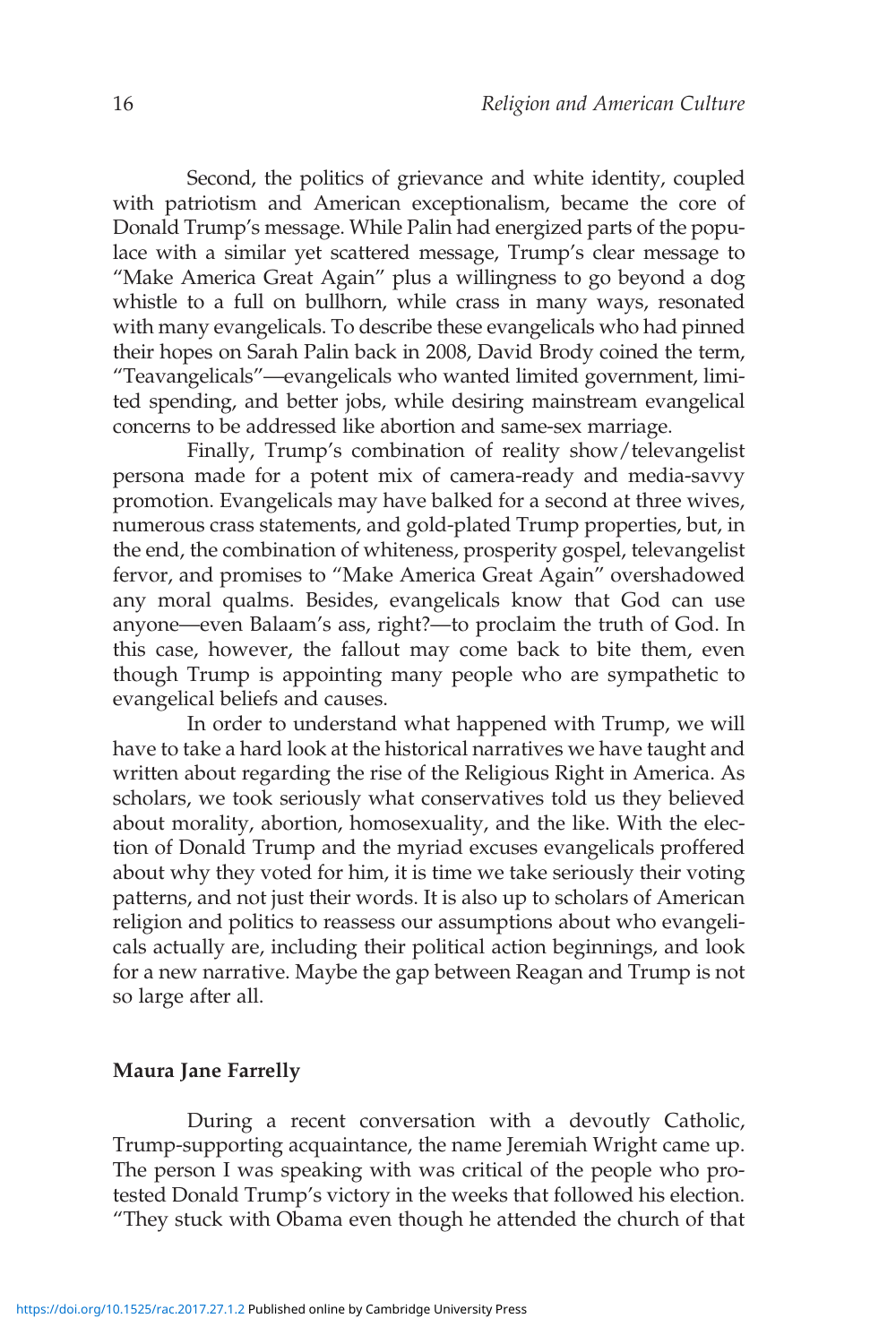racist, Jeremiah Wright," the acquaintance said to me, explaining his vote. "Trump's not perfect. He's said some bad things. But those losers should stop whining and accept the election results."

I asked this man if he'd attended mass even at the height of the clerical sex abuse crisis here in Boston. He told me that he had. "That must have been because you subscribed to the same principle that Barack Obama did," I remarked. "Remember how he explained to us that for him, the church isn't any one minister or priest? For him, the church is the people of God."

I then suggested to my conversation partner that this idea might be useful to him, if he wanted to try to understand what the protesters were actually resisting. Certainly they were upset that their candidate had lost, but any liberal over the age of twenty-nine already knows what losing a presidential election feels like. It wasn't the reality that they'd "lost" that the protesters were resisting, and contrary to the narrative taking root on the Trump side, their demonstrations were not the unsophisticated cries of a "trophy generation" that had never been allowed to keep score in a soccer game. The protesters also weren't resisting the reality that Donald Trump will soon be their president (although I know that many of their slogans and hashtags did suggest otherwise). Without a doubt, the people who poured into the streets after the election found the prospect of a Trump presidency to be distasteful, and they were there because they were alarmed by the few policy initiatives that Trump actually bothered to speak about during his campaign. It's undeniable that on some level the demonstrations were meant to be a warning to the president-elect: "Don't do what you said you were going to do, or else you will have to deal with us."

Sending a warning, however, isn't the same thing as resisting a change, and I do think the protesters were resisting a change in America when they took to the streets. I just don't think the change they were resisting was the one that's going to happen under Trump. In the clear light of day, I suspect many of the people who demonstrated—if they have any understanding at all of how government actually works—realize that Trump is going to have a hard time building a wall along the Mexican border or deporting millions of immigrants (who are, not incidentally, responsible for harvesting the bulk of our nation's food supply). Trump's campaign promises were abhorrent, but I don't think those promises, which have yet to be fulfilled, were what the protesters were actually resisting when they blocked traffic on Chicago's Lake Shore Drive and hung effigies in Los Angeles' MacArthur Park. The promises were not responsible for the real sense of dread and even heartbreak that animated the demonstrations in the days after November 8, 2016. The president, after all—much like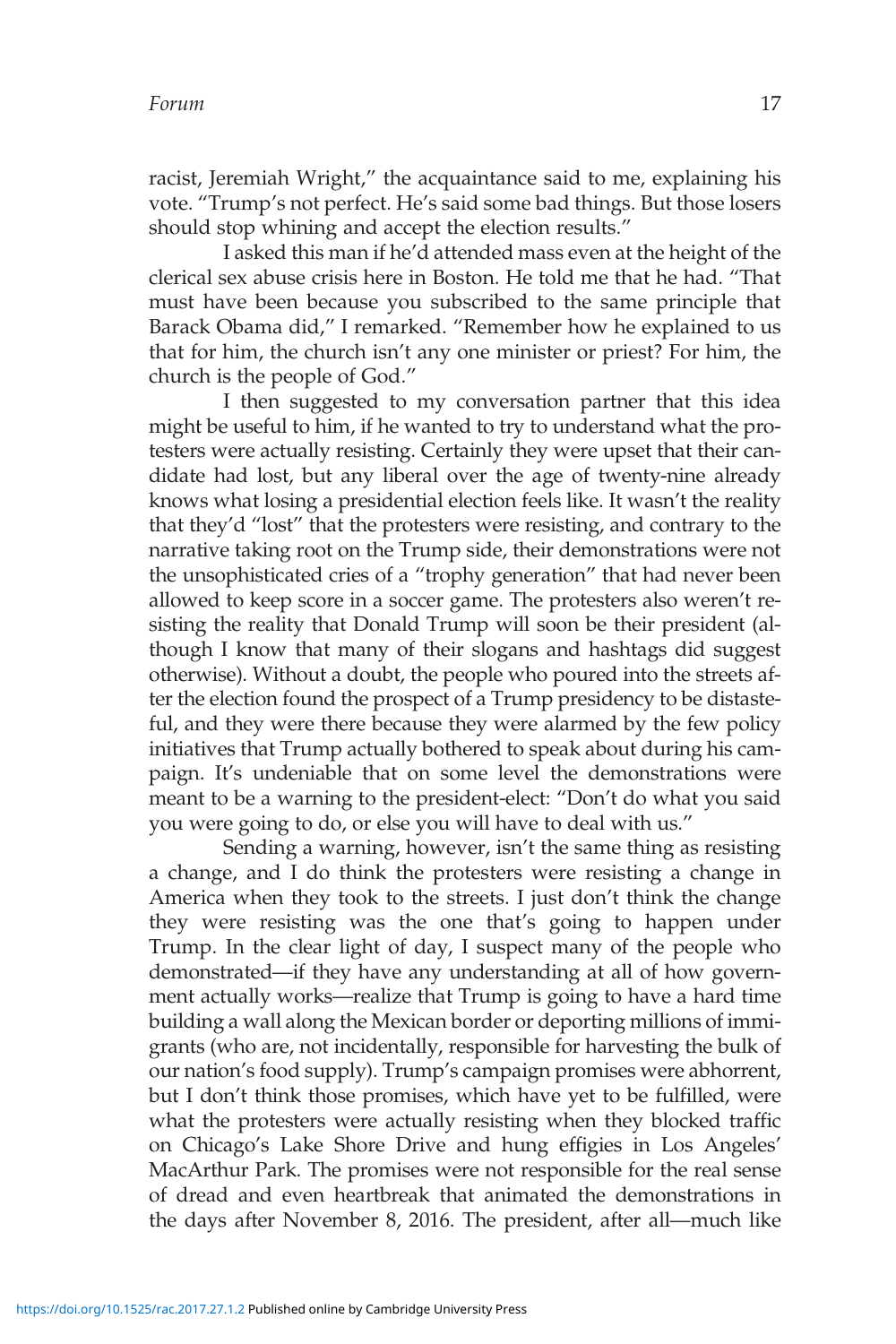Jeremiah Wright—is just one leader. The church isn't one minister, and "America" isn't one president. America is and always has always been the people of the United States.

That, then, is the reason so many people took to the streets in the days after the election, marching through cities like San Francisco, Boston, and Denver and condemning Donald Trump's democratic victory before the billionaire real estate developer had even had a chance to open the doors of the White House to the specter of white nationalism. The protesters were heartbroken by Trump's victory because it was democratic. The demonstrations were a collective act of resistance against what the people of the United States—that is to say, our "church"—may have become on November 8.

Even though Hillary Clinton won the popular vote, the fact remains that, in this year's election, a critical mass of people in the United States chose to reward a man who released a dehumanizing spirit onto our land. These voters believed they were rejecting the status quo, and their votes were as much about the real pains of globalization as they were about the belief that Hillary Clinton is crooked to the core. Yet they also knowingly and willingly accepted Donald Trump's destruction of our political discourse when they went to the polls, and they committed our church to a very different premise from the one it was founded upon. This changed premise, I believe, is what the protesters were resisting (though I am not sure all of them were equipped to articulate their resistance in this way—and if I'm right about that, then we, their teachers, bear some responsibility for their failure to understand the very forces that were motivating them).

Just like the Catholic church, the United States was founded upon a principle—a "theology," if you will. That principle was the extraordinary and unprecedented idea that rights are something inherent in each individual by virtue of his or her humanity. Not even the rights-oriented political culture of England made such an audacious claim at the time, as rights in that culture were tied inextricably to English identity and to the country's status as a Protestant nation.

In the United States, however, rights were said to be an "unalienable" attribute of "all men." Certainly that principle was violated by the very people who composed the first verses of America's sacred writ—and scholars have done some great work over the course of the last forty years or so in constructing a historical narrative that obliges Americans to confront that truth about their church's founding. But the whole of this country's imperfect and stained history up until this point has been about the excruciatingly difficult challenge of making America's founding principle a reality. And on November 8, the people of the United States voted to place our church on a different foundation.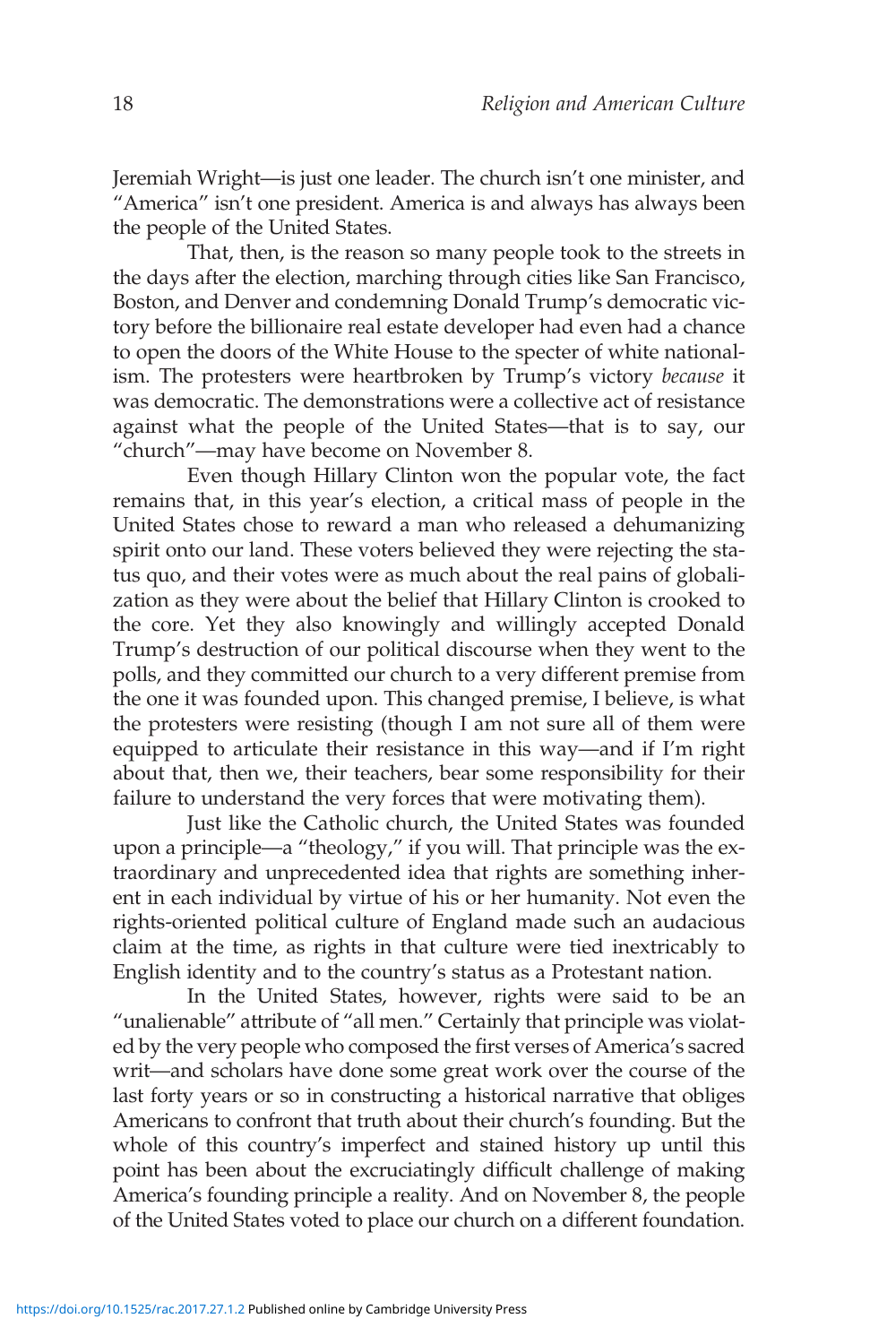Donald Trump's victory signals that rights may no longer be inherent or unalienable in our American church; rights may now be something that a person has to earn, and there is a list of behaviors and identities that earn rights and ones that render a human being ineligible to hold them. As a description of reality, this is nothing new; there have always been people whose rights were not recognized in America because of who they were, what they believed, or how they behaved. But for nearly two and a half centuries, the people of the United States still made the outlandish claim that theirs was a church where salvation was available to everyone, even when their laws and behavior did not reflect the requirements of that presumption. And on November 8, after fifteen years of living in a state of dull, but continuous fear, the people of the United States brazenly turned to a reformer who told them that salvation is not universal; it is, rather, limited and subject to the whim of an arbitrary and angry God.

Catholics still haven't forgiven John Calvin and his followers for the paradigm shift they brought to Christianity nearly five hundred years ago when they embraced a theology of predestination. Notice that unlike Martin Luther, John Calvin has been conspicuously absent from Pope Francis's ecumenical overtures during this quincentennial of the Protestant Reformation. That's because there is no bridge of reconciliation between a theology of limited atonement and one of universal salvation. And I'm not sure there's any bridge, either, between a political posture that says rights are earned and one that says rights are part and parcel of what it is to be a human being. I worry, therefore, that this rupture we are witnessing in the American church may be something that no ecumenical impulse can heal.

So what, then, Religion and American Culture asks us to consider, can we do as scholars and teachers of American religion? The only answer I have is one that applies to anyone who teaches and writes about the history and culture of the United States, regardless of whether his or her focus is on religion or politics or poetry or film. It's one that I suspect some of my colleagues will themselves resist, as we've all been so many Luthers these past few decades, posting our criticisms of our American church on our own Wittenberg doors, outlining the ways in which our leaders have corrupted our church's foundation and taking it for granted that our students already understand what that foundation actually is. But as this election—and yes, even some of the heart-felt, but muddled protests against it—makes clear, our students do not understand what the founding theology of our American church actually is. Therefore, we need to provoke a revival of our American church's spirit. We need a Counter Reformation, if you will (minus the Spanish Inquisition, of course).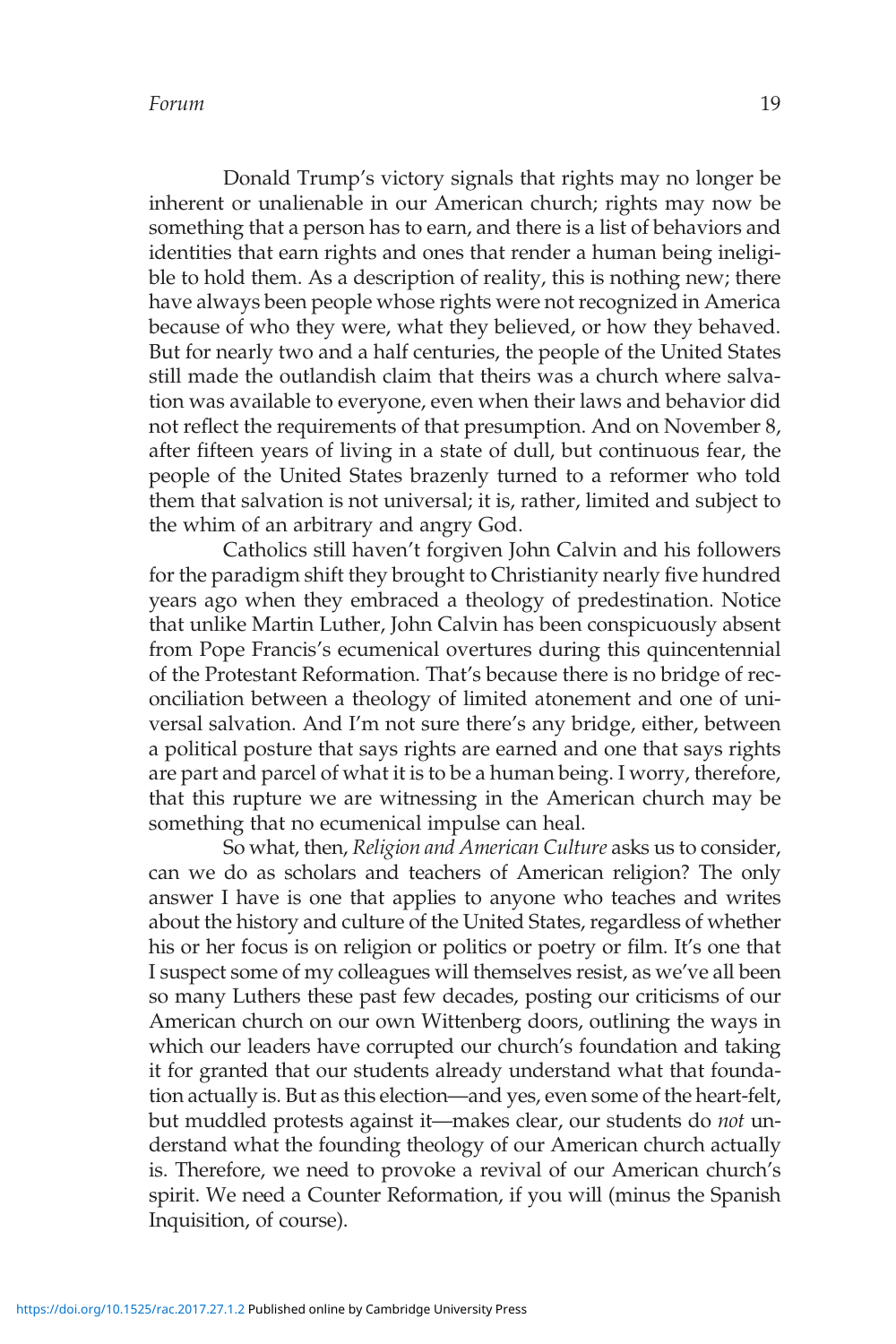Launching an American Contrareformatio will require us first to acknowledge that there is such a thing as an "American" church, something many of us in higher education have been reluctant to do these last few decades, partially because of our enthusiasm for multiculturalism and partially because of our justified, post–Vietnam era wariness of what happens when so-called American exceptionalism makes its way into the foreign policy sphere. If this election taught us anything, though, it's that denying the reality of the American church does not work. It exists, and American voters know it; they are simply profoundly illiterate when it comes to that church's narratives, history, doctrines, and rites.

We will then need to remind our students unapologetically that the founding principle of our American church—the principle that a critical mass of voters rejected on November 8—is the most liberating "theology" of governance humanity has ever seen, regardless of how flawed and incomplete its execution has been. We will need to present this theology to our students as a precious and radical gift—one that is not exclusive to our church, of course, but one that has been essential to our church's development and progress. We will need to help them interrogate this theology of governance so that they can understand its requirements and embrace it as the best retardant humanity has for the incendiary reality that we are, perforce, social creatures with selfish natures and rapacious instincts.

We, the people who teach in the humanities and the social sciences, have done a very good job over the course of the last forty years or so of enumerating and exposing our American church's corruptions. We have been less good at explaining why those corruptions are corruptions—what has actually been polluted or betrayed by conventions such as segregation, redlining, legislated homophobia, cultural and economic imperialism, and the glass ceiling. I am struck by this reality all the time. My students are very good at identifying the many injustices in America, and some of them are even able to apply complicated theories of race and gender to these injustices, speaking with real authority and understanding about the "social construction of race" and the "disciplining of gendered bodies." But they are incapable of offering up a sophisticated understanding—or even a definition—of what justice actually is, be it in an American or a universal context. They know we have fallen, but they don't understand what we have fallen from.

In posting our theses, I fear we have helped to create two phenomena, both of which contributed to the paradigm shift we witnessed in our American church this election. The first phenomenon—the one with the more obvious connection to the paradigm shift—was very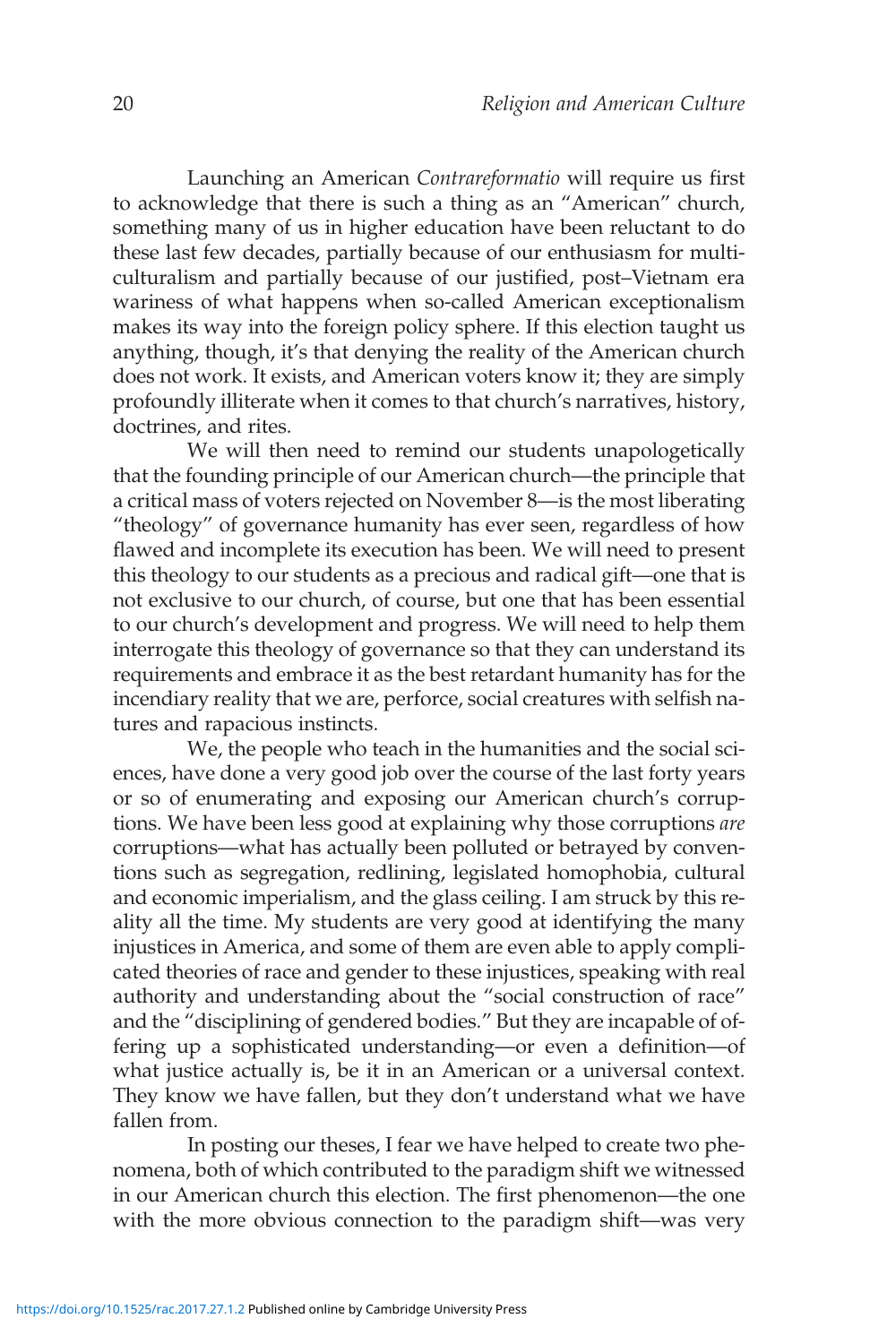much on display at Trump's rallies in the lead-up to his election. We heard it from his supporters when they praised him for "telling it like it is" and for not succumbing to "political correctness" (a term that hadn't been prominent in our national discourse since the late 1990s). These voters clearly rejected academia's focus on the experiences of women, gays, and racial, religious, and ethnic minorities—in part because they had an unsophisticated, incomplete, or even incorrect understanding of what America's founding theology was and what it required of them (I say "in part," because I think Richard Rorty's 1998 observation that academics have been unwilling to set up programs in "Trailer-Park Studies," even as they have established majors in "Queer Studies," also bears some consideration if we are to understand why so many Americans are rejecting what the academy has been doing).

The voters who were unoffended by the tone and content of Donald Trump's campaign failed to understand that the exercise of "virtue" (to use a word favored by the Founders) is an essential rite in any church founded upon a theology of unalienable rights. They did not recognize the obligations that come with membership in our American church—and that's partially because we, their teachers, failed to convey the essential nature of these obligations to them. We either assumed our students already understood the requirements of a free society—and went straight to the litany of corruptions of our American church—or we designed courses with reading lists and titles that, to be blunt, were never meant to capture the attention of any students who were not already among the converted. The fact that most of us who read this journal work with college students does not absolve us from some responsibility for the ignorance that made Donald Trump possible; more college-educated whites, after all, voted for the Republican candidate than for Hillary Clinton and Jill Stein combined.

The other phenomenon I fear we may have helped to create was at the heart of a gut-wrenching video that made the social media rounds last year. It was of an African American student at Yale who seemed to be condemning the sins of cultural appropriation—but was, I think, actually expressing her complete despair over the realization that there was no place for her in the American church because (she'd been taught) that the church's theological foundation was one of racism, sexism, and imperialism, rather than inherent and unalienable rights. As we have seen, ignorance of our church's founding theology can feed a tyrannical impulse. But a posture that says the founding theology is and always has been rotten to the core has the potential to breed nihilism—especially when that posture is combined with the very real experiences our students have with racism, sexism,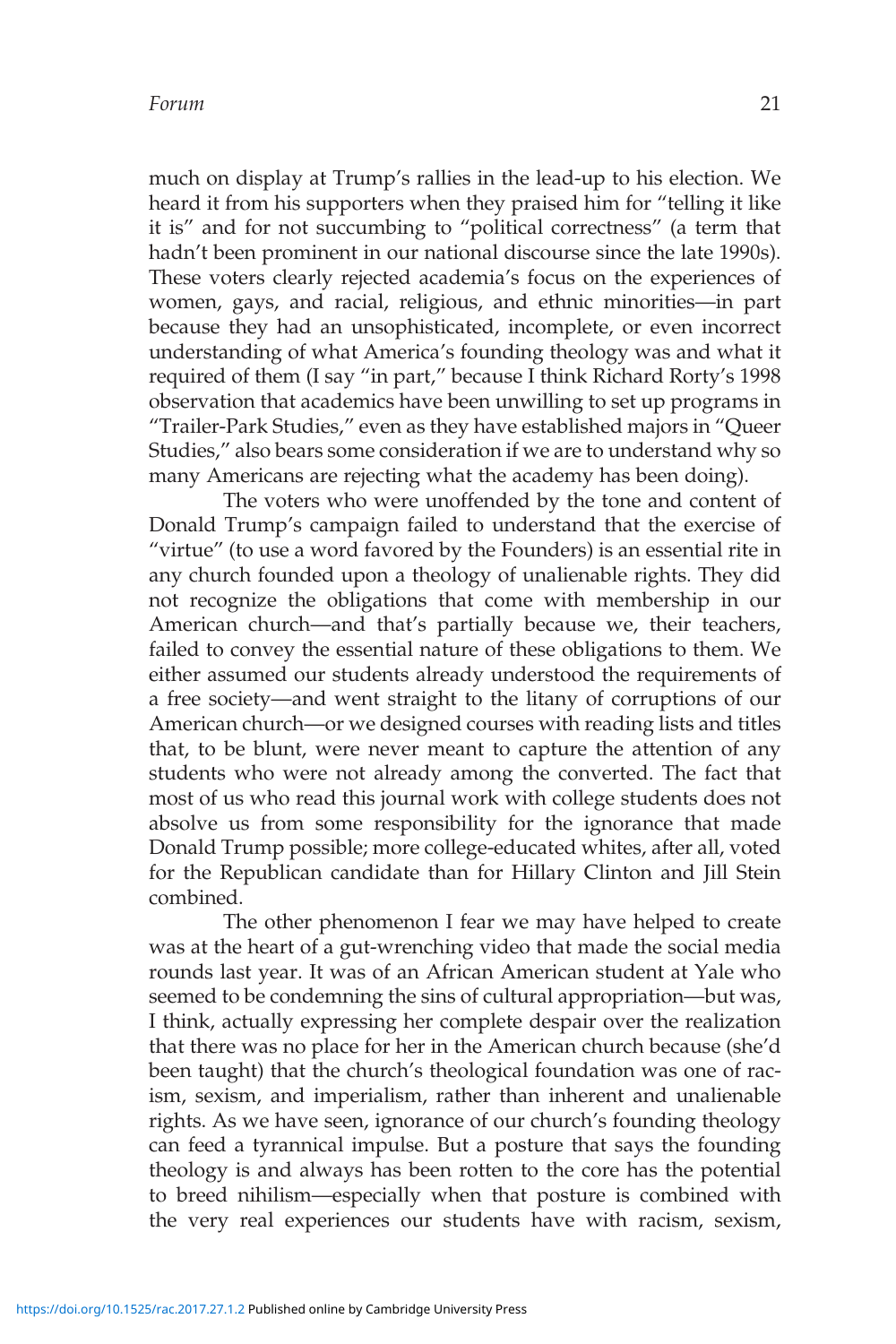and other forms of marginalization that are physically, emotionally, or rhetorically violent. Nihilism can be even more destructive to the human spirit than tyranny.

As angry as he was at times, Frederick Douglass rejected the notion that America's founding theology was rotten to the core precisely because he understood how corrosive and counterproductive that notion was. In his "What to the Slave Is the Fourth of July" speech—a brilliant jeremiad that never fails to move my students when I teach it in class—he made his case against slavery by appealing to four sources of authority: the Bible, the Declaration of Independence, the U.S. Constitution, and American identity itself. "How should I look to-day, in the presence of Americans," he asked his audience in Rochester, New York, "to show that men have a natural right to freedom?" To make such a case to a group of Americans "would be to make myself ridiculous, and to offer an insult to your understanding." The American people, after all, already knew that all human beings had a natural right to freedom. "You have already declared it," Douglass reminded his listeners before launching into what I believe still stands as one of the most stinging indictments of our American church the world has ever seen, one that was far more penetrating than anything Martin Luther ever aimed at the sixteenth-century Roman Curia. The indictment's sting derives from Douglass's understanding of and reverence for his American church's theological foundation.

I've said some controversial things in this postelection rumination. If I have represented our work as teachers of the American experience in a caricaturized way (as I know I have to some degree), I would ask the reader's indulgence in light of that context. I would also ask any reader who's made it this far to give some serious thought to what I have suggested here.

Two years ago, I began teaching the Declaration of Independence in my course entitled "Religion in American Life." It's something I'd never done before, but one day while reading over that document, a set of questions occurred to me—questions that I am embarrassed to admit in this forum had never occurred to me before: Was Thomas Jefferson being lazy when he wrote that all human beings were "created equal . . . endowed by their Creator with certain unalienable rights"? Was God just an easy way for him to make his argument? Or was God essential to his argument—an argument that, let's face it, is belied every day by our own experiences with people who are clearly smarter, faster, or stronger than we are? Is it even possible to make such a ridiculous claim without an appeal to God? What are the origins of natural rights, and can there be natural rights in a system that has no God?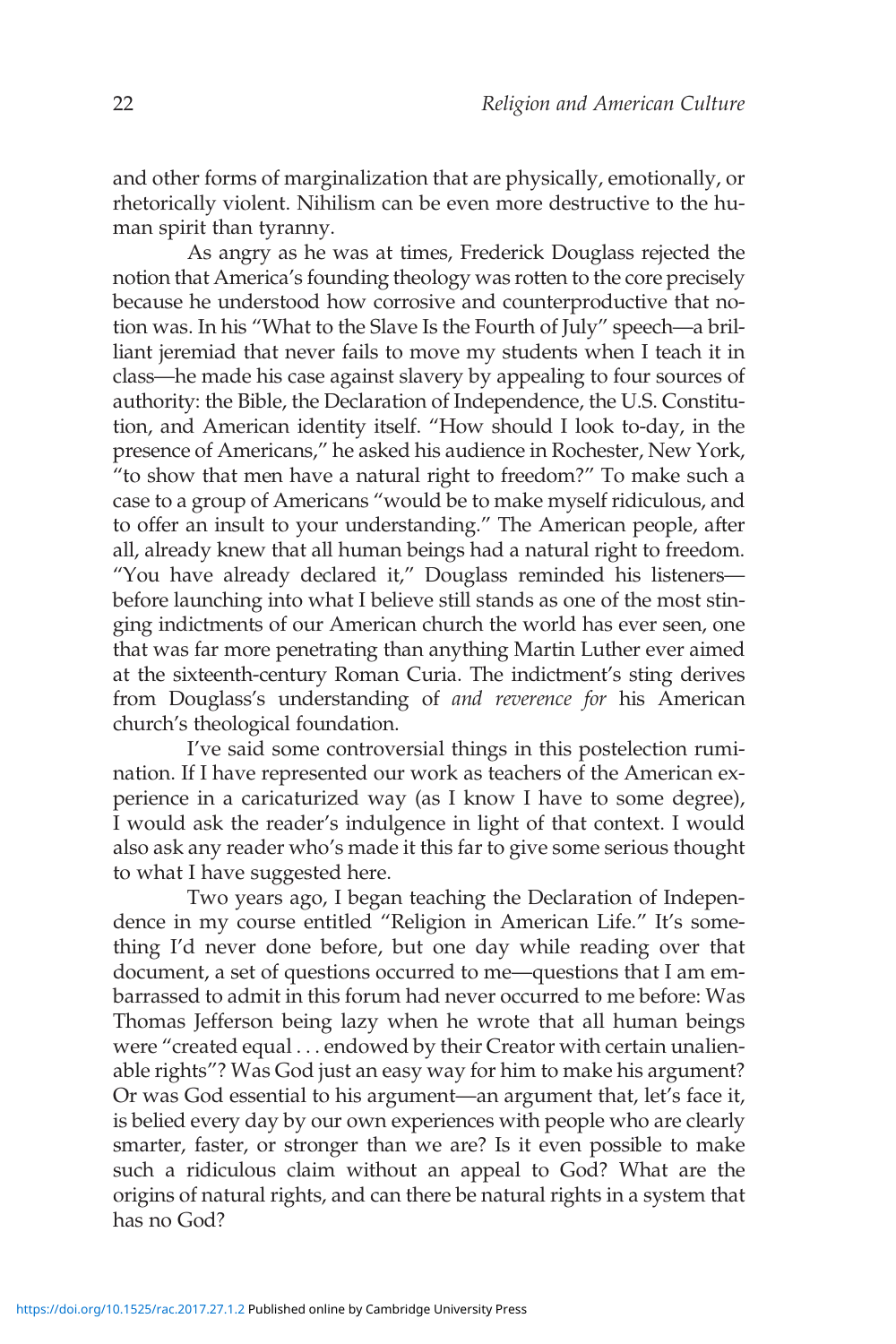I now ask my students to grapple with these difficult questions in a unit that considers the role religious belief has played in defining and developing American understandings of freedom. At various points throughout the semester, then—after they've encountered Emerson or Thoreau or Douglass or Rauschenbusch or King—I provoke my students to consider the requirements of life in a free society and how religious belief has helped or hindered Americans in their quest to meet those requirements (we consider the question after reading Thornton Stringfellow's pro-slavery sermons, too).

Perhaps I need to find a way to do more of this kind of teaching. Maybe we all do. We need to remind ourselves that although many of our students come to us rich with experience, that experience is not the same thing as understanding. It's our obligation to provide our students with tools that will enable them to achieve an understanding that is more than just honest or "awakened." That understanding must also be productive.

We need to remember that we have an obligation to teach all students about the rites and narratives and doctrines that animate our American church—not just the students who've already had their conversion experiences (or think they've already had their conversion experiences). We need to do a better job of figuring out what moves all of the students who attend our schools, regardless of whether those students are gay or straight, male or female, black or white, rich or poor, devout or irreligious, urban or rural, liberal or conservative, or anything in-between. Once we have figured that out, we need to design courses deliberately to attract everyone in this panoply—which will not, of course, avoid the difficulties that come with any serious interrogation of what it means to be an American.

We need to be more like Lin-Manuel Miranda. The genius of his Hamilton is that the production does what Frederick Douglass's speech did (without alienating anyone who just wanted some hot dogs and sparklers at a Fourth of July picnic in upstate New York). It shows us all how extraordinary America's founding theology of governance is by reminding us of what that theology demands from us. And it does so in a way that makes us sing.

## Wes Markofski

Between the Christianity of this land, and the Christianity of Christ, I recognize the widest possible difference—so wide, that to receive the one as good, pure, and holy, is of necessity to reject the other as bad, corrupt, and wicked. To be the friend of the one, is of necessity to be the enemy of the other.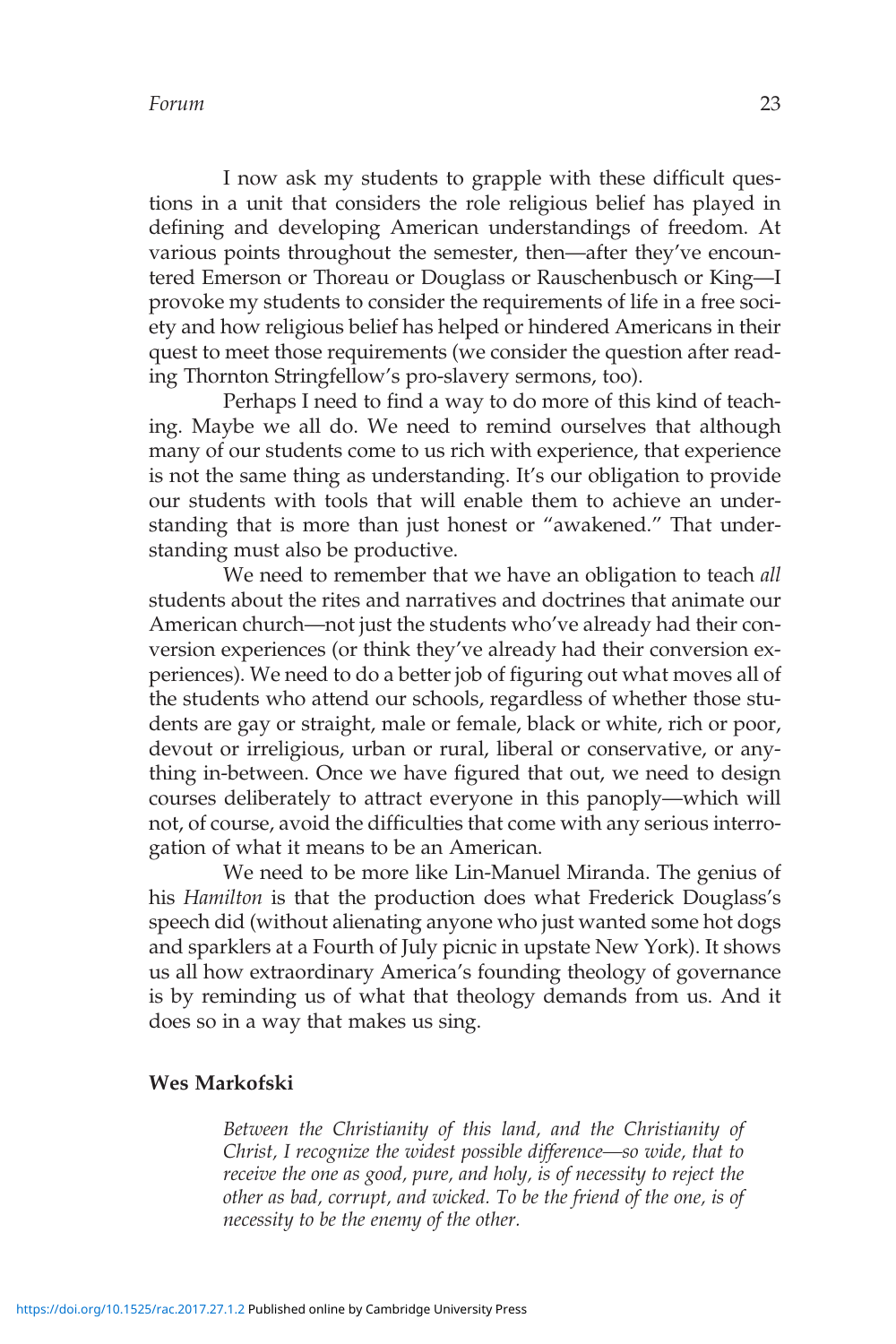Thus spoke Frederick Douglass in 1845, condemning the "corrupt, slaveholding, women-whipping, cradle-plundering, partial and hypocritical Christianity of this land." For many women and people of color across the United States—both religious and not—the night of November 8, 2016, unfolded like a bad dream, a painful reminder of this nation's incomplete and arduous struggle to expand the circle of rights, respect, and full civil incorporation to all Americans. Many white progressives—both religious and not—were likewise dismayed. They were joined by a vocal minority of white evangelical leaders across the political and demographic spectrum—young and old, progressive and conservative, female and male, northern and southern—who forcefully made the evangelical case against Trump, to no avail. "This is what it looks like when you sell your soul for a bowl of Trump," thundered Ed Stetzer—executive director of the Billy Graham Center for Evangelism at Wheaton College—at his fellow evangelicals in the flagship periodical Christianity Today. "He is," said Andy Crouch, executive editor of the same periodical, "the very embodiment of what the Bible calls a fool." Despite their many differences, what these people shared with one another—and with many scholars, pollsters, and pundits across the country—was a combined sense of shock and dismay that so many of their fellow Americans—or fellow evangelicals—could vote for such a candidate as Trump in the year 2016.

But should we have been so surprised? According to early exit polls, white evangelicals supported Trump at approximately the same level they have supported Republican party presidential candidates for nearly two decades. Though somewhat weakened compared to their heyday, old guard Christian Right organizations and leaders continued to express univocal support for Trump throughout the campaign, effectively mobilizing thousands of churches and hundreds of thousands of evangelicals to the polls. High profile white evangelical and charismatic megachurch pastors, church leaders, and televangelists joined Trump's "evangelical advisory board" and broadcast their support daily across conservative and religious airwaves, websites, church pews, and social media platforms. Though initially not their preferred candidate, evangelicals did not reject Trump during his unlikely ascent to the top of the Republican party primaries despite ample opportunity to do so. And no matter how distasteful to some, once Trump became the Republican party nominee, conservative evangelicals' longstanding obsession with Supreme Court nominations—and extreme animus towards the Clintons, President Obama, and the Democratic party coalition more generally—ensured that large swaths of white evangelical voters would "come home" in the end, as Mike Pence pleaded, to the party faithful.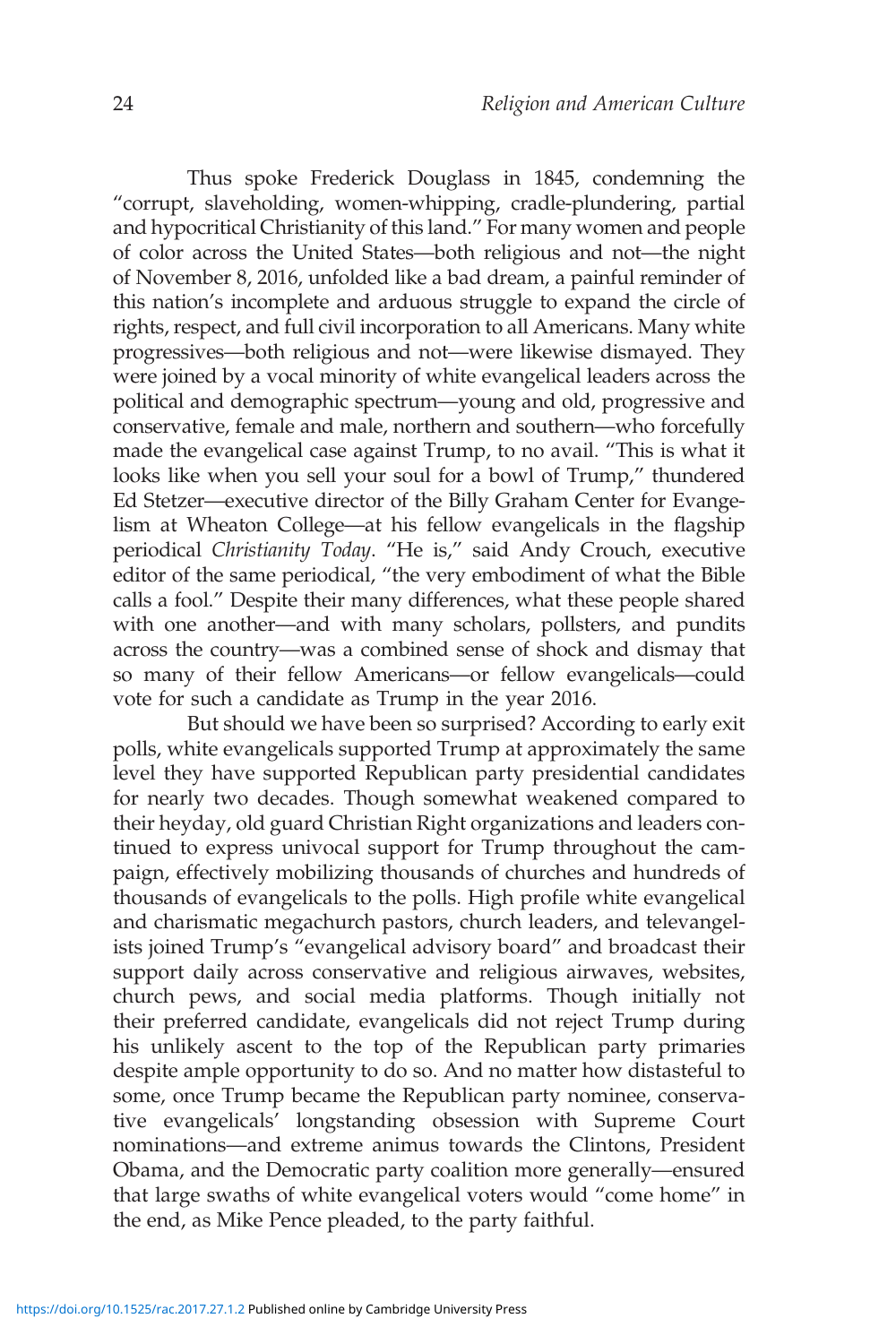The historical and social scientific literature on white evangelical Christianity in the United States gives us more reason not to be surprised. Nathan Hatch's The Democratization of American Christianity points to evangelicalism's roots in the anti-establishment, mass-based religious populism of the early American republic. George Marsden's Fundamentalism and American Culture notes the anti-elite, anti-intellectual southern populist expansion of fundamentalist Protestantism's struggle against modernism in the 1920s. Mark Noll (1995) lays out the endemic anti-intellectualist and populist character of varieties of American evangelicalism. Darren Dochuck (2010) traces the midcentury spread of "plain folk religion" and conservative evangelical politics across the Bible and Sun Belts, while Charles Marsh (1997) chronicles white evangelical antagonism and indifference toward the black civil rights movement of the 1950s and 1960s. And in White Protestant Nation, Allan Lichtman traces the ethnoreligious and probusiness engines of American conservatism throughout the twentieth century, culminating in the rise of Christian Right "culture war" politics and Republican party consolidation of white Protestant voters since the 1980s.

Moving from history to the social sciences, James Hunter (1987, 1991) takes for granted white evangelical political conservatism while developing his "culture war" thesis. Political scientists and sociologists (Lipset and Raab, 1978, 1981; Wald et al., 1989) account for the rise of the Christian Right and other mass-based moral reform movements via a "status politics model" emphasizing white conservative Protestant resentment and nostalgia for a lost Christian past. Robert Jones updates the argument in The End of White Christian America and other writings, arguing that white evangelicals have become "nostalgia voters" as much as "values voters," while other recent work continues to show the powerful effects of moral traditionalism, Republican partisan identification, regional residence, and lower levels of education on white evangelical voting behavior (e.g., Brint and Abrutyn, 2010; Goren and Chapp, forthcoming; Silk and Walsh, 2008). And in The Politics of Evangelical Identity and other work, Lydia Bean underscores grassroots evangelicals' deeply integrated ethnoreligious and conservative political identity as a potent and durable source of Republican party identification among white American evangelicals that differs significantly from Canadian evangelicals.

Given this mass of scholarship, one might ask, why all the shock and dismay about white evangelicals' overwhelming support for Trump? Is this not what we should have expected all along?

There are at least two reasons for the surprise. One is that the election of Trump appears to many as a failure of conservative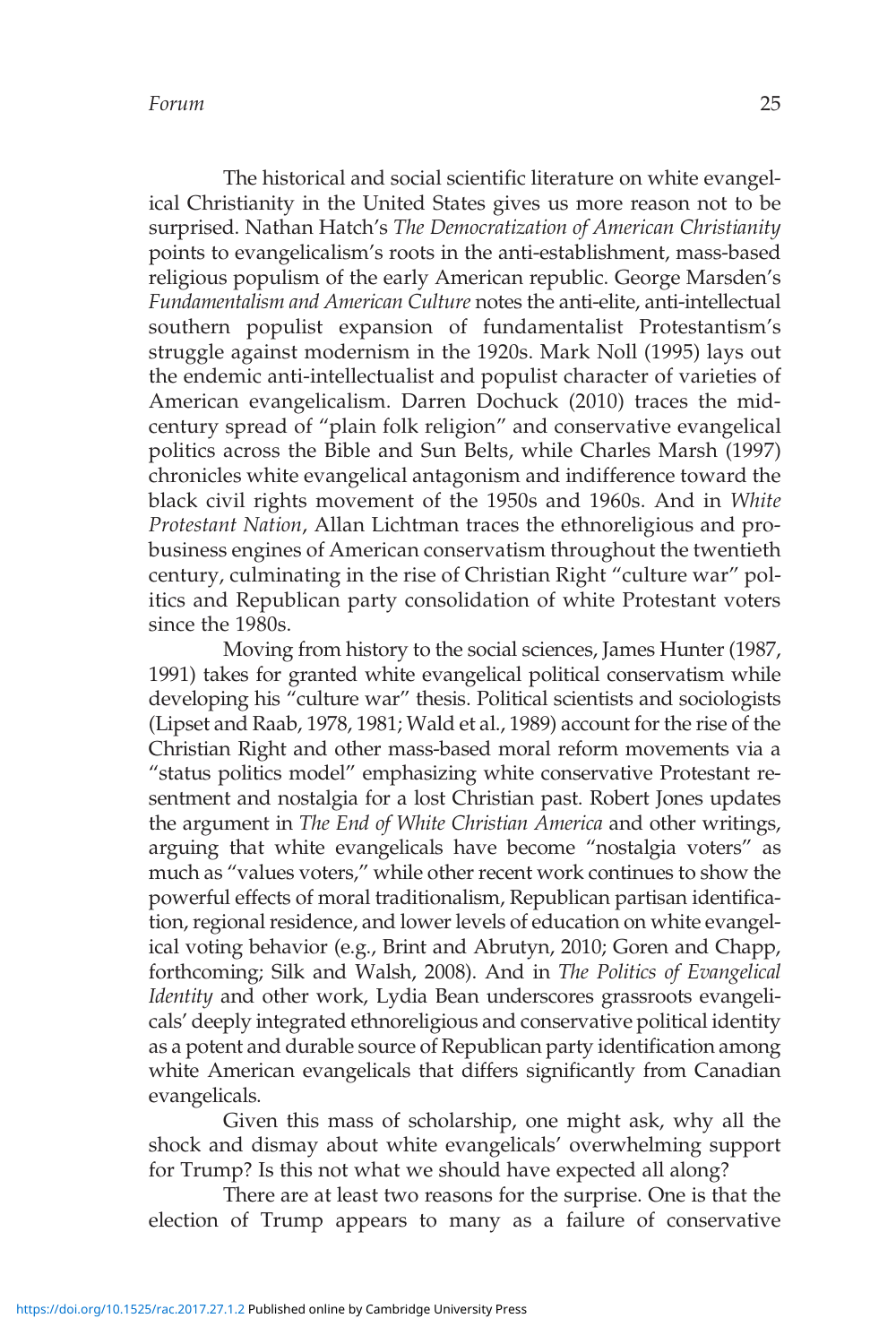evangelical political engagement on its own terms. Scores of prominent conservative evangelical leaders warned against the dire consequences of an evangelical-fueled Trump presidency for the integrity and public witness of the evangelical church in America. They noted the hypocrisy of timeworn conservative evangelical screeds against the "corruption," "lying," personal character, and sexual ethics of the Clinton era while justifying and ignoring Trump's far greater problems in these arenas (Crouch, 2016; Gerson, 2016; Noble, 2016). They condemned Trump's transparent egoism and will-to-power, his praise of authoritarian strongmen and disregard for democratic norms, and his verbal disdain for women, the disabled, the weak, and the marginalized as unchristian and un-American (Beaty, 2016; Erickson, 2016). Claiming, "racial justice and reconciliation are now core for the [evangelical] movement," they lamented the divisive racial rhetoric against Mexican and Muslim immigrants and other people of color espoused by Trump and his emboldened Alt-Right supporters (Cox and Moore, 2016; Erickson, 2016; Galli, 2016). None of it mattered. One lesson of the 2016 election is that no matter who wins the Republican party presidential nomination, a significant majority of white evangelicals will find reason to vote for him.

This brings us to the second reason for surprise. The rise of oppositional voices to Christian Right hegemony in the field of American evangelicalism, and the increased visibility and attention mainstream media has given these voices, reflects a trend in recent scholarship on American evangelicalism tracing back to Christian Smith's (1998, 2000) landmark work in the field. In Christian America? What Evangelicals Really Want, Smith warned against viewing evangelicals as a static, homogeneous, ideologically consistent, vertically integrated, politically conservative monolith. Instead, Smith argued, American evangelicalism must be viewed as a messy, internally diverse, ideologically contested religious umbrella rife with political and religious anomalies, inconsistencies, and internal contradictions. In particular, Smith warned against the "monolithic religious bloc fallacy," that evangelicals constituted a single monolithic political-religious bloc, and against the "representative elite fallacy," that ordinary evangelicals shared the religious and political viewpoints of their purported spokespersons on the Christian Right.

After years of ignoring this internal diversity and contestation within the American evangelical field, recent scholarly work has been paying more attention. Molly Worthen (2013) and David Swartz (2012) explore the arguments and inner workings of oppositional perspectives within the evangelical right and evangelical left, respectively. James Bielo (2011) and others (Marti and Ganiel, 2014) chronicle the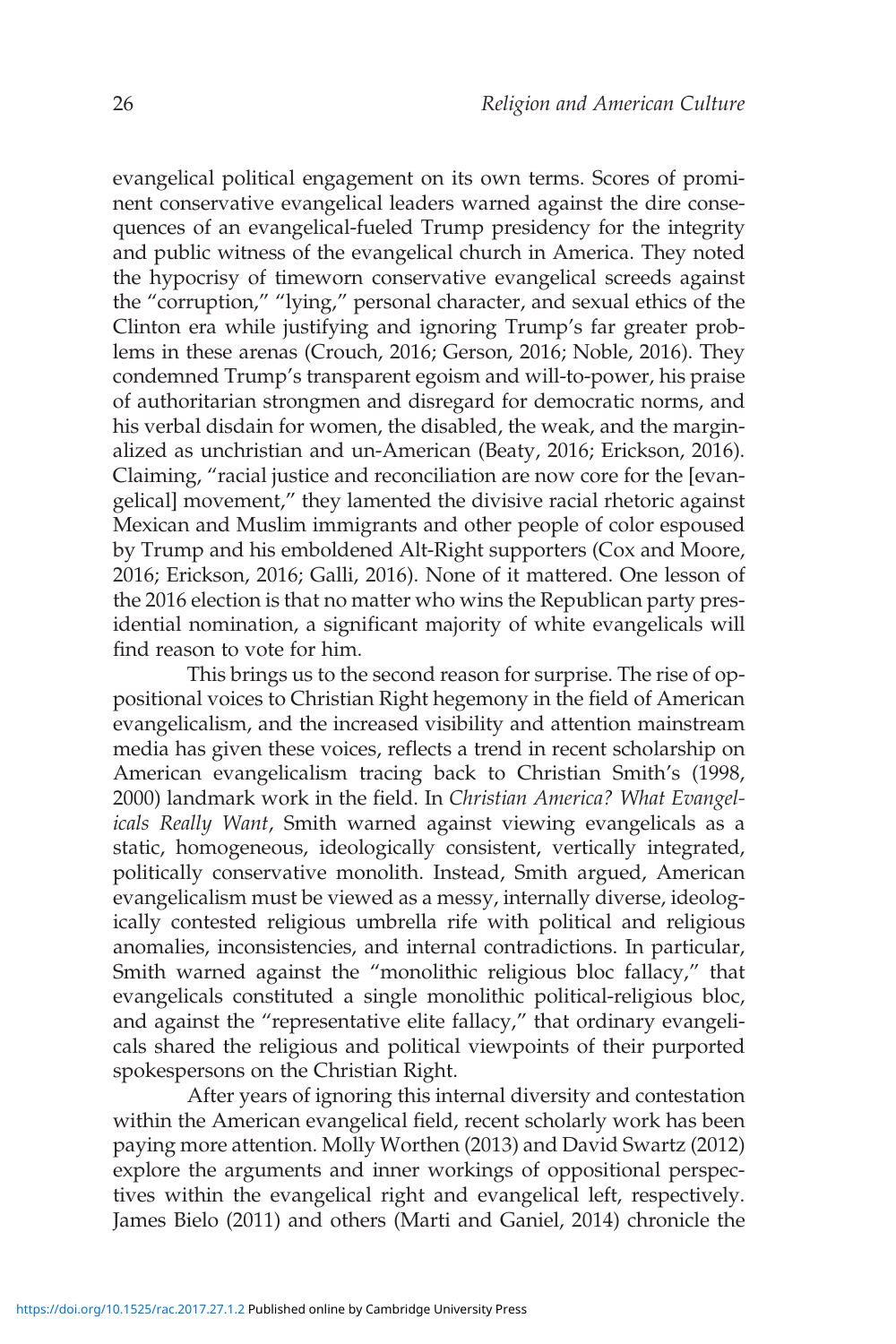"emerging church" movement and its oppositional standpoints vis-àvis conservative and megachurch evangelicalism among younger evangelicals. In The New Evangelical Social Engagement, Steensland and Goff (2014) compile a series of essays on progressive and centrist evangelical social activism opposed to the narrow political and social vision of the conservative evangelical right. Numerous studies note younger evangelicals' (modest) movement away from a range of conservative evangelical political attitudes and identities (Bean and Martinez, 2014; Danielsen, 2013; Farrell, 2011; Pelz and Smidt, 2015; Smith and Johnson, 2010). In New Monasticism and the Transformation of American Evangelicalism, I explore ethnographically new monastic evangelicalism and locate it analytically within the larger field of American evangelicalism, which I define in Bourdieusian terms as an internally diverse and contestatory "field of agreement and struggle between agents holding competing visions of the legitimate representation of biblical Christianity in the United States." Newer work (Markofski, 2015) explores varieties of progressive evangelical public engagement in Portland, Los Angeles, Atlanta, and Boston. In each of these cases, scholars probe and problematize the reduction of American evangelicalism to conservative partisan politics.

Were we wrong to do so? Does the 2016 election signal a return of the monolith, a freshly justified interpretation of white evangelical America as the Republican party at prayer?

Yes, and no. One of the ironic lessons of this campaign season has been a reinforcement, rather than repudiation, of Smith's "representative elite fallacy," this time in the opposite direction. Smith chastised scholars and media pundits for taking the standpoints of Christian Right leaders as representative of ordinary evangelicals. In this election, evangelical leaders across the liberal-conservative spectrum voiced significant opposition to Trump; in true populist fashion, ordinary evangelicals ignored them and voted for Trump anyway.

What then of the monolithic bloc fallacy? Here it gets tricky. The internal diversity and contestation highlighted in recent studies of American evangelicalism is empirically real, politically significant, and theoretically vital to understanding the religious and political standpoints of American evangelicals and how those standpoints are reproduced and transformed. At the same time, this election reminds us of the deep entanglement of traditional white conservative Protestant religion with elements of patriarchy, probusiness populism, strict moral traditionalism, anti-intellectualism, xenophobia, and white Christian nationalism. It also reminds us that conservative politics and partisan political identification have become core elements of religious selfidentity among dominant expressions of evangelical Christianity in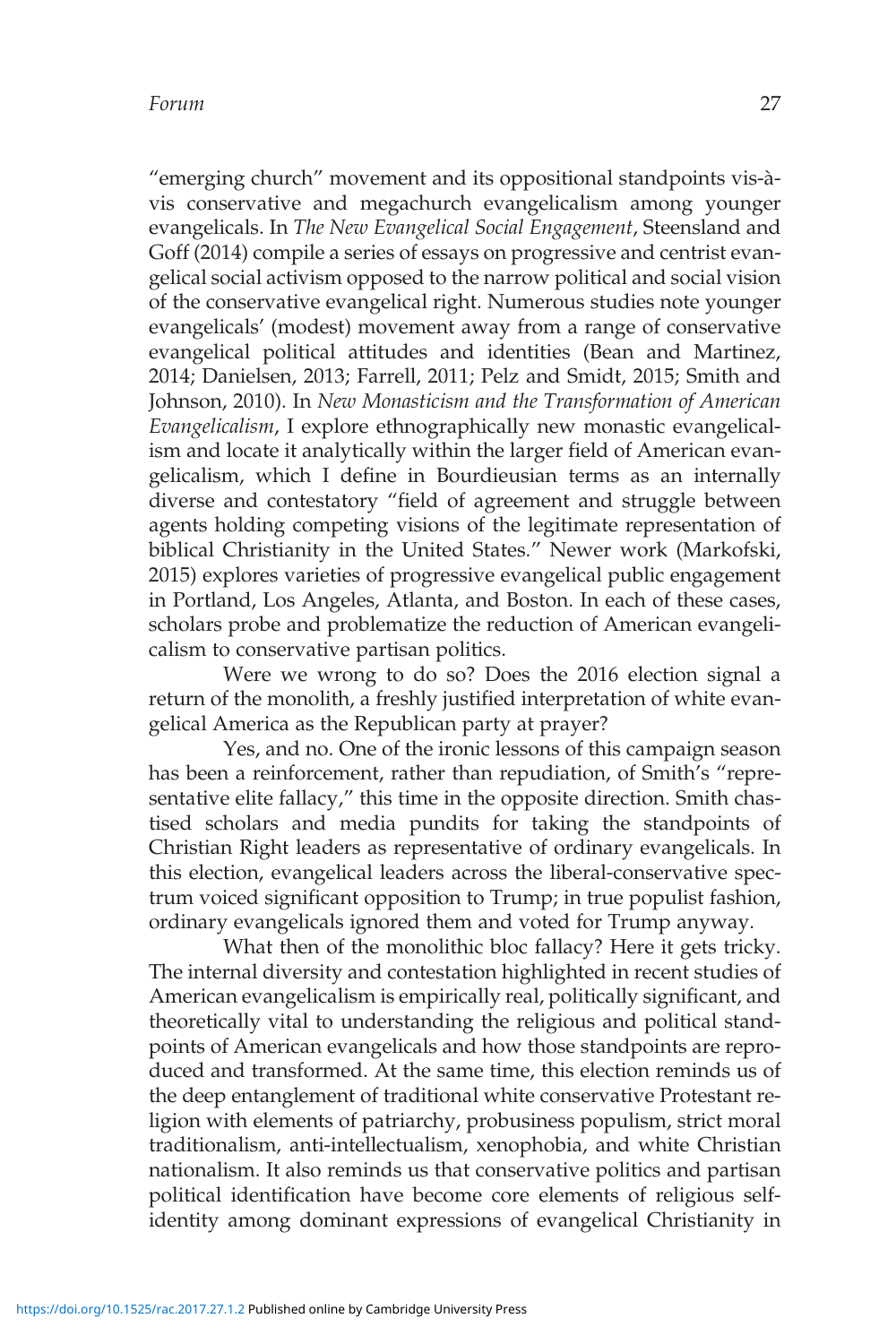the United States, and that this core identity retains significant strength and durability beyond the vagaries of particular politicians, super PACs, election cycles, and immanent critique. Perhaps we need to begin distinguishing between "political evangelicalism" and "evangelicalism" in the same way we distinguish between "political Islam" and "Islam."

Perhaps we also need to take a more critical view of the racial boundaries and meanings of white evangelical believing, belonging, and behaving in the United States. Rather than viewing white American evangelical theological individualism as flowing from a race-neutral idiosyncratic biblical hermeneutic shaped by national context (Smith and Emerson, 2000), perhaps we need to consider more carefully arguments that American evangelical political theology is more deeply and perniciously racialized than has been frequently acknowledged (Bean, 2014; Edgell and Tranby, 2007; Tranby and Hartmann, 2014). We might make the same argument about dominant evangelical theological perspectives on gender. It is true that most evangelicals do not espouse explicitly racist perspectives and that discussions of racial injustice have made their way into mainstream American evangelical discourse. Too often, however, evangelical efforts to attend to problems of race and gender inequity have the decided appearance of being too little, too late, and too unreflexive about white American evangelical complicity in the establishment and reproduction of unequal social relations and structures across categories of difference.

What other lessons or future research directions might the 2016 election hold for scholars of American religion? One might be increased attention to struggles over the boundaries and definitions of what it means to be an evangelical Christian in the United States. Long before Trump, progressive and younger evangelical movements and individuals were wrestling deeply with whether or not to continue identifying as "evangelical" in light of its conservative political connotations. Increasingly, the answer has been no. Will 2016 increase the trickle of disaffecting evangelicals into a wider stream? If so, where will they go? What new movements and forms of Christianity in America might emerge in the age of Trump? Another might be heightened attention to the forms, processes, and effects of diverse expressions of politicization in the evangelical field. Political identities and position-takings (including apolitical or anti-political standpoints) already structure the evangelical field in significant ways; this is likely to increase in the days ahead.

We might also want to pay greater attention to distinctions and relations between "cosmopolitan" and "populist" evangelicals (Lindsay, 2007) as we investigate various aspects of evangelical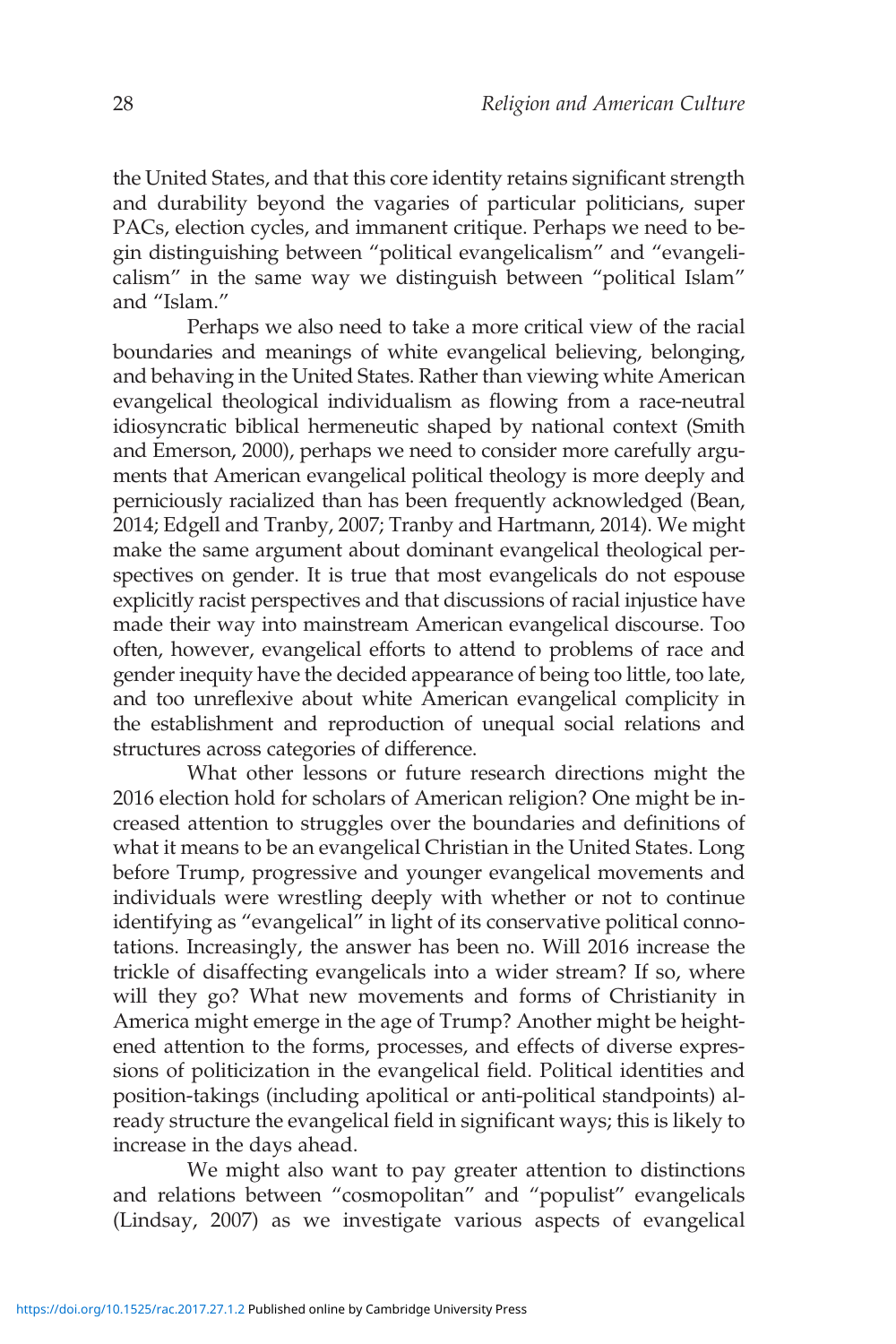political and religious belief, belonging, and behavior. This could involve some modest walking back of the ascendant "strong program" in the sociology of religion (Smilde and May, 2010) and concomitant refocusing on the social sources of varieties of religious expression in the United States. Finally, we might watch for new forms of resistance and emerging "coalitions of the dominated" that bring together evangelicals and others across race, gender, and religious difference in oppositional solidarity to real and perceived threats of the days ahead. In the unpredictable age of Trump, dissent and resistance may count among the few things we can predict with some certainty.

### Robert Orsi

It has been a long time since "the white working class" has gotten as much attention as it did this past election season. "The white working class" has been invoked to account for the perversity of the electorate, for the seething tides of anger and resentment on which Trump rode to victory, and for the terrible ugliness of civic life in the United States in the past year. And it looks like "the white working class" is not going away any time soon. An editorial headline in the Washington Post on the morning after the election declared ominously, "How Trump Won: The Revenge of Working Class Whites." It appears we will all be dining for the next four years on the cold supper of "white working class" vengeance.

But who is this "white working class"? Although it was rarely if ever made explicit, the phrase "the white working class" as it was used during the election seemed mainly to refer to the descendants of the two great waves of European Catholic immigration to the United States, first from Ireland and Germany in the middle years of the nineteenth century, later from eastern and southern Europe in the late nineteenth and early twentieth centuries. (The third wave, in 1965, brought East and South Asian Catholics to the United States, among other people.) "White working class," in other words, means "white ethnic Catholic industrial working class." When national newspapers sent reporters "out" to wherever it was this "white working class" lived to learn what was on their minds—the "out" here underscoring just how distant elite journalism and journalists were from the population to which they were attributing such historical importance—these reporters nearly always made their way to a small city in the old rust belt, invariably describing it as once bustling but now grim and desolate, and to the kitchen table of an old ethnic Catholic couple. I could almost see the faded sepia print of "The Last Supper" hanging on the wall.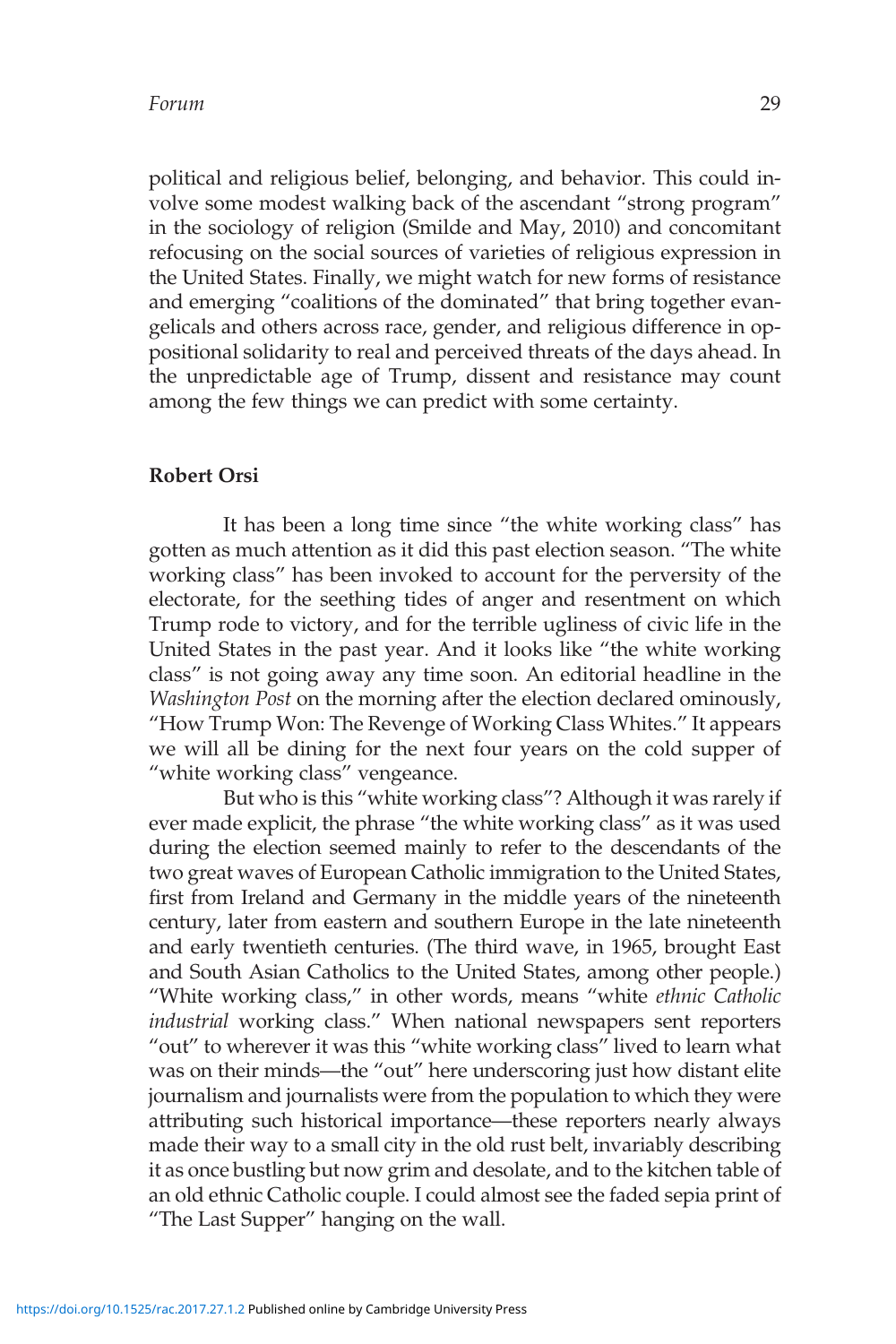My ninety-year-old father and I were watching the evening news together one night this past September when Trump appeared on the screen. "I know a dictator when I see one," my father said to me, "and he's a dictator." My father, who grew up under Mussolini, experienced Italy's descent into internal political violence, imperial adventurism, and international war; he is also one of the few survivors of a 1944 massacre of local townsmen and monks in a Tuscan Cistercian charterhouse by the SS. He spent the week before the election phoning and visiting various members of the family to plead with them not to vote for Trump but without much success. The majority of my relatives, as of Italian Americans in general, either failed to see in Trump what my father did or else saw it and approved and welcomed it. There were painful personal and domestic consequences to this political split between my father and other relatives. Two female cousins of mine who live near my father will no longer drop by to keep him company as they once did regularly because he refuses to fire the Peruvian woman who cleans his little apartment every two weeks. They seem to think that this kind and generous woman is part of what is keeping America from being great again.

Thus it is both as an Italian American from the working class and as a historian of American Catholicism that I approach the fact that white ethnic Catholics contributed so fundamentally to Trump's triumph. I want to use the opportunity of this commentary to think about why American Catholics in such numbers looked to Trump as the answer to whatever they thought their problems and the problems of the country were, and also as a case study in the dangers and promises of such an enterprise of critical examination of the lived experience of "the white working class." If we hope to make historical sense of this election, we are going to have to learn how to think about "the white working class" in its moral, social, and existential ambiguity, and in its fissiparous diversity; about how class works within families and religious communities, as well as in public life; and about the power of painful memories of class injustice to endure over generations and to shape current events.

The phrase "the white working class" implies the singularity of this demographic, as well as its boundedness—"the white working class" is out there—but the realities of social class in post–World War II American Catholicism are far more fractured, entangled, and unstable than this suggests, and it is this instability and this multiplicity of experience, memory, aspiration, and education, along with the nature of the work people do and what they earn, that has created the political dynamics that govern U.S. Catholicism today. The late sociologist Father Andrew Greeley argued that the majority of the contemporary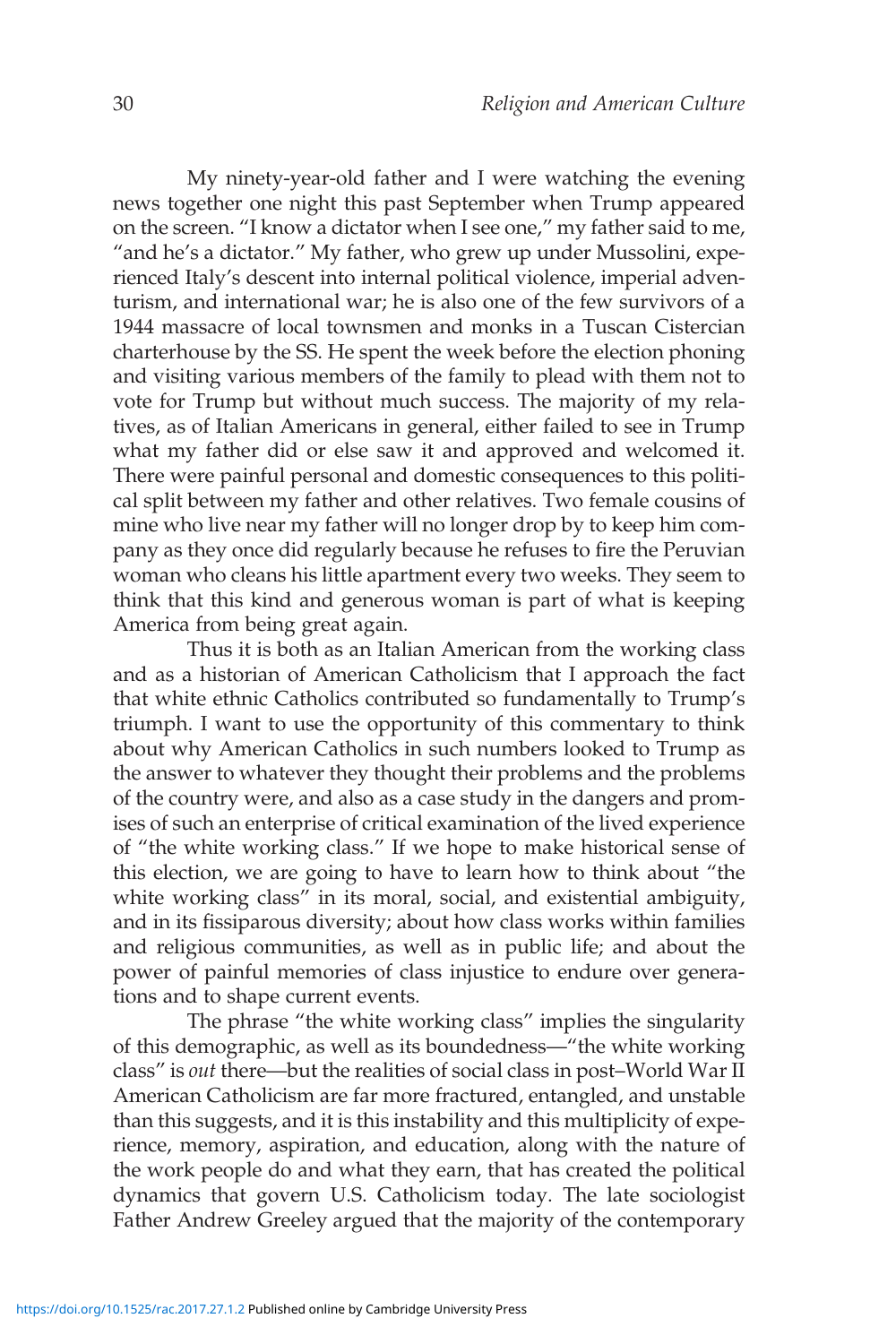descendants of European Catholic immigrants—the immigrants' children, grandchildren, and now very often great- and great-greatgrandchildren—are no longer blue collar. The economic and professional trajectory of American Catholics after World War II by his account has been steadily upwards, eventually almost equaling the achievement of American Jews and surpassing that of most American Protestants.

This confident narrative of the Catholic rise to social prominence in the United States, while a useful corrective, pays insufficient attention to variations within Catholicism, among Catholics, not only between ethnic groups but within families, churches, and neighborhoods. Social class is always relational; it draws from and contributes to diverse intersubjective and communal divisions and tensions, amplifying them and giving them a particular cast. For example, the daughters and granddaughters of eastern and southern European Catholic immigrants entered the postwar service economy before their male counterparts did so; younger women were educated for this new economy in "business" or secretarial schools; they did better within it; and, as a result, they dressed better than their fathers and brothers, were more knowledgeable and sophisticated about aspects of modern life that eluded the men, and they were practiced at speaking across social class. The results were intimately experienced gender and generational tensions and resentments that were often quite bitter and corrosive. The realities of social class within Catholicism were explosively gendered and aged, contributing to relationships haunted by doubts, fears, and shame across generations and sexes. Without generalizing about male/female relations in any community, the historical reality of this gendered divergence may help explain why so many "white working class" men were not offended but compelled by Trump's strangely 1950s/1960s perspectives on women as sexual objects and by his misogyny, why he was able to activate within "the white working class" a reaction of male hysteria.

The American media treated political divisions within families during and after the election as a kind of unfortunate by-product of the political sphere and offered counsel for getting along with potentially estranged friends and kin rather than political or historical analysis. Such a therapeutic approach fails to consider the possibility that fissures within families, among siblings, between generations, and so on, were already there and that voters used Trump as a device for articulating and exacerbating the most intimate internecine hostility. Trump widened but he did not create differences within families, which at least within Catholicism often run along the fault lines of class, with one family of several within a clan having made Greeley's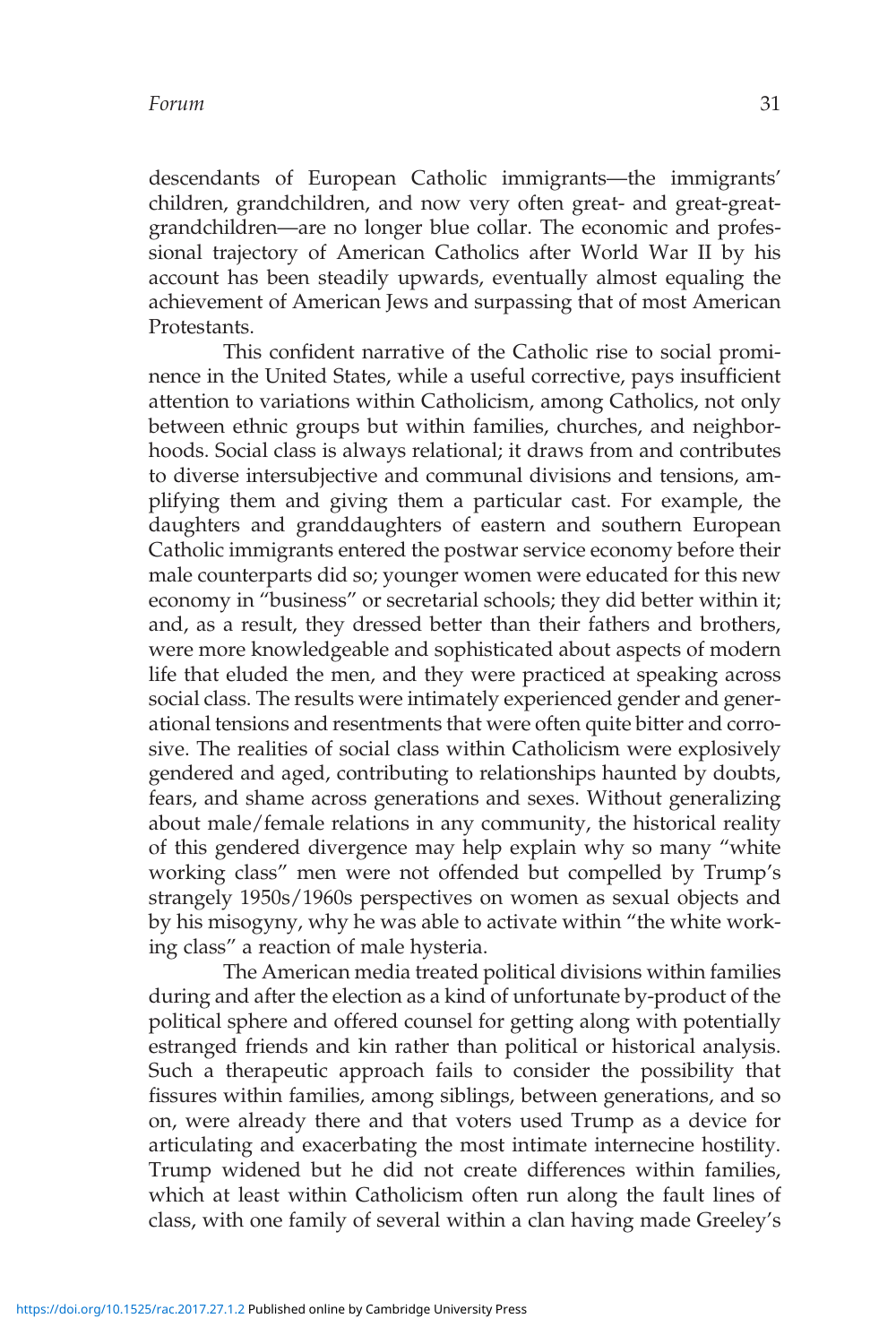upward trajectory but not another, one sibling, one generation, or one gender, but not others. It is important to keep in mind the asynchronous and multiple realities of class along with the unequal distribution of wealth and privilege within Catholicism when thinking about Trump's appeal to "the white working class."

Among the hidden injuries of class, in Jonathan Cobb and Richard Sennett's phrase are religious damages. Religion and class have been entwined in American Catholicism throughout the twentieth century, with consequences for how people have experienced the faith every day and often in the most difficult human circumstances, as well as for how they perceived the political sphere. Working class Catholics after the Second Vatican Council (1962–1965) often complained that decisions about how they would pray, for example, what they could and could not do in church, and whether there would be a statue of the Blessed Mother for them to address their petitions were all made by newly empowered and educated middleand upper-class lay elites in alliance with priests who would rather associate with prosperous than with working-class parishioners. Profound differences regarding matters of practice, politics, and ethics follow class lines within Catholic parishes, regarding abortion, for example, or social justice, as in the later 1960s, when public dissent within Catholic communities about Vietnam generally followed divisions of social class.

None of this is meant to imply that all blue collar Catholics were ardently in favor of the war in Southeast Asia or that all middleand upper-class Catholics are pro-choice. It is to say, though, that disagreements about religious matters were always experienced and expressed within a community that was fractured by economic class and that such matters almost always took on class dimensions. This did not escape the notice of Catholics themselves at various times between the 1940s and today, as their letters to the editors of various popular periodicals indicate. Working-class Catholics who suddenly discovered that the cherished practice of saying the rosary beside a loved one's coffin was now strongly discouraged as being nonbiblical, as happened after the Second Vatican Council, or that white not black was now the color of Catholic mourning for reasons that made sense to a learned liturgist but to no one else, were experiencing the world as out of their control, of having to abide by decisions in which they had no say. I believe that when Trump's followers proclaim that he permits them to say things they have been unable to say before, they are making a racial comment, meaning essentially that they are now able to say things about black and brown people they could not say before. But I don't think this is all they are saying. They are also calling for retaking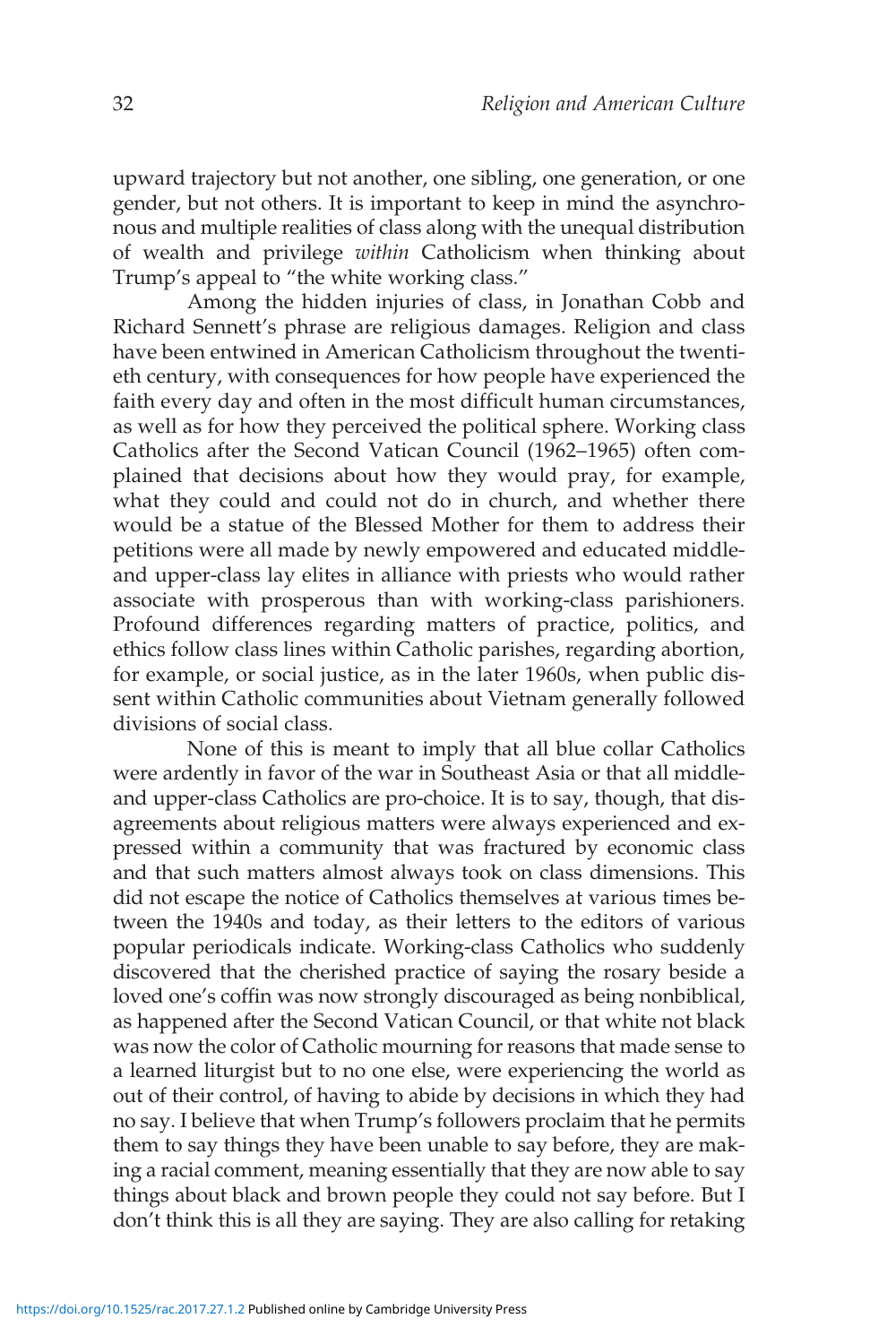their voices back from elites in many different areas of experience, including religion.

In a prescient 1969 article in New York Magazine, journalist Pete Hamill identified what he named the new "American demonology." "Here comes the murderous rabble," Hamill wrote, "fat, well-fed bigoted, ignorant, an army of beer-soaked Irishmen, violence-loving Italians, hate-filled Poles, Lithuanians and Hungarians (they are never referred to as Americans)." The lived realities of working-class life had been the subject of attentive and close-grained study by sociologists and anthropologists in the 1950s and early 1960s. There was no question then of sending a reporter "out" for one or two short conversations to be followed by a profile of the working class. Included in this scholarship were William Whyte's Street-Corner Society (1955), Herbert Gans's Urban Villagers (1962), Mirra Komarovsky's Blue-Collar Marriage (1964), and Cobb and Sennett's The Hidden Injuries of Class (1972). By the time Hamill was writing, however, working-class Catholics (Hamill never identifies them religiously, but this association is evident from the groups he lists) had become the prototypical hardhats, beating up young people protesting the Vietnam War, mindlessly patriotic, and from this point forward intellectual curiosity about "the white working class" dried up because everything was already always known about them and there was nothing to be discovered.

Hamill warned his middle- and upper-class readers, "All over New York City tonight, in places like Inwood, South Brooklyn, Corona, East Flatbush and Bay Ridge, men are standing around saloons darkly talking about their grievances, and even more darkly about possible remedies." With his catalogue of vile stereotypes of working people, Hamill was mocking the prejudices of his middleand upper-class liberal readers, but in his prophecy of the coming working-class apocalypse he seems suddenly to shift sides, offering a vision of bitter, resentful, and excluded workers considering "remedies" too awful to specify. In any event, Hamill reminds us that the phrase "working class" has always carried an excess of terror, hinting at the threat of violence, neighborhood, national, domestic. This year's "white working class" bears the imprint of this history and its excess. But, who today would talk about the descendants of white ethnic Catholics as beery, violence prone, fat, and bigoted? Let me remind readers that "American Catholicism" is asynchronous, poly-spatial, and multiply fractured by class within families, in parishes, and in public life.

This raises the question of working-class memory, of the way the hidden injuries of class remains across generations, and requires a history of remembering. Consider the story of American cities after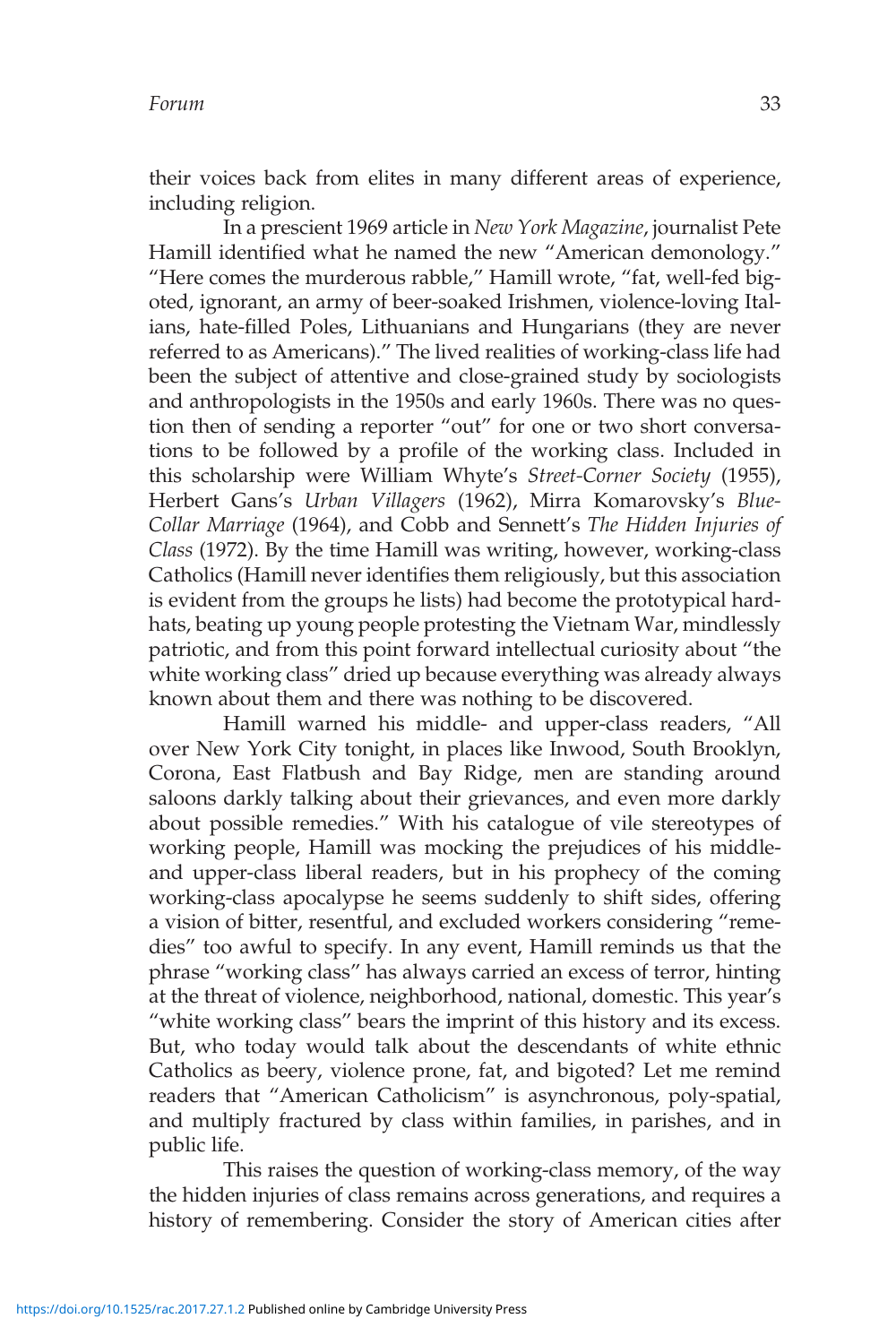World War II. White ethnic Catholics were intimately and directly caught up in all the major dislocations of the times. The great migration northward of southern African Americans before, during, and after the war was, among other things, the epic and tragic encounter of black people and white Catholics. White ethnic Catholics erroneously but passionately recall this as a time when they lost their place in the cities. Internecine conflict among Catholics was likewise fierce in this time and in these places. Italian Americans in New Haven, New York, Chicago, Detroit, and elsewhere felt betrayed by Irish Catholic politicians who in league with the federal government introduced disastrous urban renewal plans that entailed the destruction of Italian (not Irish) working-class neighborhoods, usually with promises that dispersed residents might return which were never kept. Irish Catholics in South Boston, Chicago, and elsewhere fiercely resisted the integration of schools (while other Irish Catholics championed civil rights), which they believed was being imposed on them by elites who knew nothing about their everyday lives.

All of this happened a long time ago, yet we should not fail to reckon with the enduring power of the memory of what was experienced as class injustice among "the white working class." American citizens, including historians, are right to deplore the redlining of neighborhoods to keep out African Americans; the complicity of parish priests in pressuring their parishioners not to sell their homes to black people under pain of sin; and the street violence against black families who dared to move into white Catholic neighborhoods. But we need not approve in order to attend to the hidden injuries left by this period in "the white working class," the grief that inchoately mixed with the rage and racism, the desolate feeling of having lost a world, which gets compounded two decades later with the closing down of parishes based on the decisions, once again, made by an absent and unaccountable elite, an elite, moreover, that had just been revealed as caring so little for the children in "white working-class" communities as to put among them priests with a history of sexually abusing young people. The injuries of class are as much a matter of memory as they are of contemporary experience, and as ugly as much of this history was, the memory of it bears careful scrutiny for its enduring pain. The half-life of working-class misery is long. To speak of "the white working class" is to speak of people who remember (with all the construction, distortion, and displacement that remembering entails) the real and imagined pain, social, economic, and religious, of the past five decades, and who have passed on this memory to their children and grandchildren.

So what good is all of this analysis? Trump's election is at once both transparent and opaque, and it will take generations to pick apart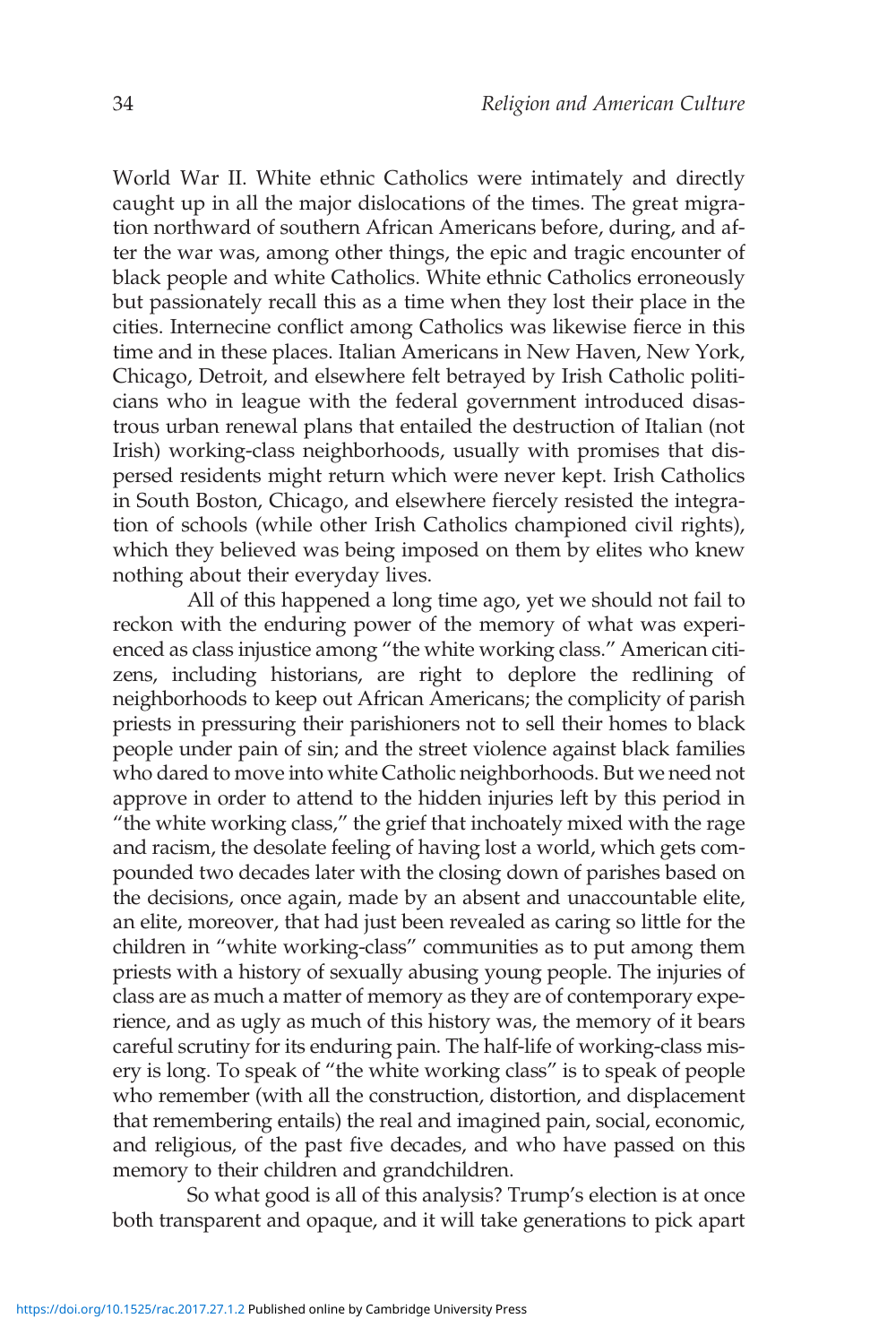all the many pieces of American experience and memory that contributed to it. I've chosen one piece to examine, "the white working class," to see if by giving a fuller account of the genealogy of the phrase, of what it allows us to see and what it covers over, one dimension of Trump's triumph might be illuminated. Social class as I've discussed it here is at once about realities in the present and in the past, in experience and in memory, that to its injuries adhere other grievances and pain, that it is as much a religious as a social and economic reality. It is not enough to say that "the white working class" and its descendants are wrong to blame people of color for the woes that befell them in the past decades; it is necessary instead to piece out where that idea comes from, what else it articulates, how it has endured, and what it may teach us about how to rebuild a civil society that includes this "white working class" that has felt so long excluded. It is useful to recognize how marginal "the white working class" became to American life, not just economically, since the late 1960s and 1970s, when white workers were cast as a brutish horde of barbarians threatening the gates of American civilization.

Trump is a catalyzing figure. Using graphic, obscene, and emotionally charged language, he speaks to those places where people's intimate experience—sexual, existential, religious, psychological intersects with the public sphere and the political imaginary. By unpacking and disentangling the deceptively singular "white working class" it becomes clearer how Trump pressed on its fissures and faultlines, conscious and unconscious, in such a way that these were activated as a political force. And by showing how elemental these are, how Trump's language taps into the emotions, relationships, fears, memories, hatred, and desires that have been sinking roots for decades, we will understand that "the white working class" is not motivated by economic concern alone or even primarily. Essential as the economic is, the insistence on this in postmortems of the election seems to me to be a way of comforting and reassuring ourselves.

The public sphere is awash right now in emotions, grievances, fears, resentments, and memories, rooted in the realities of social class, making it extremely difficult if not impossible to find ways of speaking to each other across "political" divisions, reasonably and pragmatically, in order to meet pressing problems. The challenge is to follow the emotions back to their historical, religious, and psychological grounds, as I have tried to do here with one section of the population; to examine them for what they have to teach us about the hidden injuries that underwrote this election; and then to see if the public sphere may be repaired. None of this is easy. But without it we are doomed to cycles of grievance and misunderstanding that benefit only the dreams of autocrats.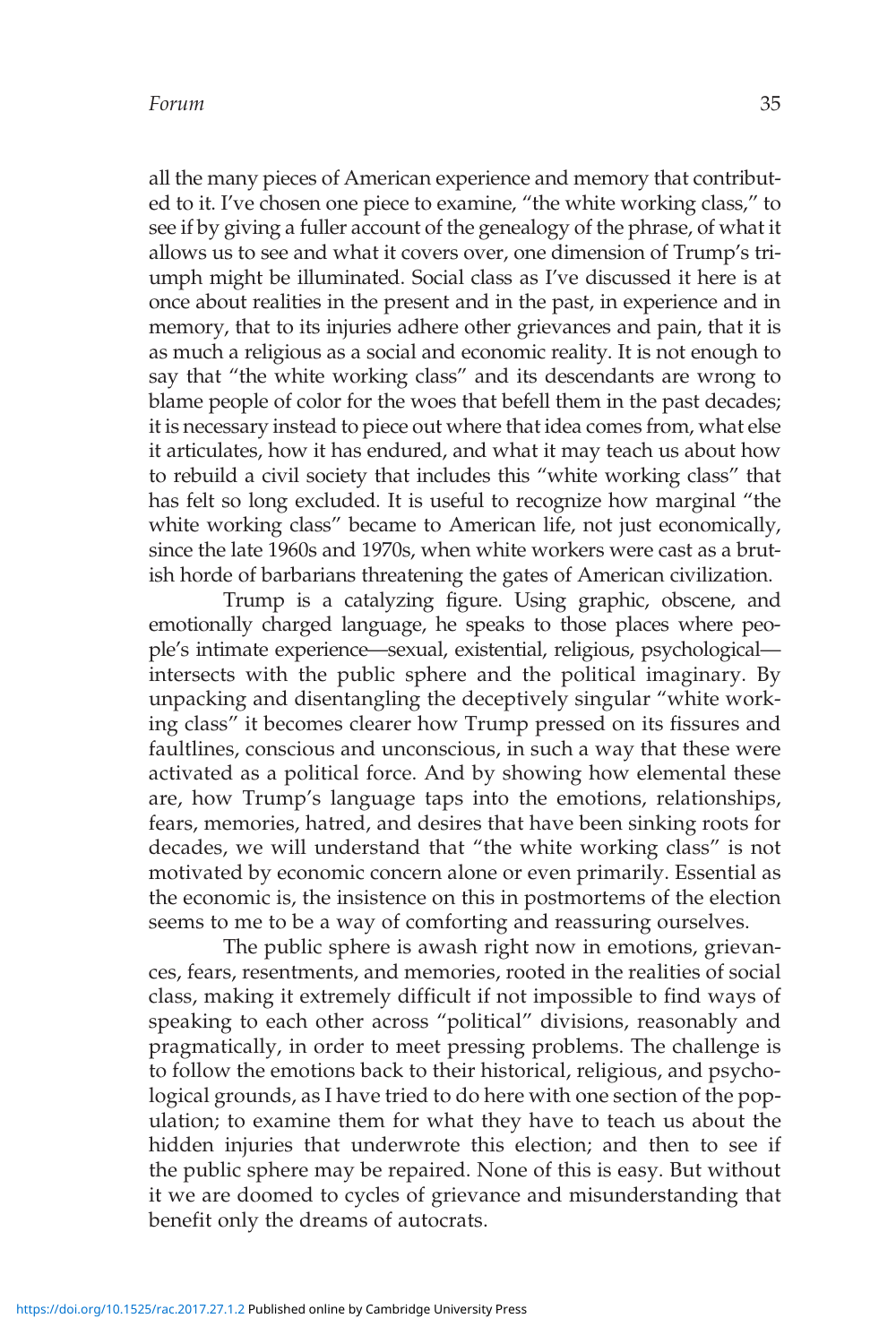#### Jerry Z. Park and James Clark Davidson

If we can narrow down the main stories concerning religion in the electorate, we might say that the American public was reckoning with the intersecting ideologies that make up white American Christian(ist) patriarchalism on the one hand and American multicultural liberalism on the other. In this essay we argue that these two frames help situate American religion in its multifaceted forms and go a long way in explaining the decisions of many that seem counterintuitive to outsiders. This also explains why the arguments that cast blame on certain religious subgroups' hypocrisy is insufficient as these positions rely on coalitions of religious and nonreligious groups that have overlapping and conflicting visions and social priorities.

### White American Christianist Patriarchalism

# Same as It ever Was: White Conservative Protestants and Catholics (Still) Together

Religious change was in the air in 2016, at least if one were to borrow from some of the headline news that evoked images of a dying white American Christianity. Others called the term "evangelical" meaningless in the face of statistics that presented a paradoxical support for a racist, sexist demagogue that failed at every turn to represent the values of tolerance, empathy, and compassion which some Christians attribute to their founding leader. But a closer look at the voter turnouts, survey results on religion and politics, and the rationales provided by anecdotes of white evangelical Trump voters shows that very little has changed with the exception of one critical shift.

Despite the growing percentage of nonaffiliated Americans, American evangelicalism has remained relatively stable at about a quarter of the electorate. This is quite large but not enough to win an election. Indeed, there was never a time in the past thirty years from the Moral Majority to the Religious Right and the Christian Right in which there was a majority of American evangelicals. White evangelicals and white conservative Catholics who shared political concerns formed coalitions which certainly added to the number of GOP-leaning voters but again not large enough for victory. In the old culture wars framing, these culturally orthodox relied on loyal turnout. On that count, the 2016 election showed no noticeable difference among white evangelicals than in previous elections. Progressive white and nonwhite evangelical lamentations about the crisis of Christianity sometimes overstate the reality that many white evangelicals prioritize certain issues in the culture wars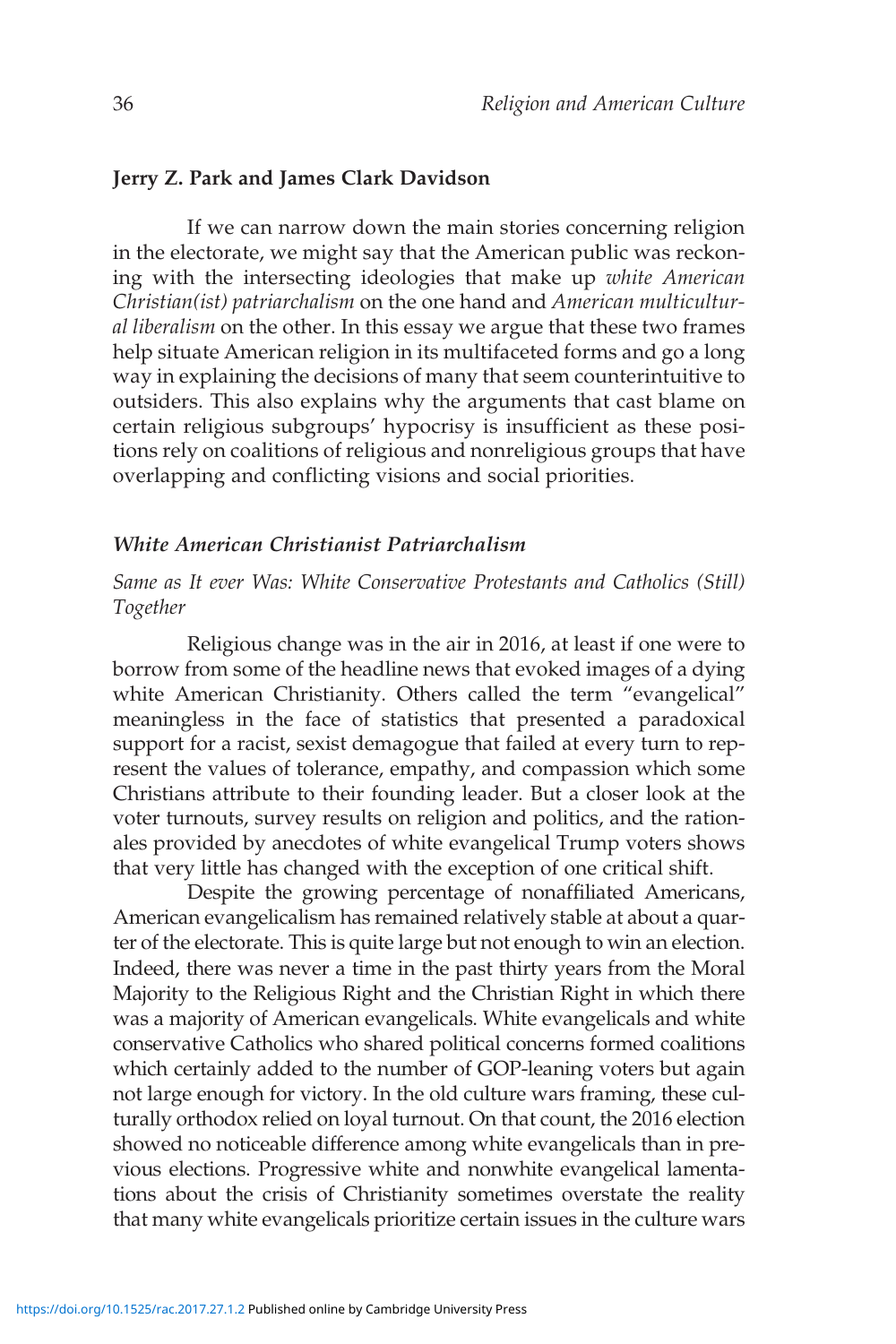framework far above others. In this sense, evangelical religion is not anything different from what we have seen before.

So were the criticisms completely off base? Little noticed in the social media newsfeed of many was a notable and dramatic shift on one particular issue that has long been a feature of the Christian Right. A recent survey found a sizeable shift in expectations on the public positions and private behavior of political figures. For years, polls revealed that white evangelicals were among the least likely groups to support an immoral person as an exemplary leader. But in the lead up to the 2016 presidential election, white evangelicals became the group most likely to say they can separate the personal immorality of a candidate from ethical leadership. In the past five years, the rate of evangelicals approving of this distinction in a leader went from less than a third to nearly three-quarters, an increase of more than forty points. This shift helps partially explain how white evangelicals justified support of a GOP candidate with evident character flaws. The new willingness to separate personal failings from public leadership makes it much easier to accept such a personally flawed candidate. Notably, too, American attitudes generally trended in this direction, as nearly all groups saw a small but marked increase. So was this a one-time rationalization based on political expediency or a signal change?

### Religion and the Alt-Right

Many news reports repeatedly mentioned an emerging constituency labeled the Alt-Right. Missing from these was the place of religion within this group. Many of the estimated four million members of the Alt-Right are anti-Semitic Nones, with a small but significant group of neopagans. By neopagan we specifically refer to an agglomeration of Nordic and English pagan mythology that provides a cosmological narrative for their beliefs about white supremacy. Notably, this belief is held individually and privately with only occasional instances of collective religious gathering (not unlike ancestral veneration practiced by some Asian Americans). Ideologically, many Alt-Righters consider Christianity as an impediment to their movement. The Alt-Right emphasizes nationalism and tribalism which is undermined by the general equality and human rights principles that many mainstream Christians espouse. Tolerance and equality for all is antithetical to their belief system. "Excessive" Christian charity results in cultural Marxism and the downfall of the West and, thus, white identity.

This is not to say there aren't Christians in the movement. There is a vocal minority that seeks to reconcile Christianity with the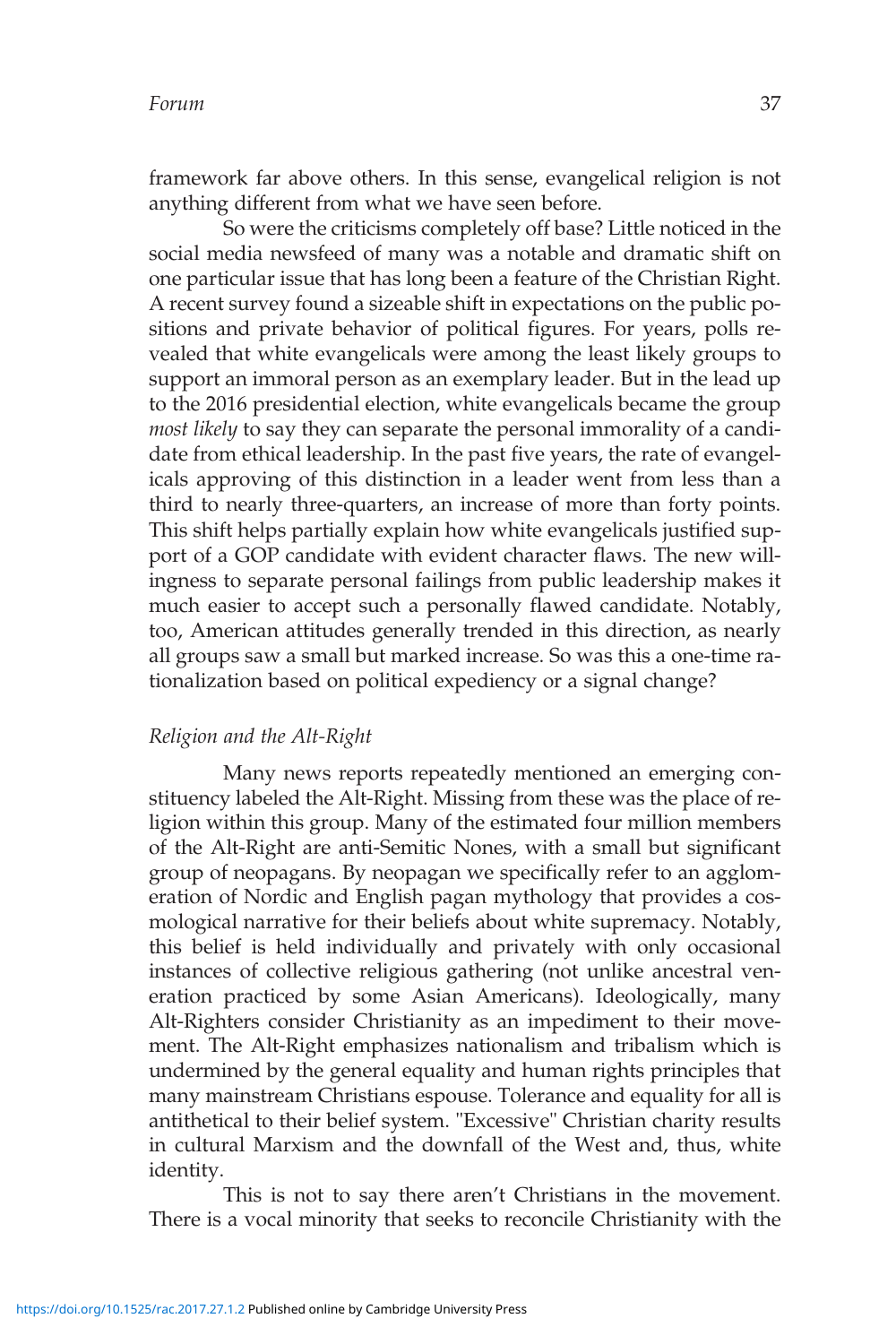Alt-Right, similar to sociologist Phil Gorski's distinction between Christianism and Christianity. They claim God's favor is what has made the white person superior. Christianity is foundational in western culture and, therefore, whiteness. They claim the Bible was written specifically for whites to encourage the growth and success of white culture. While most evangelicals may not agree with these assertions, they do align with the Alt-Right's promotion of nationalism and antigay traditional family stances. These positions are typically supported by cherry picking of scientific texts and an ever-growing literature of Alt-Right pseudoscience.

### Jews and the GOP

Jewish Americans have been at odds with both parties given the complex interests that stand as the primary concerns and priorities for this constituency. Preservation and protection of the nation of Israel has been the strong card in the GOP hand to woo Jewish voters. But with the rise of the Alt-Right and their noted anti-Semitism, it remains to be seen whether these conservative Jewish voters will remain committed to the GOP. Indeed, Jews joined with Muslims in receiving greater discrimination after the election both in individual assaults and defacement of synagogues. How will conservative (largely Orthodox) Jews comfortably inhabit the same space as the anti-Semitic Alt-Right? To the extent that politically conservative Jews emphasize ethno-religious self-preservation symbolized in the nation of Israel, the future is indeed ambiguous when some of their influential fellow conservatives view them as a major threat to their way of life.

### Nonwhite Religious Conservatives?

As the data roll in, we are seeing hints that nonwhite evangelicals are far more ambivalent about the GOP and yet not overly fond of the DNC. Results from the National Asian American Survey in 2012 and the Pew Asian American Survey (2012) suggest that Asian American evangelicals favored the DNC candidate over the GOP one. However, the minority of Asian and Latino evangelicals supporting the GOP was much larger than African American evangelicals. Preliminary analysis from the 2016 National Asian American Survey confirms this pattern again. Similar to Orthodox Jews, nonwhite evangelicals face a significant dilemma where the Alt-Right's influence overshadows white evangelical interests, and by extension their disdain for nonwhites further marginalizes them. With nonwhite evangelicals growing in number, at what point will their numbers turn into influence? Or will they remain perpetually sidelined?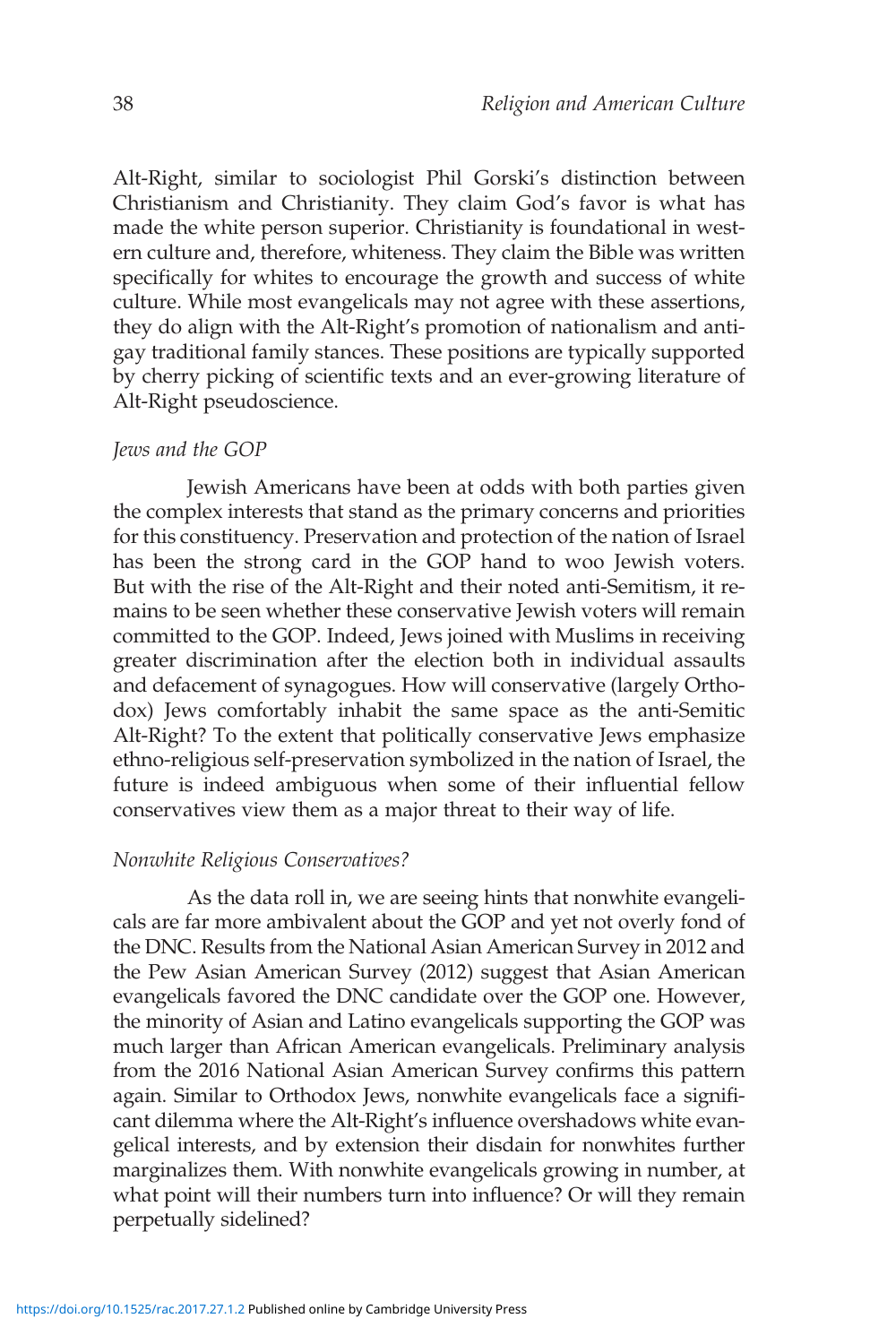In sum, the combined presence of white Protestant evangelical and Catholic voters, the nonaffiliated/neopagan Alt-Right and Christianist Alt-Right, conservative Jews, and some nonwhite conservative Christians in the GOP camp of the future should lend itself to new avenues of scholarly investigation regarding how these constituencies view one another and the direction of the party they support. The Alt-Right is the group that creates the most tension and incongruence with religious conservatives, and their emerging influential presence is certain to alter the status quo.

### American Multicultural Liberalism

If the GOP seems to be a home for conservative white Christians, white neopagan/atheist and Christian nationalists, some Jews and a minority of nonwhite conservative Christians, the Democratic party seems to be a curious catch-all of others, many of whom likely have deep disagreements with one another. For example, the majority of religiously nonaffiliated Americans are Democrat, a sizeable minority of evangelicals and conservative Catholics are also Democrat (although a much smaller fraction of them voted in 2016), as are most secular and Reform Jews, mainline Protestants, liberal Catholics, nonwhite evangelical and conservative Catholics, Muslims, Sikhs, Hindus, and Buddhists. What holds them together might be described as an American multicultural liberalism that champions identification with a religiously inclusive and tolerant vision of America that celebrates difference and ideally provides full and equal protection of all groups (i.e., ones not reputed to be intolerant and exclusive). While maintaining unity has been a perennial challenge for the DNC, to what extent did religious difference possibly play in the 2016 election and what might lie ahead for the DNC?

### Mainline Protestants, Progressive Evangelicals, and Catholics

The media often frame the political actions and discussions of the Religious Right as those of religious people more broadly. The data tell a different story. There are many progressives within all religious traditions. Historians have noted in the late nineteenth and early twentieth centuries the decoupling of social justice and personal piety that once characterized American Protestantism. Today, the Protestant mainline (exemplified by Hillary Clinton's Methodist background) largely has embraced modernism and retained a quiet influence on social justice related matters. Paradoxically, a slight majority of white mainliners voted for Trump, perhaps reflecting a disjuncture between the liberal leadership and the members in the pews.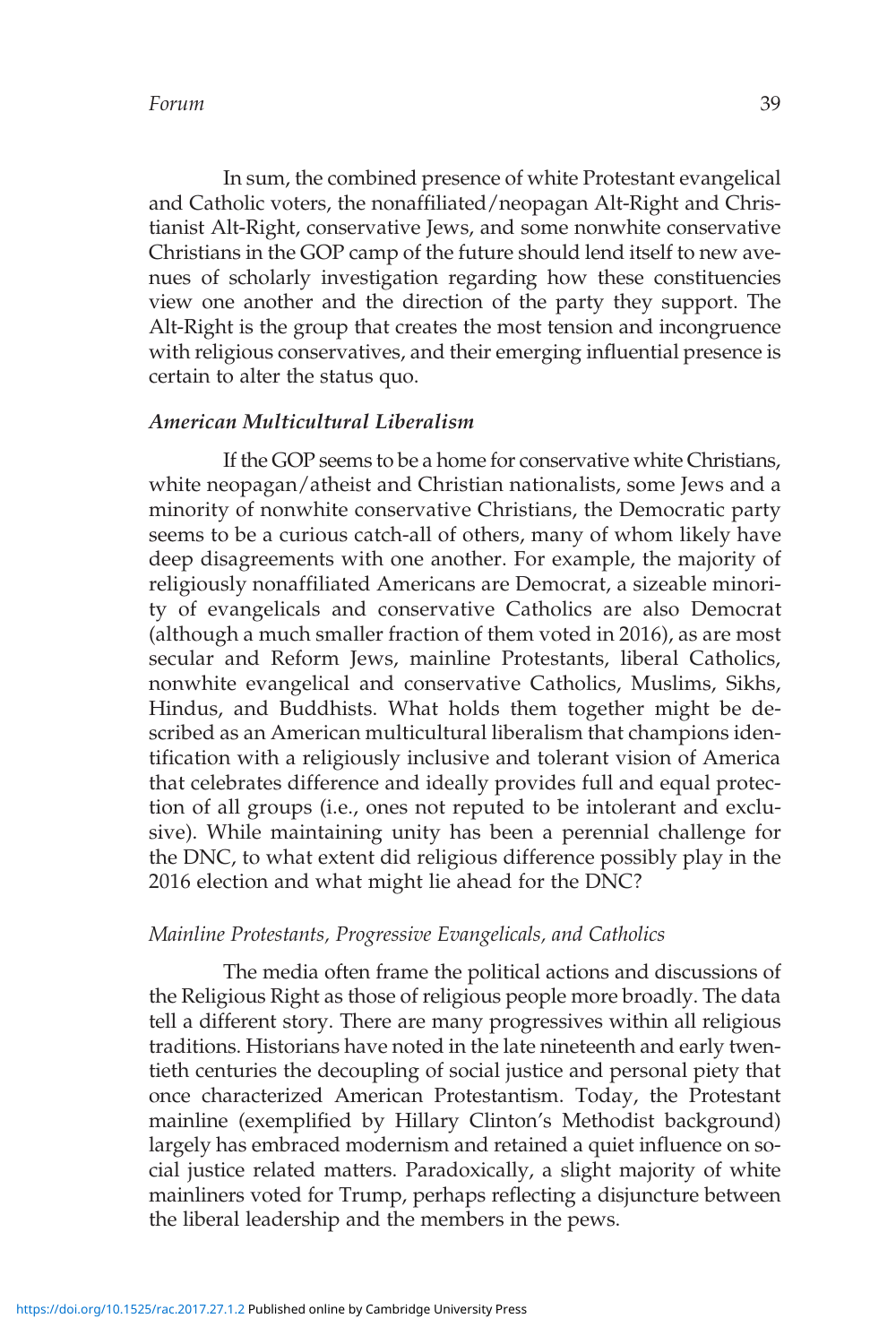While conservatives make up the majority of evangelicals, there is a social/political progressive wing that is still conservative by most measures of religiosity. Morally, they place a greater emphasis on social justice, compassion, and avoiding judgment of others. While conservative evangelicals are motivated by abortion and gay marriage policies, progressive evangelicals are concerned with racism and sexism. They tend to lean Democratic or Independent. They tend to be younger and less white than their conservative counterparts. They often discuss conservative evangelicals as potentially dangerous fundamentalists, while they are in turn caricatured by their conservative evangelical counterparts as godless liberals. The moderate middle appears to be shrinking or is, at the very least, silent. The questions are whether this cleavage is growing, and will progressive evangelicals continue to exist in a group that is growing more partisan? For example, recently the Baptist General Convention of Texas took the unprecedented move to expel LGBT-affirming churches, reversing decades of Baptist congregational autonomy; in addition, the parachurch evangelical college ministry Intervarsity Christian Fellowship has issued a vague statement that some read as a similar purging of LGBT advocates among its staff.

White Catholics also favored Trump by a slight majority, but the devil is in the details. Trump fared best among older white Catholics, but there was also a massive gender and race gap. Catholic women favored Clinton by a significant margin in nearly all demographic categories. Similarly, Hispanic Catholics strongly favored Clinton compared to Trump. These groups are younger, less white, and more female. Yet this coalition is not enough to swing the white males who voted for Trump at a rate approaching the white evangelical vote.

### Muslim Voters and the Religions of Brown Folk

Despite being only a sliver of eligible voters, more Muslim voters registered to vote in 2016 than ever before. Donald Trump's calls to limit migration and to have a database of Muslims clearly motivated political action. In previous elections, most Muslims abstained from political participation. They cited interventionist foreign policies espoused by both political parties as difficult to support. They are a diverse group, most are fiscally conservative, profamily, and tough on crime. Polls indicate most Muslims (78 percent) voted for Bush in 2000. Post 9/11, conservative anti-Muslim rhetoric and expansion of wars in the Middle East pushed Muslims toward voting Democratic. Clinton was problematic for them as she was seen as too right wing and a war hawk. Despite these reservations, most Muslims voted for Clinton, but many would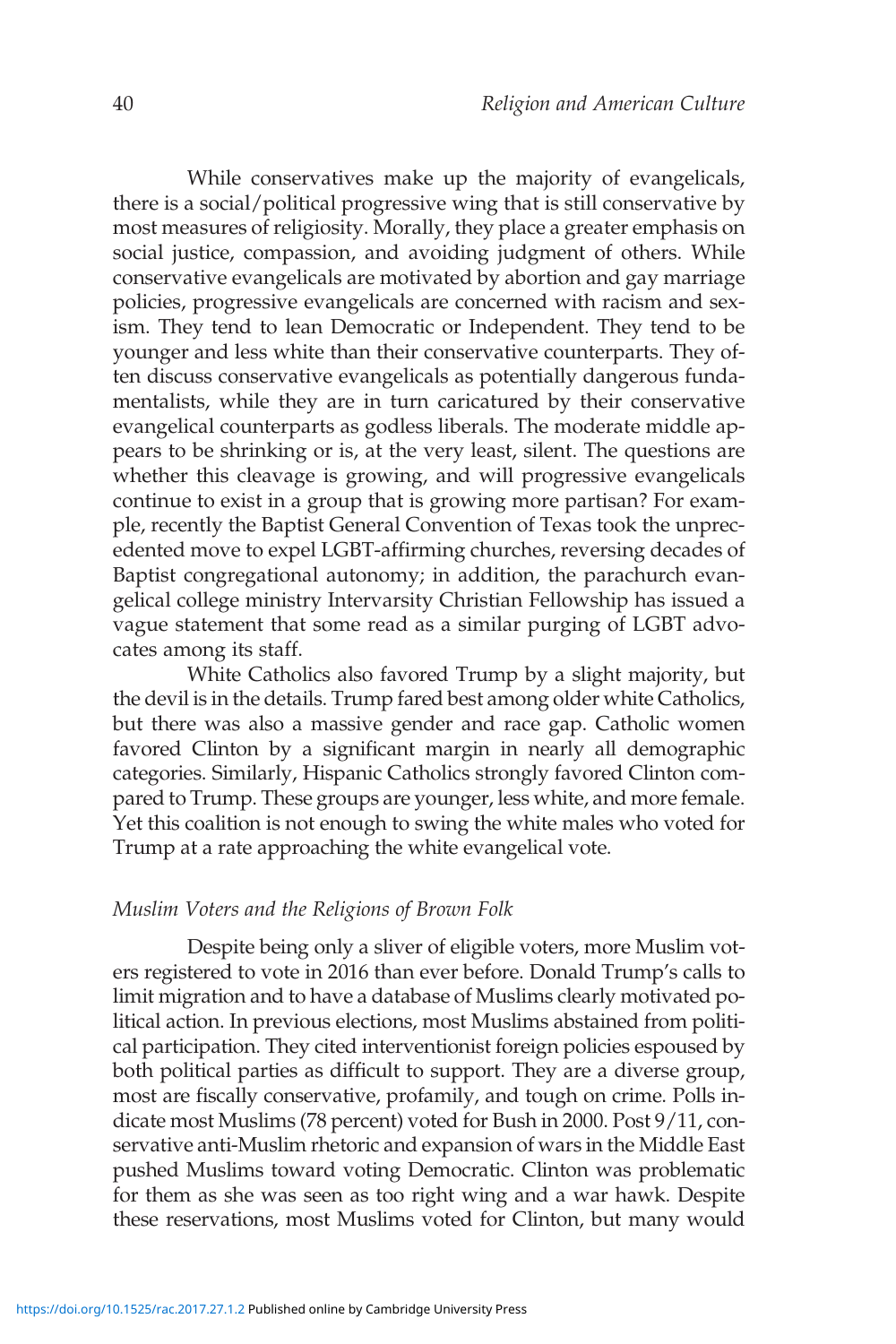Other minority religions have been strong supporters of the Democrat party. Hindus, Jains, and Buddhists all face a similar dilemma. Dharmic religions often include pillars that are difficult to reconcile with the American political system. They tend to be proenvironment, prolife, propersonal responsibility, antideath penalty, and antiviolence. No party captures these values, so many are left with a difficult decision. Many of these voters choose simply to stay home rather than participate in a system that doesn't reflect them, but when they do go to the polls, they cast votes for the Democratic candidate. While they are a small minority of the electorate, can Democrats motivate them to come out to the polls in greater numbers, or do their left leaning libertarian views eventually lead them to support conservative candidates?

### Democratic Jewish Voters

The Jewish electorate supported the Democratic candidate by a large margin. Of those who supported Trump, they cited concern over the stability and sovereignty of Israel as their main concern. Those who voted for Clinton expressed greater concern for the poor, support for organized labor, and other pillars of the typical American liberal agenda. Many sincerely believe that their liberalism is codified in Jewish law and the heritage of Jewish values. But were this the case, we'd expect that the most liberal among them would be the Orthodox community. The reality is quite the opposite, with Orthodox followers expressing the highest levels of support for conservatism among the Jewish community. The Orthodox often discount their liberal counterparts as "secular Jews" and their religion as "the Democratic party with holidays thrown in."

During the primary season, many Jewish voters supported Bernie Sanders. The selection of Hillary Clinton as the nominee (the more conservative choice) was a disappointment for many in the liberal Jewish wing. Sanders, a Jew himself, was emblematic of their movement. His policies were more secular and neosocialist in comparison to Clinton's understanding of traditional, moderate institutional power. Of note, Sanders was less sympathetic to the state of Israel than Clinton. Why, then, his high levels of support? Similar to white mainline Protestants, non-Orthodox American Jews view their faith in inclusive and less sectarian ways. To some extent, protection of Israel is a lower priority in favor of the more immediate concerns of inequality, poverty, and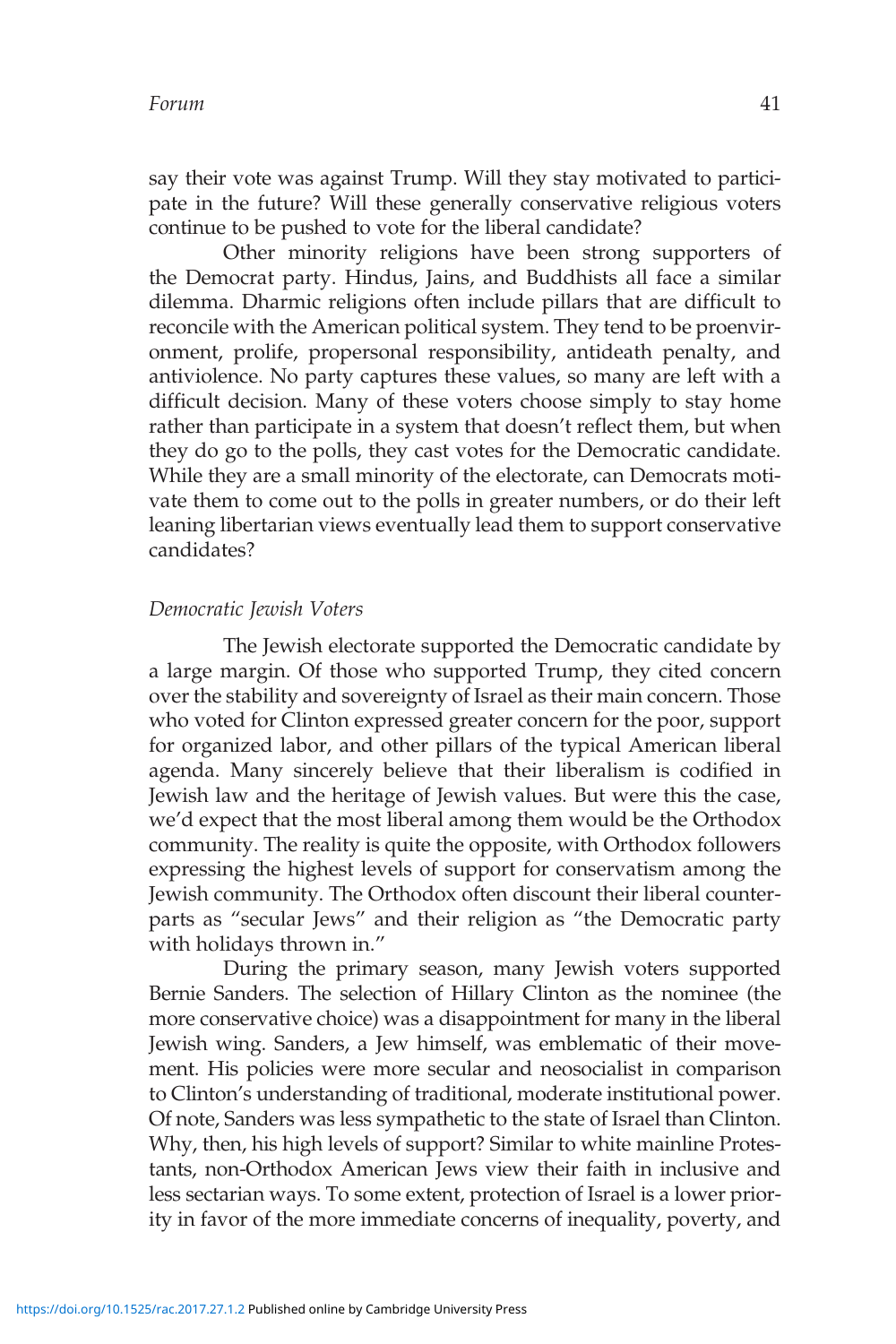racism, even Islamophobia, occurring in their midst. And yet, cracks may be beginning to show. Clinton didn't do as well as Obama in attracting the Jewish vote, there is concern over the party courting the Muslim vote, as well as hints of a growing undercurrent of anti-Semitism in the political left. Do these potential areas of strain weaken the commitment to the Democratic party? If conservatives continue to court the Jewish vote through pro-Israel policies and are able to suppress anti-Semitic strains in their own party, might we see a shift in Jewish political alignments, or do they remain solid supporters of the liberal candidate?

### The Religious Unaffiliated Majority

The religious Nones (consisting of atheists, agnostics, and the religiously unaffiliated) is the fastest growing group in the United States. They show liberal tendencies and preference for the Democrats with around two out of three consistently voting for the Democratic candidate in the past few presidential elections. Some have theorized that this group is made of religious refugees. Most are former church members who have grown uncomfortable with the alignment of religious groups with political parties. This disillusionment appears to extend not just to the public role of religion in politics but to political participation in general. Making up around a quarter of eligible voters, many simply do not vote. When they do vote, this group represents some of the strongest support for third party candidates.

If a common feature of the Nones is disappointment with establishment institutions, predicting future political behavior is challenging. They are nearly the size of the white evangelical population and growing. Can they be motivated to participate, and will they become a strong bloc for the Democrats? Or, if secularization theorists are to be believed, will the perpetual move away from organized religion cause this group to begin to reflect the population as whole and, thus, lose their liberal leanings? To that matter, as this group grows and has children of their own, will the identity of a None change? If one is raised in a home with no religion and doesn't have one to leave, will institutional apathy still exist?

In sum, the Democratic party, with its numerous religious (and nonaffiliated) constituencies, has a challenging road ahead. On the international scene can they show support for the nation of Israel without alienating Muslim Americans? Will atheist Nones continue to tolerate participation in a party that houses progressive-minded devout Protestants and Catholics (whose religion is often stereotyped as irrational, intolerant, and antiscientific)?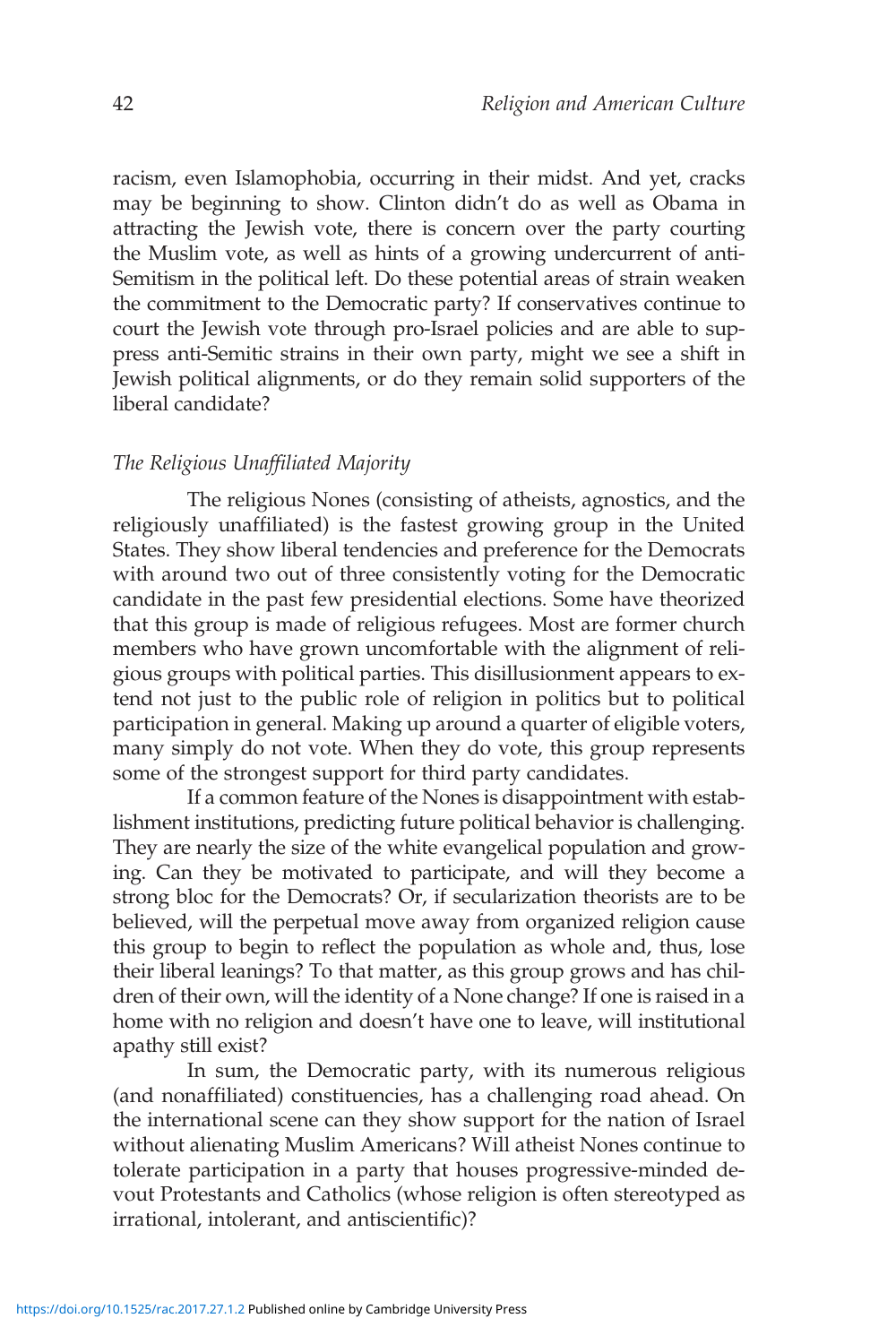#### The Road Ahead: Deinstitutional Religious Diversity

Since neither major party has an identifiable bloc that can easily direct its respective platforms, we can only be certain that leaders in both wings have their work cut out for them. This has always been the case but was perhaps less notable previously when white non-Hispanic Americans posed a supermajority. That majority status is quickly dwindling, and, as such, the religious configuration of the country is also changing in some unexpected ways. It is the case that the electorate is comprised of more religious minority groups, but the biggest constituency (if we can call it that) is made up of those who have disaffiliated from institutional religion. Most of these are Independent or lean Democrat, but the Alt-Right now houses some of them as well. Data suggest that the Democrats must face this diversity head on, but the stirrings of the nonreligious Alt-Right suggests that the GOP may face a reckoning between them and the still sizable white evangelical and conservative Catholic bloc. Further, the growth of the Nones suggests that the institutional influence of American Christianity is weakening. And, as always, while the major trends are significant in and of themselves, scholars would do well to investigate those groups in the (non)religious margins and their political priorities. Our biggest surprise in 2016 was the willingness of most religious Americans (even those in the most conservative camps of the GOP) to tolerate evident character flaws in a presidential nominee. This might be the bellwether indicator of increased privatization, individualization, and deinstitutionalization of religion in the public sphere. While religion in America continues to grow more diverse, its meaningfulness in decisions that affect the public good may grow less predictable and indirect, perhaps as a moderator of polarizing racialized interests.

#### Matthew Avery Sutton

I am not moving to New Zealand. I am not renouncing my citizenship. I am not even going on a spending spree at one of my neighborhood pot shops here in Washington State before Vice President Mike Pence shutters them. But I am rethinking some of what I do as a scholar and teacher. The victory of Donald J. Trump is an important moment in American history in many ways and for many reasons. Trump's success has particularly challenged and changed my thinking on the scholarship of American evangelicalism in two areas: the motivations behind evangelical political engagement; and the meaning and usefulness of the term "evangelicalism."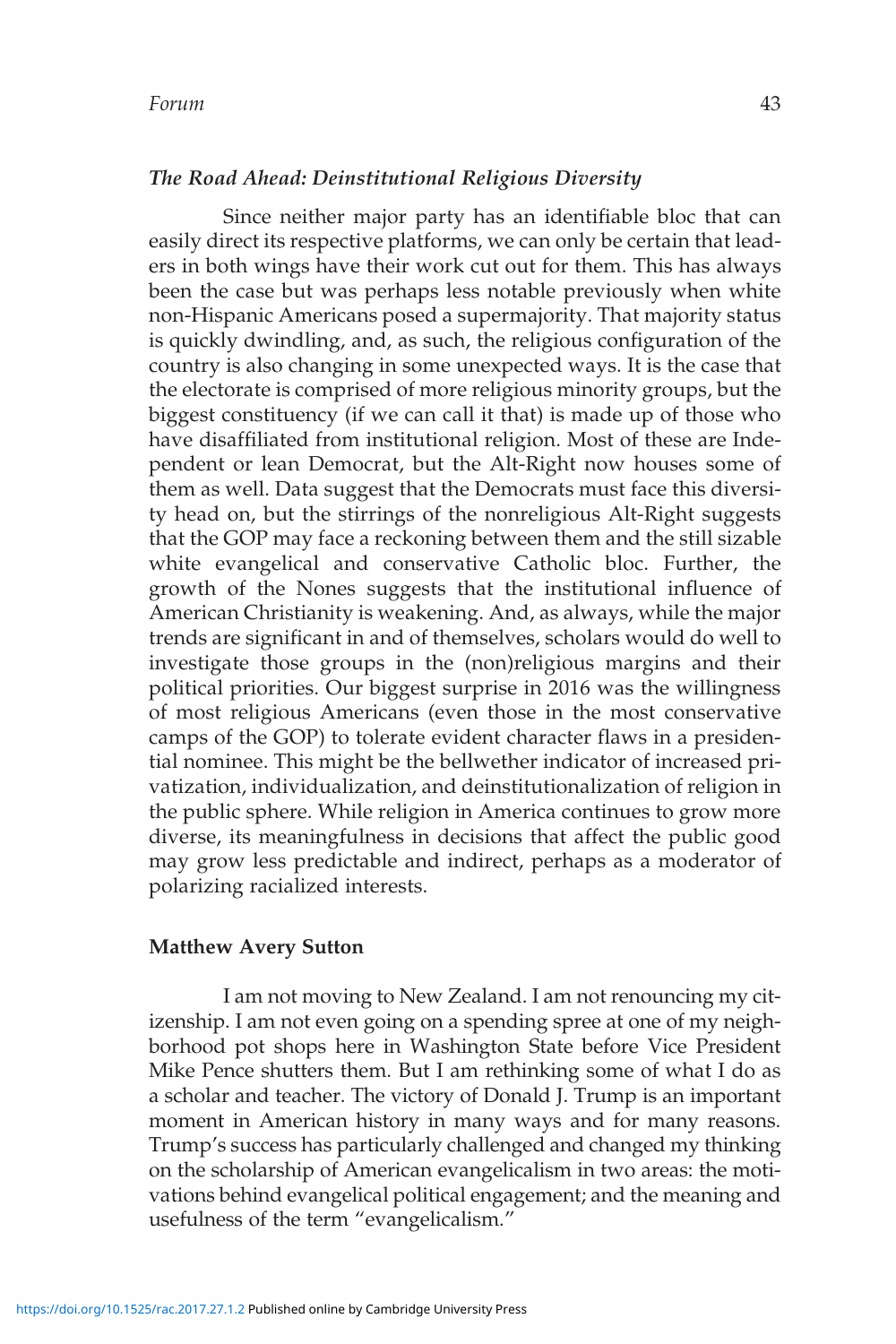### Evangelical Historiography and the Problem of Empathy

The success of Donald J. Trump has forced me to question whether some of what I have written is wrong. And perhaps some of what friends and colleagues in the academy have written is wrong too. I came to this conclusion after seeing exit polls that indicated that Trump won 81 percent of the white evangelical vote.

As historians, our business is empathy. We immerse ourselves into the worlds and the worldviews of our subjects in order to make sense of them and to communicate why they did what they did. We don't have to like them, and we don't have to agree with their ideas or actions, but we need to understand them as they understood themselves. In the case of twentieth-century white evangelicals and their relationship to American politics, this means understanding why they voted the way they did, what motivated them to act, and how their beliefs intersected with their politics. In my research, most of what I have discovered, with only a handful of exceptions, were well-meaning people. Generally, I found my subjects to have others' interests at heart and what I interpreted as a sincere conviction that they should try to act with all the compassion, kindness, and concern for social justice that Jesus did. When they championed conservative political candidates, it was, I have argued, because they believed they were acting not out of narrow self-interest but in the best interests of the nation as a whole. They opposed the Social Security Act of 1935, for example, because they believed that the federal government could not help the poor or the aged as effectively as churches and local government. But they nevertheless passionately believed that something should be done to help the poor. When they defended tax cuts on the wealthy in the 1980s and again in the 2000s, which hurt entitlement programs, they acted because they truly expected that the savings to individuals and corporations that would result would create more, better jobs for more Americans. In other words, to be pro–tax cut on the wealthy was to be pro-poor, at least as they understood economic realities.

This was not to say that issues like race and racism did not play a role in their choices. Certainly in the pre–Civil Rights era, evangelicals, like most other white Americans, rarely thought of African Americans as their equals. And their own whiteness had a profound impact on how they saw their societies, how they read their Bibles, and how they understood the world. But was this at the heart of their opposition to New Deal liberalism? Were they afraid of an expanding state because they feared racial integration? I didn't think so. Furthermore, in recent decades, evangelicals have exhibited serious soul searching and seeming repentance over their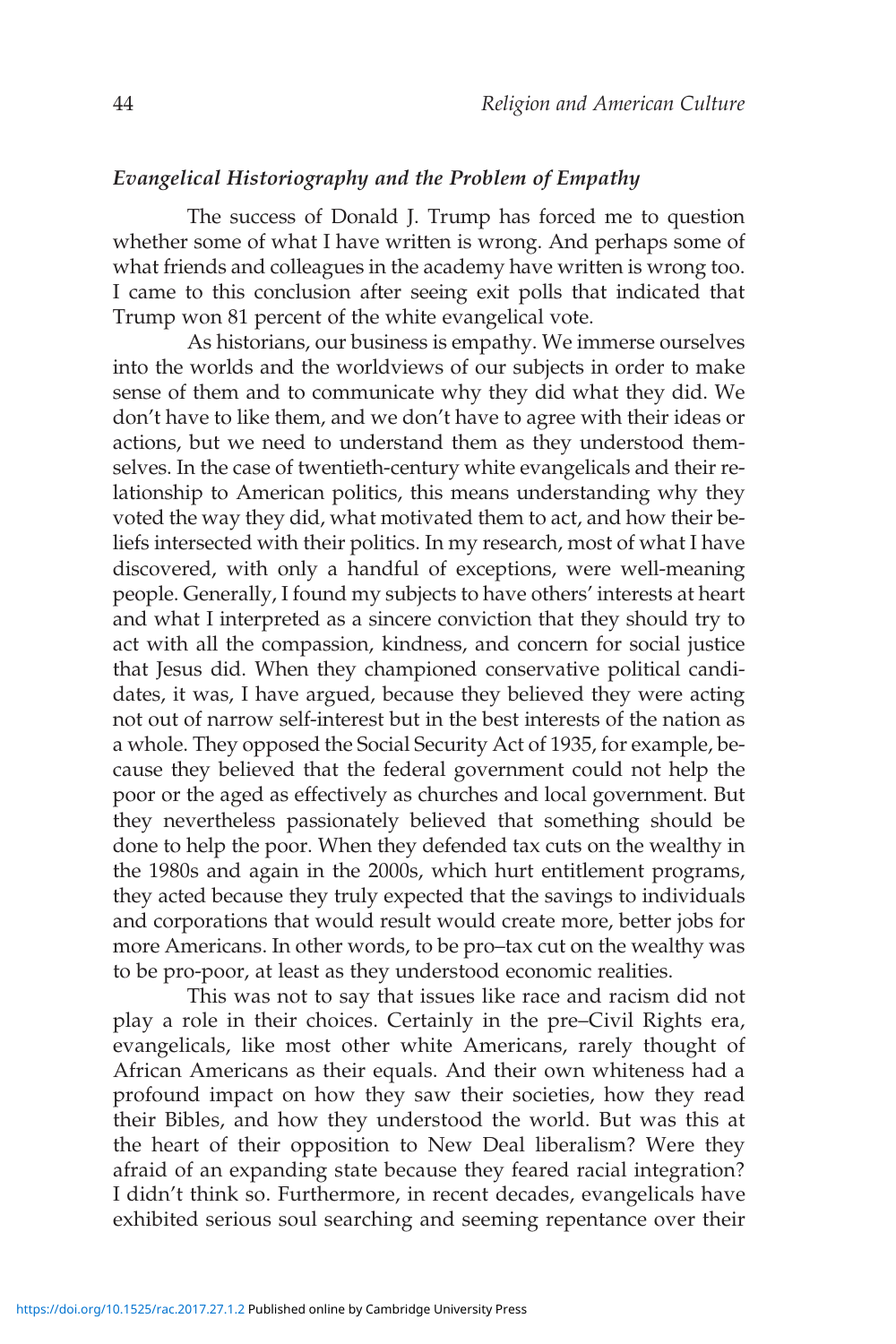racist past. But I am no longer so confident that evangelicals' antistatist politics can be separated from their fears of racial integration and equality.

We all know the many, many reasons that Trump represents what evangelicals have claimed to loathe, from divorce to gambling to foul language. The question I have to wrestle with is this: how should I understand Trump's success with evangelicals?

Perhaps the critics and skeptics of evangelicalism are right, and I was wrong. Perhaps evangelicals are and have always been nativists, afraid of anyone or anything that looks different. Perhaps racism and sexism and paranoia about gays and lesbians are driving their politics. Perhaps they never did care about their fellow Americans, about the greatest good for the greatest number, about embodying the virtues of Jesus, but instead have focused only on themselves and their white co-believers. Perhaps all of their theologizing was a facade. Perhaps their focus on racial reconciliation was not as important or as real as they claimed. Perhaps fear of those who are different is the primary emotion driving their reading of the Bible.

Or maybe evangelicals' politics are motivated by a simple, crass longing for power. For the last 150 years, evangelicals and their fundamentalist predecessors have believed that they had little real social and political power. Whether it was the FCC restricting their radio programs in the 1930s and 1940s, or the IRS going after Bob Jones University's racist policies in the 1970s, evangelicals have felt besieged. With the end of mandated school prayer and official school Bible reading in the early 1960s, the ubiquity of sex ed in schools, the normalization of same-sex relationships, pornography easier than ever to access, and marijuana legal in more and more states, evangelicals are feeling as lost as ever. Trump offered them not a partner to pray with, but a hitman whom they trust will root out and destroy much of what is threatening them. Pay-back is coming in the person of Trump to all the supposedly politically correct, godless liberals who have so angered evangelicals for the last few decades.

Or maybe evangelicals believe, as I have argued in American Apocalypse, that we really are nearing the end of time. Some of Trump's evangelical advisors on religious issues claimed exactly this during the campaign in justifying their support of the candidate. Many evangelicals believe that a secret, spiritual battle is under way of good against evil, light against darkness, Christ against Antichrist. The supposedly anti-evangelical and anti-God Obama presidency has threatened to bring the judgement of God down on the United States. Evangelicals may see Trump as the solution to this problem. They are ready for an unapologetic strongman to help them do end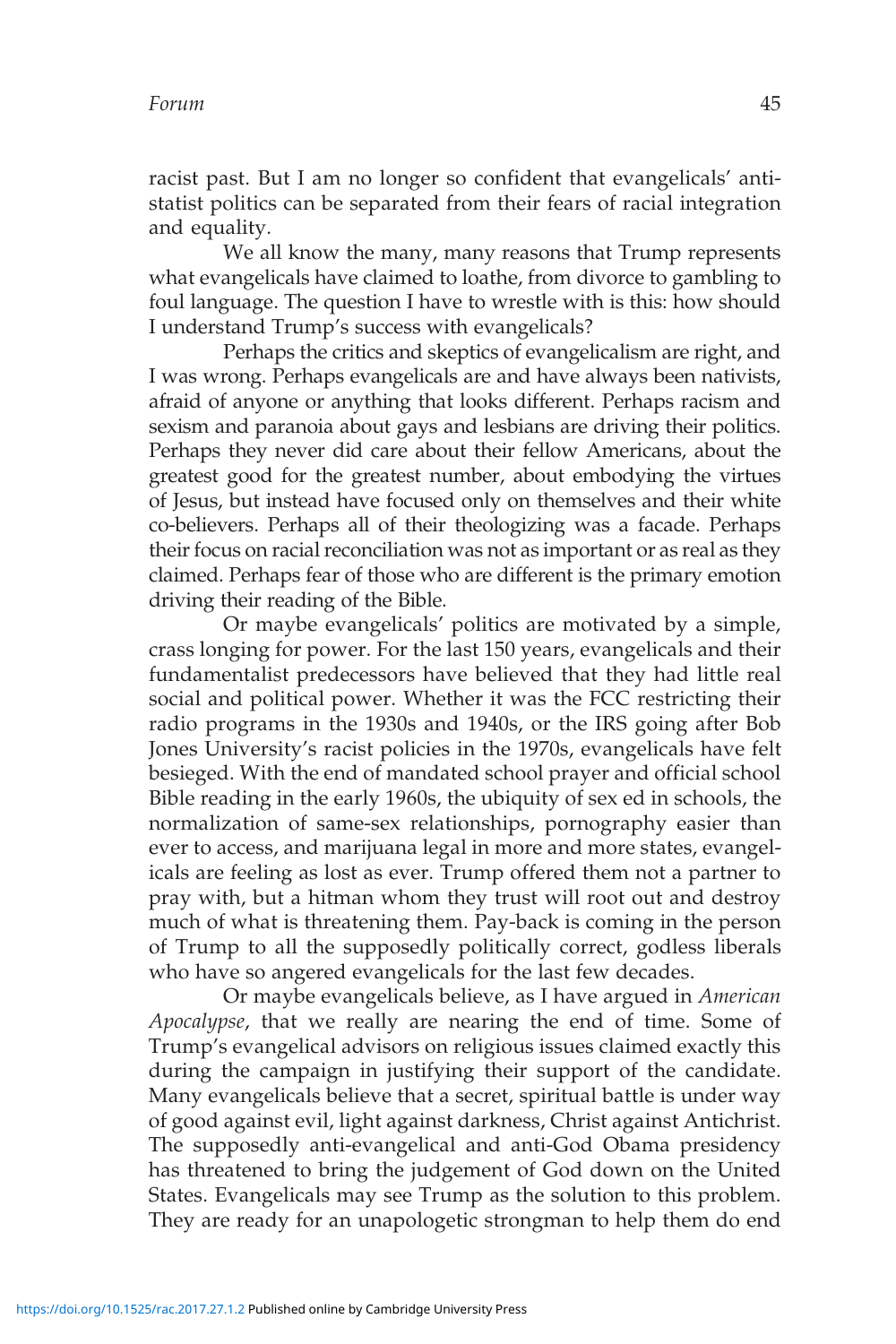times battle. They believe that God will soon separate the "sheep from the goats," the righteous nations from the unrighteous. During the Final Judgment, God will decide which nations were faithful and which were not, and he will dole out punishments and rewards accordingly.

Trump's ideas meld perfectly with evangelical apocalyptic expectations as the battle of Armageddon seemingly nears. He promises to seize power and to use it for them. He claims he will restore religious liberty to evangelicals. He will prohibit Muslims from entering the country. He will defend Israel at all costs. He will fight abortion by adding conservative justices to the Supreme Court. He will rebuild the American military. He will destroy the nation's enemies. He will keep individual citizens well armed and prepared for battle. This is a man, in other words, who is not just able to beat Hillary Clinton but who is seeking to wage a real-world battle against evangelicals' enemies and a spiritual battle against the Antichrist. If Armageddon is coming, and many evangelicals believe it is, then there can be no one better to lead the United States than Trump.

There are many reasons that evangelicals may have voted for Trump. Maybe they are driven by xenophobia or are more covetous of power than I realized. Or maybe they are acting out their end times theology through their votes. But the one thing that few if any of them seemed to believe was that Trump represented the best "Christian" candidate or that he offered the most "Christian" policies. In fact, he represented just the opposite, which is why so many evangelical leaders and intellectuals, unlike their congregations, did not support Trump.

### Who Are the Evangelicals?

The Trump campaign demands that we rethink the meaning and usefulness of the term "evangelical." "Evangelicalism" used to refer to a vibrant religious movement composed of men and women who claimed to have been born again, to have an ongoing personal relationship with Jesus, and usually to be part of a church community. Not anymore. Evangelicalism has become a shorthand way for Americans across the Protestant spectrum to identify as pro-God and pro-guns, and anti-immigrant, anti-gay rights, and anti-abortion. Evangelicalism now has little to do with Jesus and nothing to do with being part of a particular religious community.

If there is a remnant of evangelicals at all that has not been taken over by the Religious Right, it might be time for them to find a new identity. Since the time of Jesus, Christians have used many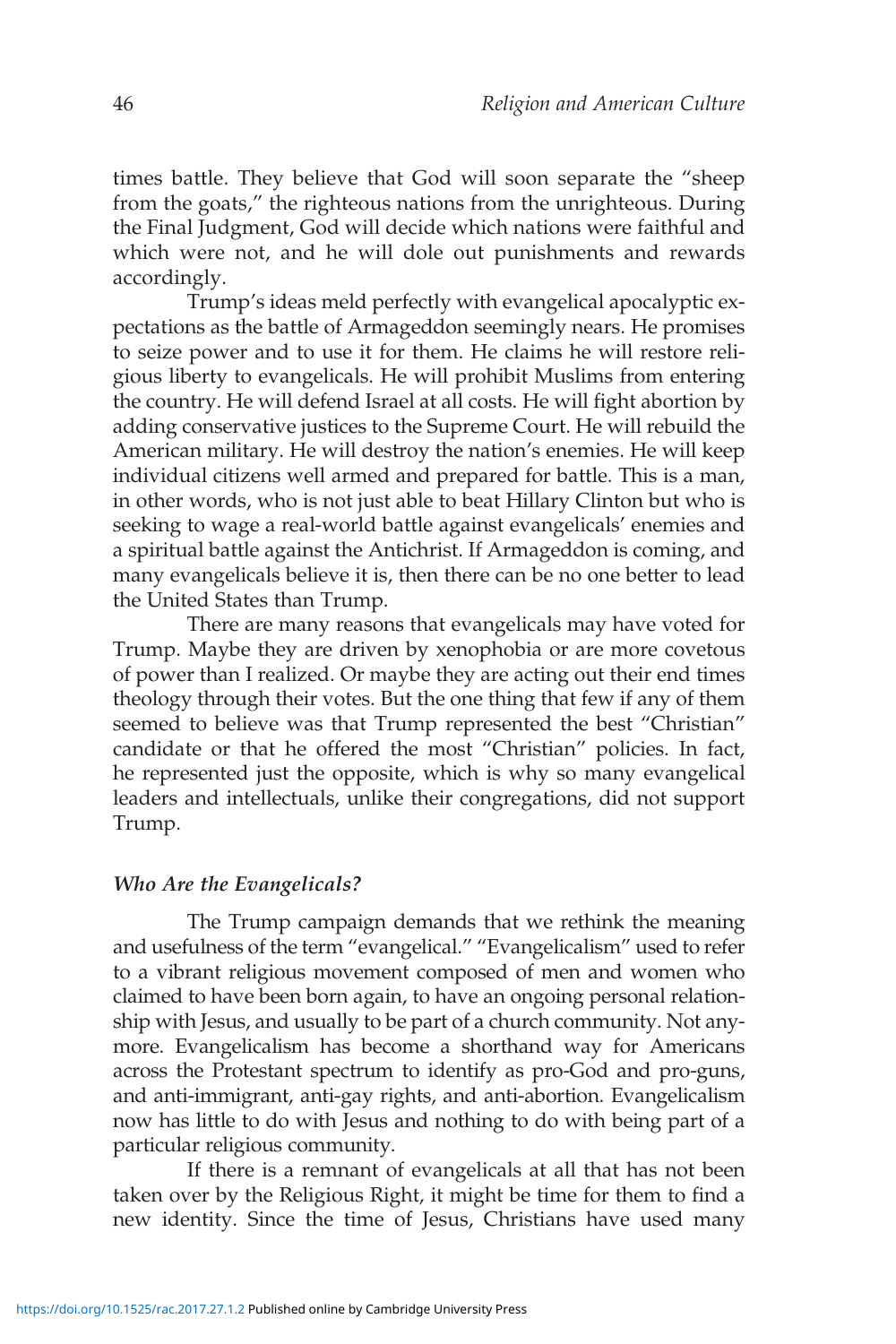different terms to identify themselves and to distinguish their ideas and practices from other Christians as well as from other faiths. American evangelicalism emerged in the eighteenth century through a series of revivals led by Jonathan Edwards and George Whitefield. Its practitioners emphasized individual conversion, the authority of the Bible, Jesus' death and resurrection, and bringing others to the faith through missions. During the nineteenth century, American Protestants confronted various challenges. Higher critics attacked the historical accuracy of the Bible, and scientists promoted Darwinian theories of evolution as an alternative to traditional creation accounts. Some Christians moderated their faith and accommodated new intellectual trends. Others doubled down, clinging to what they believed was the old-time religion. Both groups, theological liberals and conservatives, claimed the name evangelical, which rendered it almost meaningless. As evangelical lost its descriptive power, it faded from use.

During the 1910s, some descendants of revival-oriented evangelicalism coined a new term. They began to call themselves "fundamentalists" to symbolize their return to the supposed "fundamentals" of the Christian faith. The term served them well until the infamous Scopes Monkey Trial of 1925. In Dayton, Tennessee, William Jennings Bryan prosecuted high school biology teacher John Scopes, who had taught evolution to his class in violation of a new anti-evolution state law. Bryan's powerful, media-savvy opponents, led by attorney Clarence Darrow and journalist H. L. Menken, seized on the term "fundamentalist" to ridicule Bryan and delegitimize his beliefs. Rather than use "fundamentalist" to describe the specific religious movement that had given birth to it, they transformed it into a wide-ranging slur. "Fundamentalist" quickly came to mean anti-intellectual, anti-modern, unenlightened, and often rural and southern.

For the next two decades, fundamentalists tried to salvage the term. But by the late 1940s, they had realized the cause was lost. A group of leading fundamentalists including Billy Graham recognized that they needed a new identity for their religious movement. They ditched fundamentalist and replaced it with the older, more historic term evangelical. This was a smart move that symbolized their rebranding in the wake of the Scopes trial and their claim to represent the true, historic Christian faith. But few people outside the fundamentalist-turned-evangelical movement noticed or cared.

Until 1976. In the midst of the Carter-Ford presidential campaign, journalists began to take note of the burgeoning religious movement that was coming to dominate the theologically conservative side of the American Protestant spectrum. Evangelical churches were thriving while historic, mainline churches were in decline. At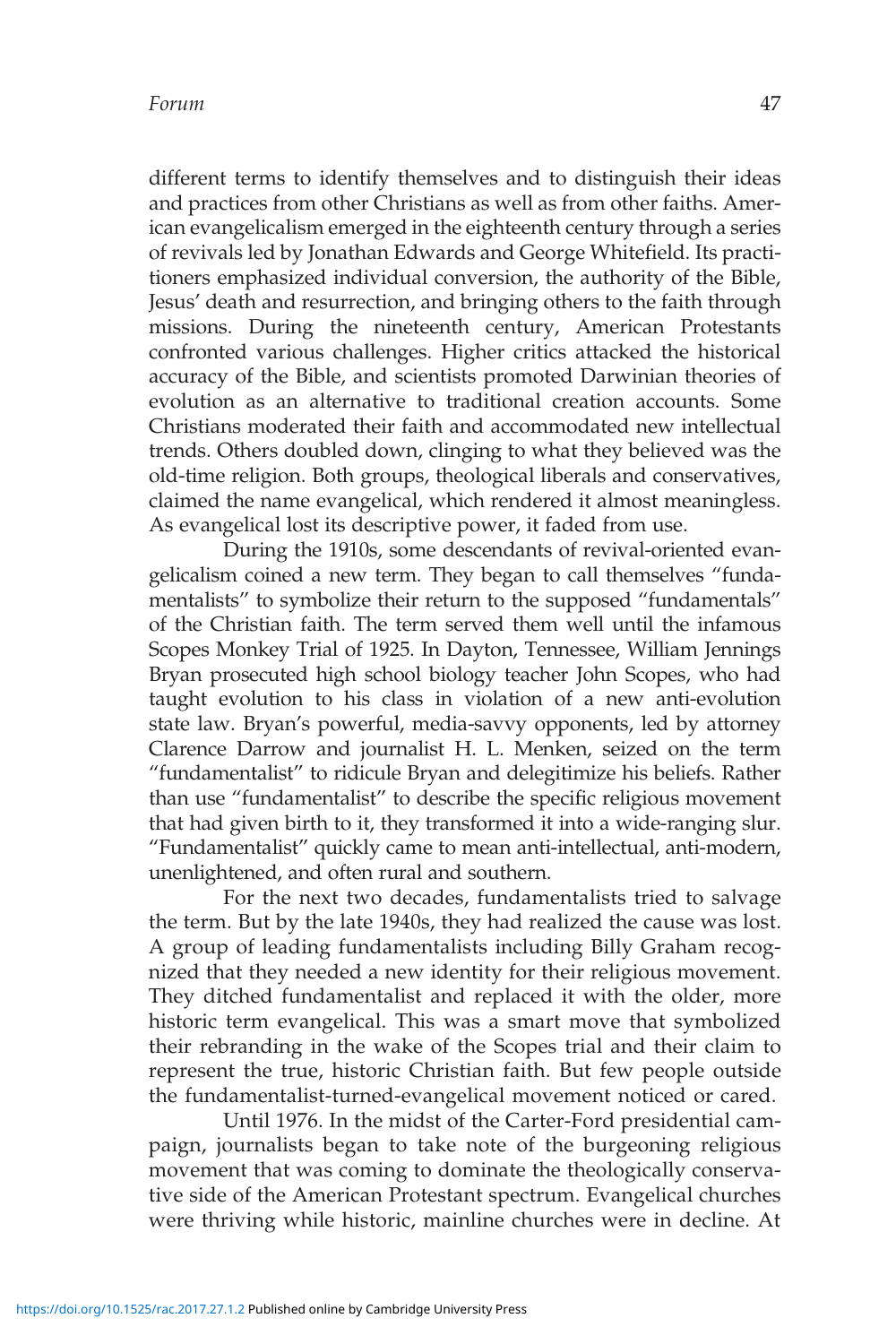the time the term had few political connotations. Evangelicals were culturally and politically engaged and had been for at least a century, but their views and voting habits were almost as broad and diverse as their numbers. Democrat Jimmy Carter claimed to be a born-again evangelical. So did Republican Gerald Ford. So did Jim Wallis, a politically liberal, social-justice oriented preacher living in the slums of Washington, D.C. And so did Pentecostal Pat Robertson, the head of a growing Christian media empire. Although most evangelicals were politically and socially conservative, to be an evangelical said little about one's party affiliation. Many northern and western evangelicals voted Republican while many southern evangelicals had long voted Democrat.

Then came the culture wars. Launched by savvy Republican operatives and a few evangelical preachers, over the course of the 1980s and 1990s, the culture wars transformed what it meant to be an evangelical. The Republican party claimed the mantle of God and family values while smearing the Democrats as the party of atheists and abortionists. During the Reagan presidency, the Religious Right aligned with the GOP and drew much of its strength from politically conservative, church-going evangelicals. In return, evangelicals gained access to the nation's Republican powerbrokers, which gave them a new respectability and substantially more cultural influence than they had had at any time since the Scopes trial. As the culture wars ratcheted up during the 1990s, evangelicals became even more closely identified with the Religious Right. Over time, the two movements became nearly indistinguishable. During the George W. Bush presidency, the culture wars so came to dominate American political life and partisan politics that to be an evangelical became almost synonymous with being a Republican. Evangelicalism had a new meaning.

The evolution of the term evangelical over the last thirty years has been far subtler than the transformation of the term fundamentalist in the 1920s. Few Americans—few evangelicals even—have noticed. But the recent presidential election suggests a very real split between church-going evangelicals, those who trace their heritage back to Jonathan Edwards and the Great Awakening, and culture war evangelicals, those who trace their heritage back to Jerry Falwell and the Moral Majority. Unlike in 1976, to identify as evangelical today is not to identify as church-going, born-again Christian. Rather it is to identify as a culture-war Republican who believes he has God's blessing on his political views. In other words, to be an evangelical is to be far more Mike Pence than Jimmy Carter. Evangelical has become the political identity of choice among white, socially conservative,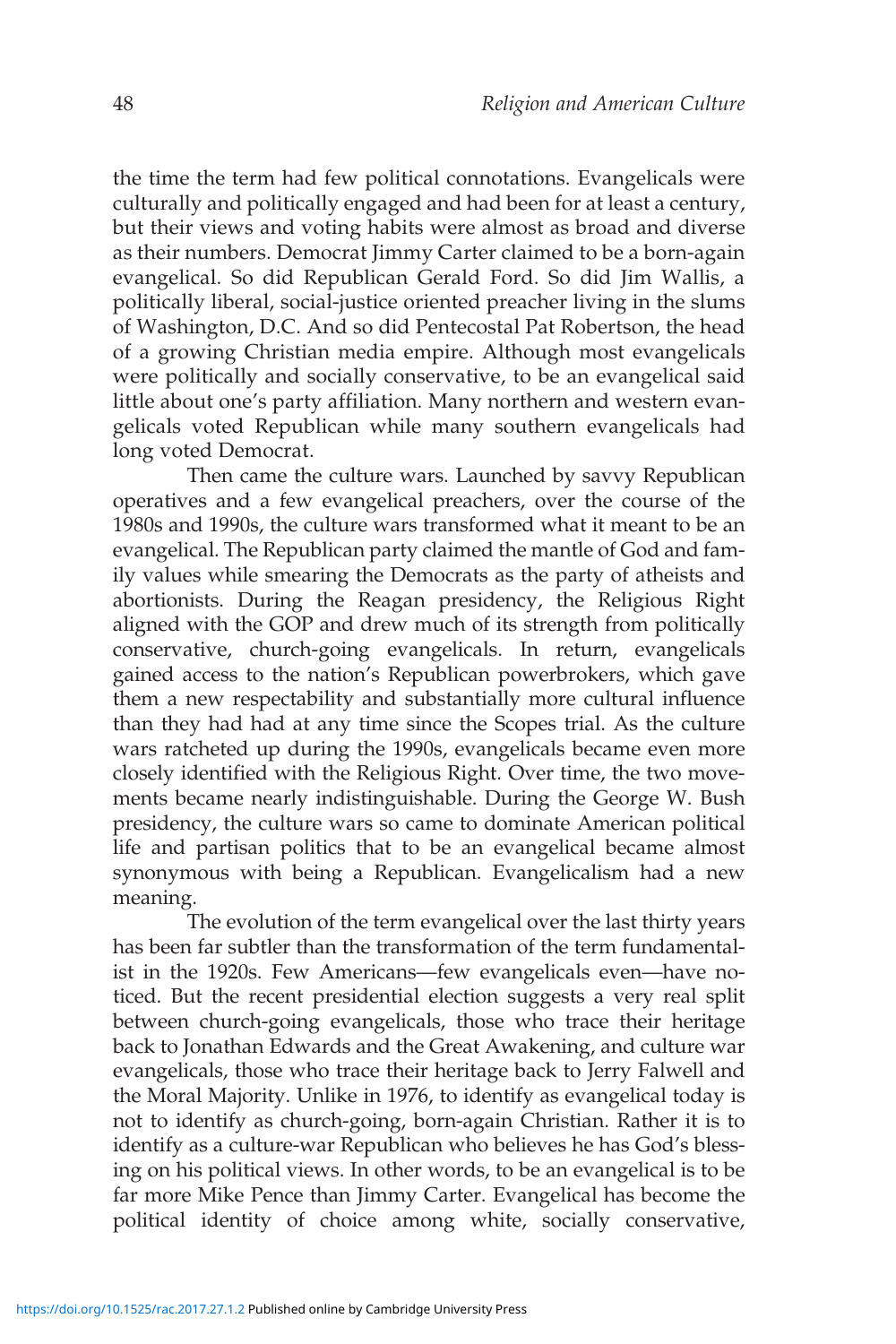generically Protestant Republicans regardless of their religious fervor or dedication to the evangelical religion.

Those evangelicals who still have a stake in defending a religion rather than a political platform might consider doing what their fundamentalist forebears did a couple of generations ago. They should let go of the term evangelical and find a new way to describe a faith that emphasizes the importance of having a personal relationship with Jesus and being part of a religious community. Some, like the leaders of Fuller Theological Seminary, want to hold onto the term—just like the fundamentalists of the 1930s—but they can't. The politics of the culture wars have killed American evangelicalism as any kind of a serious religious movement. Trump simply hammered the final nail into the coffin. For scholars, it is crucial that we understand that when Americans claim to be "evangelical," they no longer mean what Billy Graham and others meant in the 1960s.

In sum, the significance of the Trump election may not be clear for many years to come. But a few things are already evident. First, there is a stronger nativist strain in evangelicalism than many of us have realized, and as historians we should be less willing to take our subjects' words at face value; and second, the term "evangelical" is losing its descriptive value as a form of religious identity. What the future holds for the nation remains to be seen. Yet one thing is clear—with Donald Trump holding nuclear codes in one hand and a phone open to his Twitter app in the other, American evangelicals' anticipation of an imminent apocalypse may be closer to the mark now than ever.

# Grace Yukich

Following Donald Trump's election to the U.S. presidency in November 2016, many political pundits highlighted the role played by dissatisfaction with the status quo among rural, white, working-class voters, whose economic woes were often attributed to immigration during Trump's campaign. But working-class voters were not the only reason for Trump's win, nor do anti-immigrant views fully explain his victory. Trump's election would not have been possible without the overwhelming support of white evangelical Christians, many of whom are not rural or working-class, and 81 percent of whom voted for Trump in the presidential election. Despite his vulgar behavior, multiple divorces and extramarital affairs, and lies during his campaign, a higher percentage of white evangelicals supported Trump than supported Romney in 2012, McCain in 2008, and even Bush in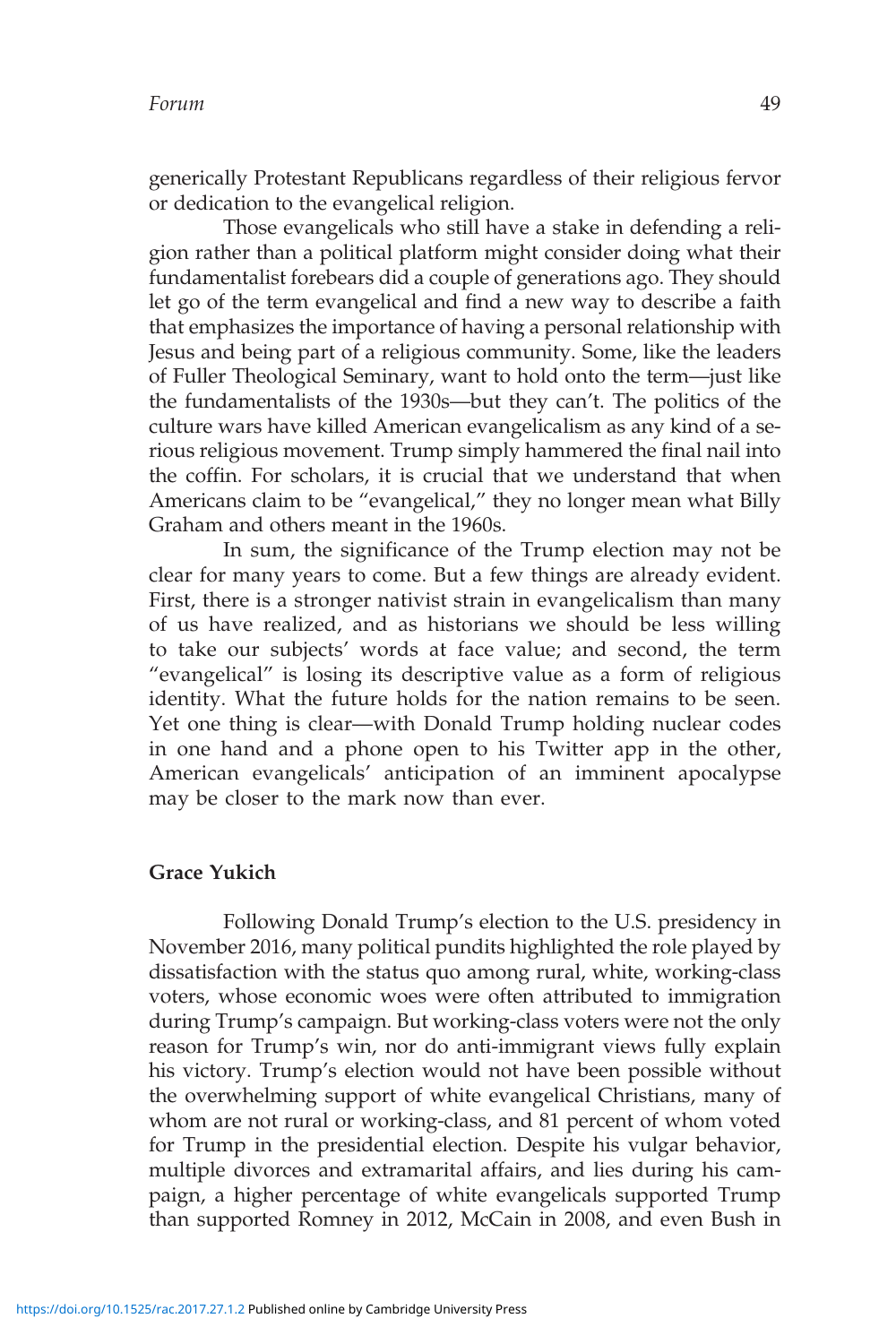2004 (Pew Research Center, "How the Faithful Voted," 2016). White Catholics also showed strong support for Trump, more than for Republicans in recent presidential elections. In contrast, every religious group that is growing as a proportion of this country—Hispanic Catholics, "other faiths," and the religiously unaffiliated—voted overwhelmingly for Clinton.

The level of support for Trump among white Christians caused reactions of grave concern among people who support the rights of immigrants and Muslims, including some white evangelical leaders themselves. Still, despite the Trump campaign's central focus on restricting immigration and the rights of Muslims, as I will show, religious voters were not primarily divided by immigration. Large majorities of every religious group in the country, including white Christians of all stripes, agree that immigrants living in the United States illegally should have a path to legal status or even citizenship (Public Religion Research Institute [PRRI], "How Americans View Immigrants," 2016).

These trends reveal two important realities. First, in many ways, white Christians, especially white evangelicals, remain politically divided from other religious groups. However, this first reality obscures a second: that there may be more commonality on immigration across religious groups than it seems given strong white evangelical support for Trump and his anti-immigrant campaign. The primary difference may be not in *values* but in *priorities*, and priorities might change more easily. Is the formation of a broader religious coalition on immigrant rights possible, or is the religio-racial privilege that has differentiated white Christian priorities from those of other religious groups too difficult of a gap to bridge?

### White Christians and Immigration

In The End of White Christian America, Robert P. Jones predicted that the dominance of white Christian America—which he defines primarily in terms of white Protestant Christianity, including evangelicalism, because of its historic cultural influence—is coming to an end. Demographically, he is right. Whereas almost seven out of ten Americans sixty-five and older are white Christians, only three out of ten Americans ages eighteen to twenty-nine identify in this way (PRRI, "American Values Atlas," 2014). This generational divide is primarily due to much larger numbers of younger Americans (1) coming from nonwhite Christian backgrounds or (2) identifying as religiously unaffiliated. Longitudinal data suggest these trends will hold up over time. In 1972, 74 percent of Americans identified as white Christians, but by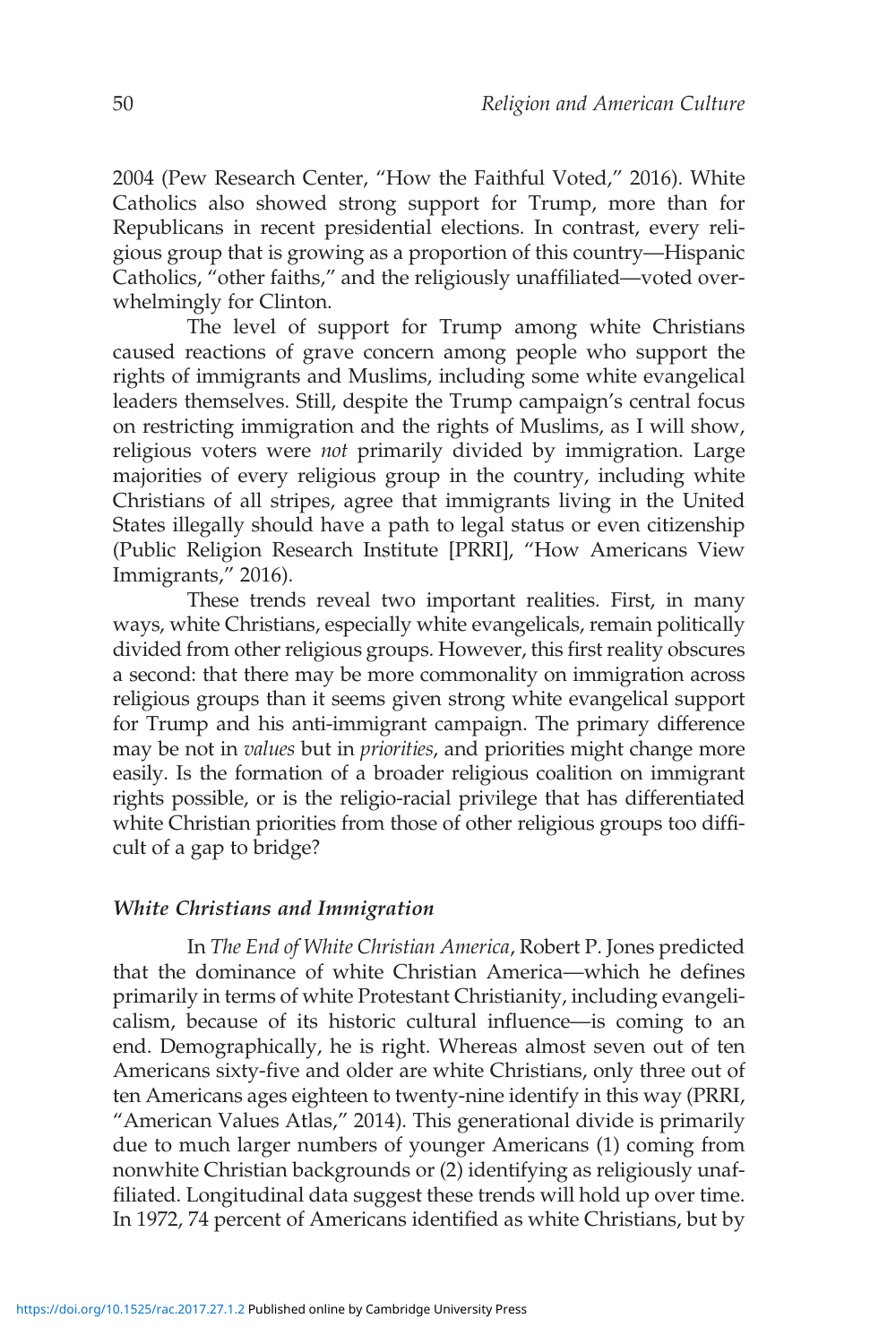2012, only 55 percent did (General Social Survey, 1972-2012). The days in which white Christians make up a majority of the nation do indeed seem to be coming to an end.

However, the 2016 election makes clear that white Christians, especially white evangelicals, are not yet ready to relinquish their religious dominance in American politics. Through most of American history, people elected to national leadership have been disproportionately Christian. (For instance, the  $114<sup>th</sup>$  Congress is 92 percent Christian, compared with 71 percent of the U.S. population, according to Pew.) Exit polls from the 2016 election show that both Protestants in general and white evangelicals specifically voted in disproportionately high numbers relative to their size. White Christians are declining as a proportion of the U.S. population, but as long as they continue voting in higher numbers than other religio-racial groups, their disproportionate religious influence on the country's politics will continue.

One could argue that white Christians supported Trump because they realize their decline is tied not just to the rise of the religiously unaffiliated, but also to changing racial and ethnic demographics in the United States, which are poised to make white Americans a racial minority in the coming years. The need to protect not just the dominance of Christian culture but of white Christian culture, embodied in opposition to the increase in immigration from nonwhite global regions since 1965, potentially shaped support for Trump. Indeed, while members of most religious groups are more likely to believe immigrants strengthen American society than to think they threaten traditional American customs and values, white Protestants (especially white evangelicals) are more likely to see immigrants as a threat than as a source of strength (PRRI, "How Americans View Immigrants," 2015).

But while white Christians are concerned about how immigration changes what they see as American customs and values, perhaps especially their own religio-racial traditions and privileges, it does not follow that they supported Trump because of his anti-immigrant views. Even among white evangelicals, the religious group with the most conservative views on immigration, only three out of ten support mass deportation of undocumented immigrants, a centerpiece of Trump's immigration policy platform during his campaign (PRRI, "How Americans View Immigrants," 2015). And exit polls showed that 34 percent of voters who support a pathway to legal status for undocumented immigrants voted for Trump, suggesting that a large minority of his supporters voted for him in spite of his immigration views, not because of them, many of whom may have been white Christians.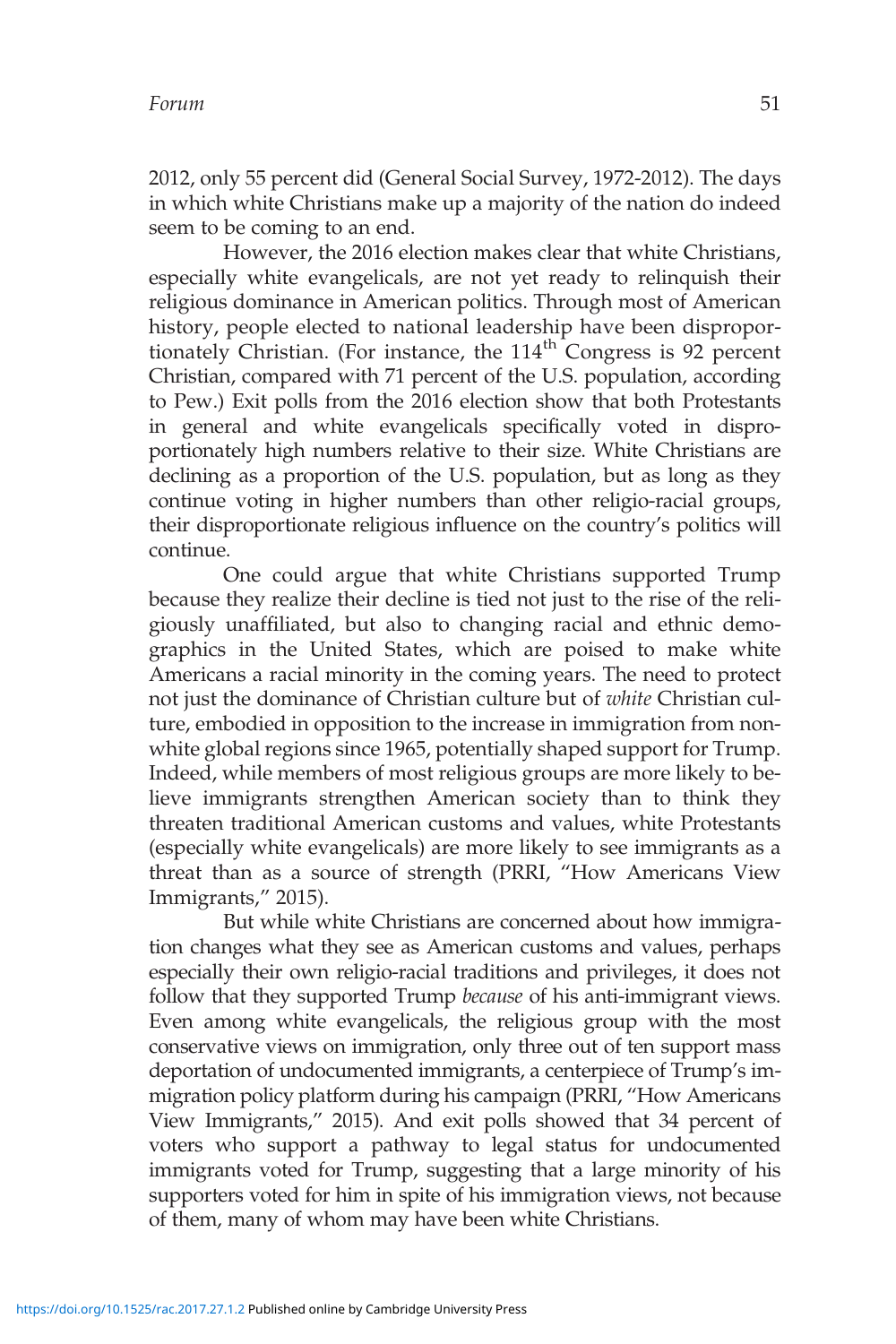### The Religio-Political Priorities of White Evangelicals

If they disagree with Trump about immigration, a central part of his campaign, why did white evangelicals vote for Donald Trump in such high numbers? In a June 2016 poll conducted by Pew, 70 perecent of white evangelicals said the Supreme Court appointments were "very important" in deciding who to vote for in the presidential election. (Only 52 percent ranked abortion as "very important," suggesting that the Supreme Court appointments were about more than abortion for white evangelicals, a point to which I will return in a moment.) This played itself out in the election. According to exit polls, among voters who said Supreme Court appointments were "the most important factor" in their vote, 56 percent voted for Trump. A good proportion of white evangelicals likely did vote for Trump because of his promise to appoint anti-abortion justices, prioritizing that over issues like immigration reform.

To understand white evangelical concerns about the Supreme Court beyond abortion, one must turn to what was arguably the most controversial of Trump's policy positions: his views on targeting Muslims for religious discrimination. Though the majority of Americans oppose Trump's proposed ban on Muslim immigration, arguing that the Constitution's First Amendment prohibits showing preference for some religions over others, a majority of white Protestants, particularly white evangelicals, expressed support for the ban (PRRI, "American Values Survey," 2016). Ironically, white evangelical support of the discriminatory ban may have been due to concerns about their own religious liberties. In a recent Pew survey, 89 percent of white evangelicals said "terrorism" was a very important issue in the election, but evangelical fears of terrorism and support for bans on Muslims may in fact reflect deeper fears about Islam ("Evangelicals Rally to Trump," 2016). Because some, though not most, Muslim-majority nations restrict the religious freedoms of Christians in favor of Muslim rights (see Brian Grim and Roger Finke, The Price of Religious Freedom Denied, 2010), some evangelicals worry that growth in the U.S. Muslim population might lead to oppression of Christians.

While it is hard to understand this concern when 71 percent of the U.S. population is Christian and only 1 percent is Muslim, these fears of religious oppression must be understood as historically and theologically rooted in (1) long-term antipathy, distrust, and competition between Christians and Muslims reaching back at least to the Crusades, (2) growth in evangelicals' fears of religious persecution by communists during the Cold War era, and (3) a religious identity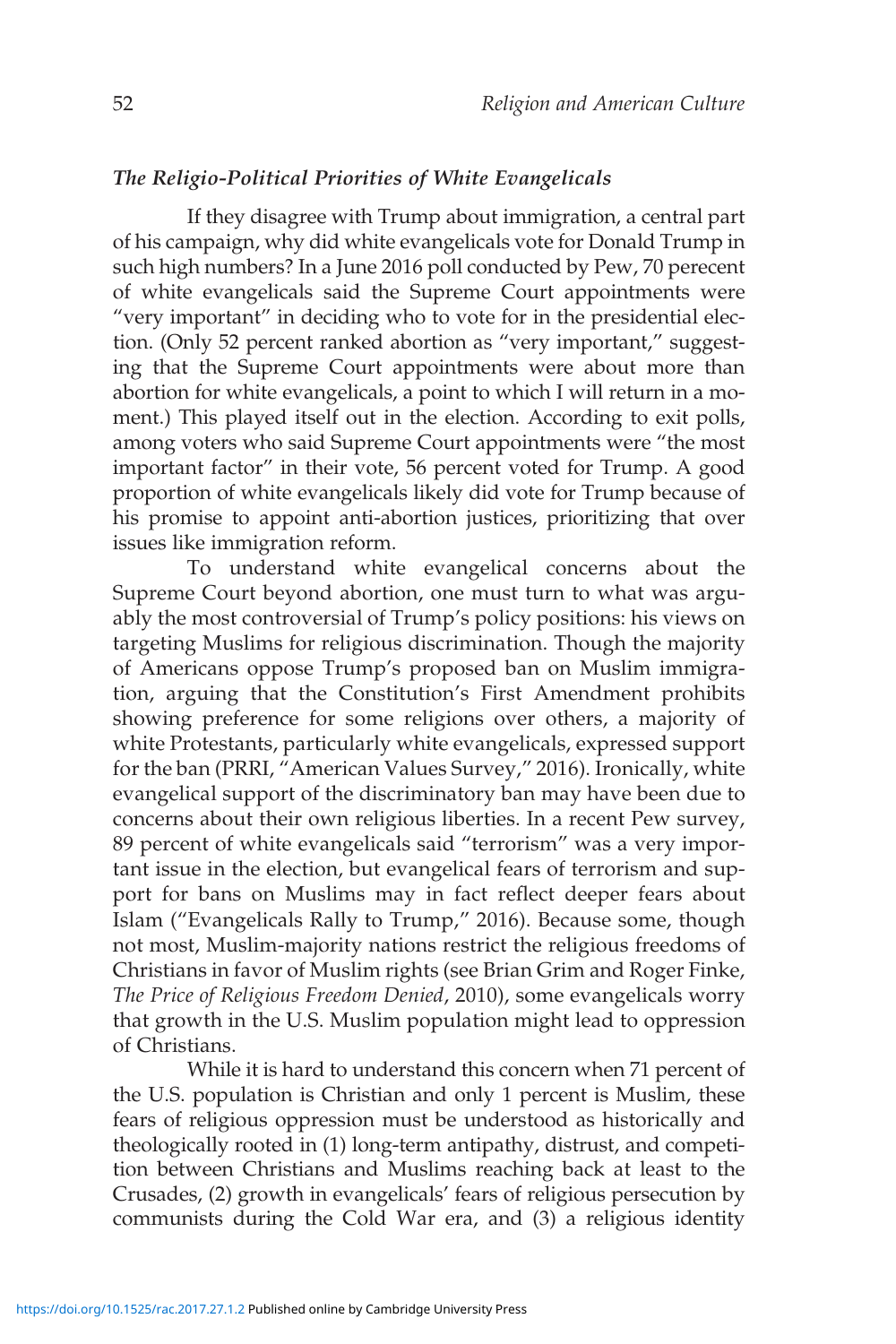based in countercultural embattlement that is central to evangelical Christian theology and identity. The first two of these are well known, but the third is less often recognized. On this, sociologist Christian Smith's book American Evangelicalism: Embattled and Thriving (1998) remains essential for understanding the "culture wars" and evangelicals' role in them. The book's extensive interviews and surveys with selfidentified evangelical Christians show that American evangelicals have traditionally maintained strength by drawing strong boundaries with the culture around them, regardless of what that culture has looked like, creating in-group solidarity and commitment in the process. Because evangelical Christians believe they must be "in the world but not of the world," similarities to nonevangelicals are seen as negatives rather than positives, and persecution by the wider culture is considered evidence of being a true Christian. In other words, "embattlement" is a core part of evangelical theology and identity.

Now that evangelical Christianity is no longer thriving to the extent it was when Smith's book was published almost two decades ago, it is likely that evangelical Christians feel even more embattled. Indeed, recent survey research suggests this to be the case. An increasing number—almost half—of white evangelicals feel it has become more difficult to be an evangelical Christian in the United States in recent years (Pew, 2016). It probably has become more difficult in some ways: for example, the conservative views many evangelicals hold about same-sex relationships are no longer the norm, legally or culturally, in the United States. Perhaps for this reason, though Christians make up an overwhelming majority of the U.S. population and hold disproportionate power in politics, a significant portion of evangelical Christians (27 percent) think of themselves as a member of a minority because of their religious beliefs (Pew, 2016).

Instead, current research suggests that evangelical Christians, Catholics, and Jews are all viewed about equally as positively by Americans, and much more positively than any other religious groups (including the religiously unaffiliated), so it is difficult to conceive of evangelicals as an oppressed minority group (Pew, "How Americans Feel about Religious Groups," 2014). However, public discourse during the Obama era suggests that evangelicals have experienced embattlement along two main lines: (1) the legalization of same-sex marriage and (2) the provision of the Affordable Care Act that requires some religious employers to provide health insurance for employees that includes birth control coverage, even if the employers oppose the use of birth control for religious reasons. In both cases, evangelicals are losing something, but most of what they are losing is not their own religious freedoms but the legal privilege to dictate that nonevangelicals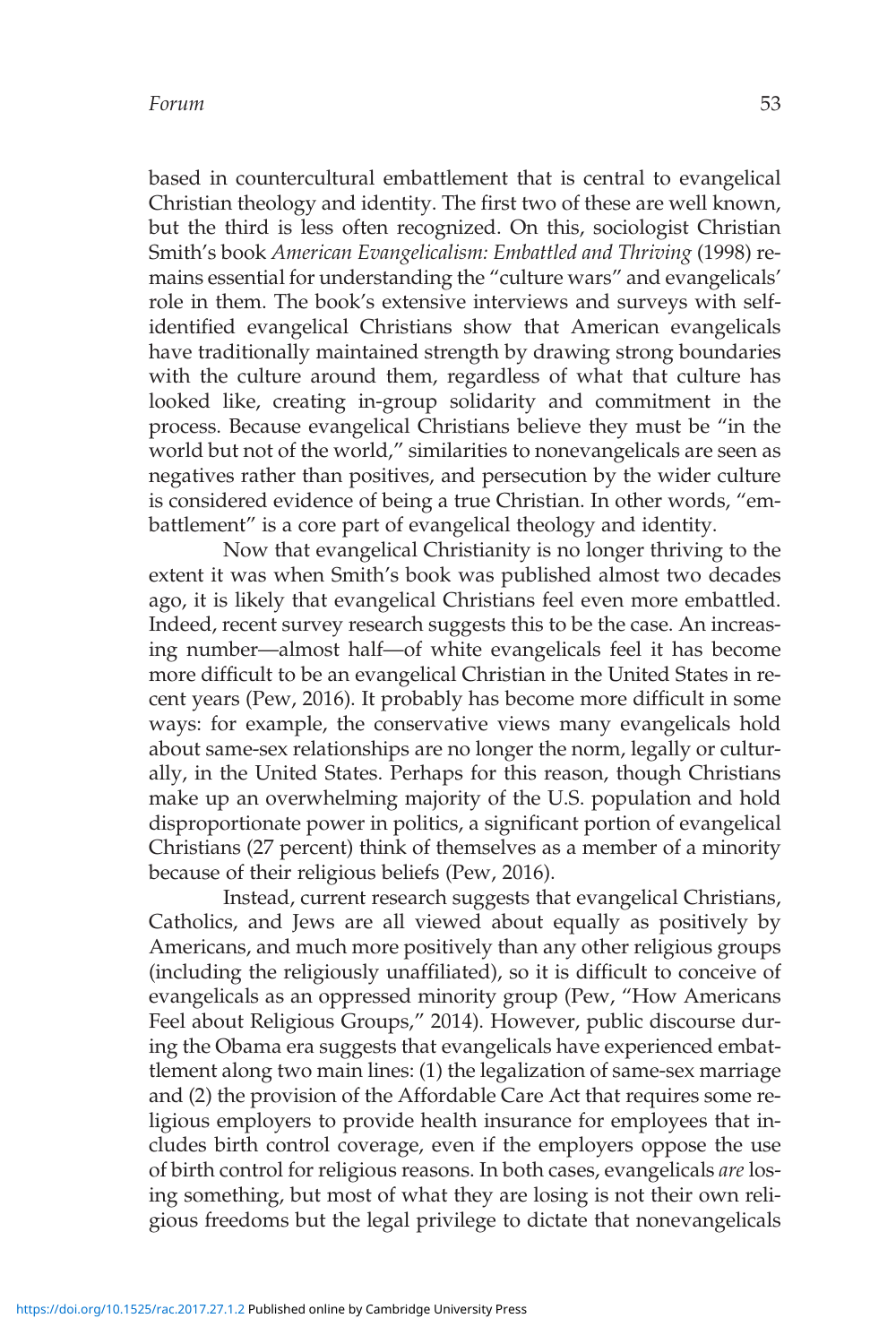follow evangelical norms and values that they do not share. Loss of privilege sometimes feels like oppression to people who are accustomed to holding positions of power over others.

To summarize, the high percentage of white evangelicals who voted for Trump should be understood not necessarily as an endorsement of his anti-immigrant, racist, and xenophobic remarks but rather as a continuation of the culture wars, which many scholars and commentators thought had largely ended. White evangelicals voted for Trump because they are concerned about abortion and because they are worried about their own standing in American society, as they perceive themselves to be a religious minority being threatened by Muslim immigration, cultural and legal shifts such as acceptance of same-sex marriage, and their own stagnation and even decline as a percentage of the total U.S. population.

### Is Religious Common Ground on Immigration Possible?

Though white evangelicals may not change their beliefs about the morality of "culture war" issues like abortion and same-sex marriage in the near future, it is possible that they might start to see these issues as less central to their religious identities than they have in the past. Younger evangelicals are less concerned about same-sex relationships, less likely to identify as conservative, and more likely to be concerned about the environment and poverty compared with older evangelicals (Pelz and Smidt, 2015). Also, as demographic shifts occur within U.S. evangelicalism, which is becoming more racially and ethnically diverse (Pew, "Religious Landscape Study," 2015), issues of race and immigration may garner an increased focus: congregations with more immigrants are more likely to view immigrants in a positive light (Pew, "Few Say Religion Shapes Immigration, Environment Views," 2010).

As for the other reason white evangelicals likely supported Trump—issues of religious liberty—if evangelicals are able to bridge long-standing racial divisions to form a broader evangelical identity that includes white, black, and Hispanic evangelicals, then perhaps white evangelicals will not feel the need to protect their religious freedom to the extent that they currently do. Evangelicals on the whole are not declining as a percentage of the U.S. population the way that white evangelicals are. However, the central theological issue remains: that the need to maintain distinction from and embattlement against supposedly hostile outsiders remains a central part of American evangelical identity, which means that evangelicals may always find it difficult to see themselves as part of the country's powerful majority (i.e., Christians)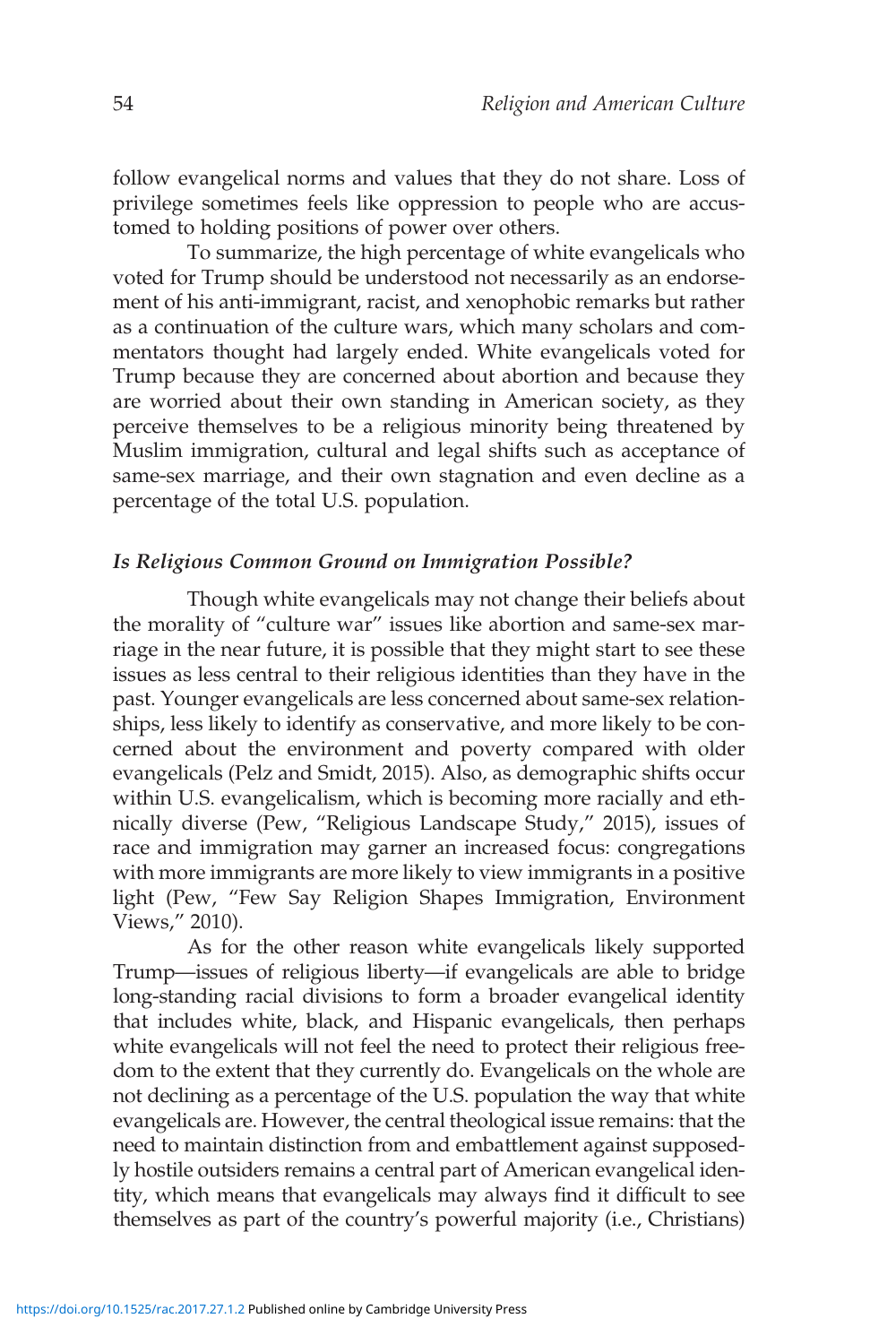rather than as an oppressed minority that needs to protect its own interests.

In addition to these demographic transformations that may shift the priorities of white evangelicals, intentional battles for the power to define what it means to be religious—both within evangelicalism and within Christianity and other communities of faith more broadly—may change the political priorities of all people of faith from a focus on personal morality to an emphasis on structural issues like entrenched poverty, immigration, and climate change. These intrareligious fights deserve increased attention from scholars of religion and politics in the coming years. My book One Family under God: Immigration Politics and Progressive Religion in America (2013) chronicles one such battle, the New Sanctuary Movement.

The New Sanctuary Movement emerged in 2007 as a national network of local faith-based coalitions responding to a legislative and cultural environment they perceived as increasingly hostile to immigrants. The religious activists in the movement—mostly Christians, though there was also Jewish and Muslim involvement—sought to humanize undocumented immigrants by highlighting their status as members of families: of human families, of the human family, and of the family of God. Religious communities partnered with mixed-status immigrant families, where typically a parent is undocumented and children are U.S. citizens, and called on fellow members of their religious traditions to recognize how a focus on "family values" necessitates a focus on keeping these families together by reforming the immigration system.

In doing so, New Sanctuary activists sought both political change (e.g., an end to deportation, comprehensive immigration reform) and religious change—they worked to help more religious people to see immigration as a *religious* issue. They were confident that, if more religious Americans relied on their religion's teachings to determine their positions on immigration rather than basing their views on their own perceived economic self-interest, their views on immigration would change and more religious people would see immigration reform as a priority. As of 2010, only 12 percent of white evangelicals said religion was the biggest influence on their immigration views, compared with same-sex marriage (62 percent) and abortion (53 percent) (Pew, "Few Say Religion Shapes Immigration, Environment Views"). However, as many others have argued, white evangelicals' focus on these issues is historically constituted, not theologically essential (see Brian Steensland and Philip Goff, eds, 2013). As a group placing special emphasis on scripture, far fewer biblical verses are connected to issues of abortion and same-sex relationships compared with